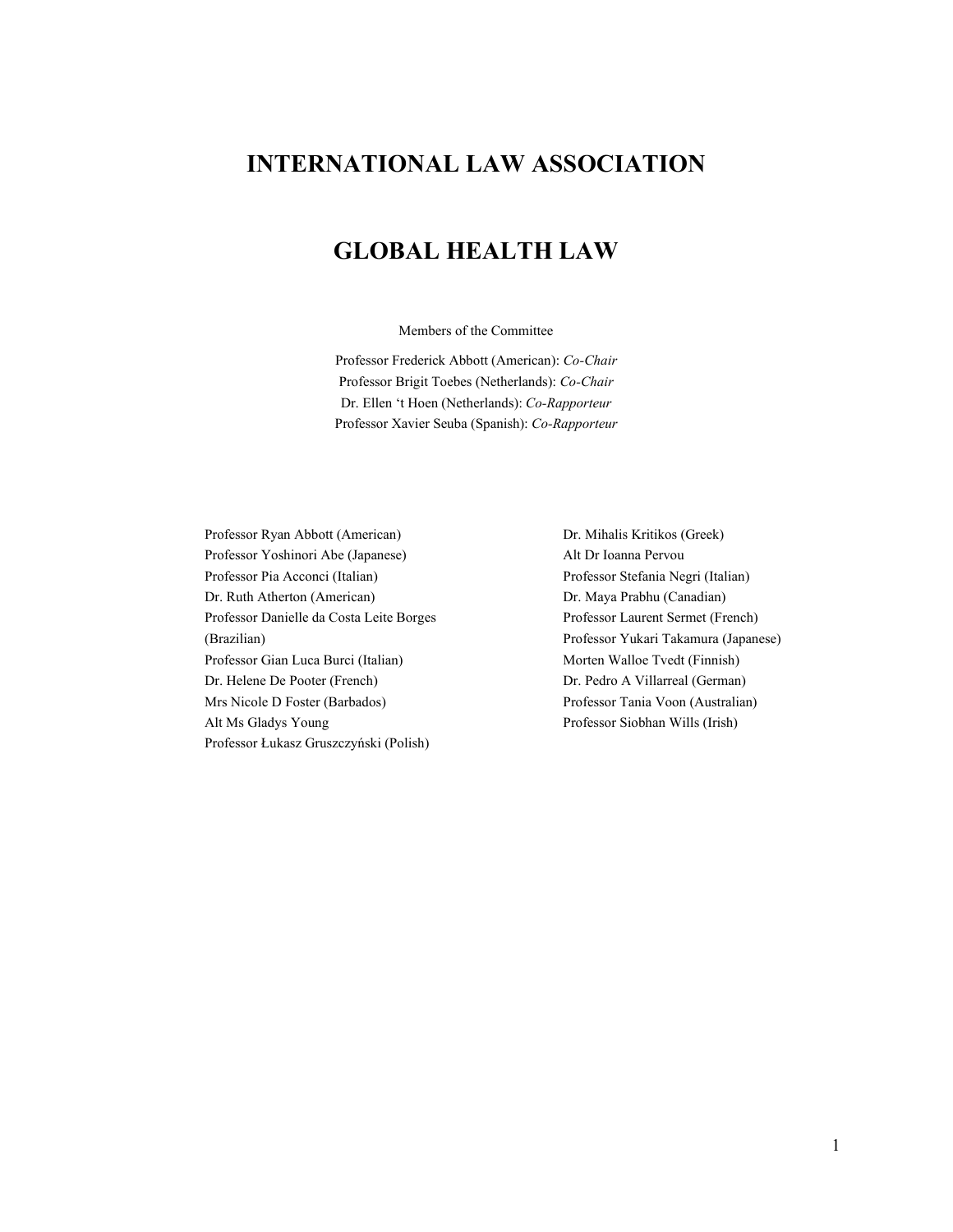# DRAFT Interim Fourth Report of the Committee May 15, 2022

## **I. Introduction**

1. Since the end of the Second World War in 1945, few events have so profoundly affected the international community as the COVID-19 pandemic that began in late 2019. The toll in terms of death and disease has been great - 5.8 million deaths and more than 400 million cases of infection have been confirmed (so far),<sup>[1](#page-1-0)</sup> with the actual numbers bound to be higher.<sup>[2](#page-1-1)</sup> That toll is the direct global health impact of the devastating pandemic. Beyond that, economic losses are staggering, and these losses have disproportionately stricken the less affluent countries and populations.<sup>[3](#page-1-2)</sup> A long-term trend toward narrowing the disparity between rich and poor has been reversed.[4](#page-1-3) During the course of the pandemic international relations have frayed as countries turned inward and nationalism has reasserted itself.

2. As with other crises, the COVID-19 pandemic invigorated the scientific community and dramatically advanced progress on R&D with respect to new preventatives, diagnostics and therapeutics.<sup>[5](#page-1-4)</sup> The scientific community responded to the crisis in "emergency mode". Governments stepped up subsidization and purchase commitments providing a boost to innovation.

3. The post-Second World War era was a period of intensive multilateral institution building. The United Nations, the International Monetary Fund, the International Bank for Reconstruction and Development (World Bank), the World Health Organization, the GATT (now-World Trade Organization) as well as the UN human rights mechanisms, all were "children" of war, born out of perceived necessity. In the same vein, as the international community begins to recover from the COVID-19 pandemic there are efforts pointing toward a new era of institution-building. It is too soon to tell what this might yield. The lessons of the COVID-19 pandemic may or may not be pointing toward enhanced multilateral engagement. While members of the Global Health Law Committee may prefer different approaches to addressing the challenges facing us, it is common ground that preserving and strengthening a cooperative approach to addressing global public health issues is a fundamental basis of the Committee's work.

4. But even as we look to cope with the potential for future pandemics, the reality of climate change has become evident. Extreme weather events are becoming more commonplace. Sea levels are rising.

<span id="page-1-0"></span><sup>&</sup>lt;sup>1</sup> As of February 12, 2022, Johns Hopkins Coronavirus Research Center, COVID-19 Dashboard, https://coronavirus.jhu.edu/map.html.

<span id="page-1-1"></span><sup>2</sup> David Adam, *The pandemic´s true death toll: millions more than official counts*, Nature 601 (2022) 312-315, [https://www.nature.com/articles/d41586-022-00104-8.](https://www.nature.com/articles/d41586-022-00104-8) 3 See, e.g., Reuters, *IMF sees cost of COVID pandemic rising beyond \$12.5 trillion estimate*, Jan. 20, 2022,

<span id="page-1-3"></span><span id="page-1-2"></span>https://www.reuters.com/business/imf-sees-cost-covid-pandemic-rising-beyond-125-trillion-estimate-2022-01-20/ <sup>4</sup> See, e.g., Venkat Gopalakrishnan, Divyanshi Wadhwa, Sara Haddad & Paul Blake, World Bank, 2021 Year in Review in 11 Charts: The Inequality Pandemic, Dec. 21, 2021,

https://www.worldbank.org/en/news/feature/2021/12/20/year-2021-in-review-the-inequality-pandemic

<span id="page-1-4"></span><sup>5</sup> William A. Haseltine, *How COVID Changed Science*, Scientific American, May 25, 2021,"What is unprecedented is not just the speed and focus with which the community responded to the pandemic but also the singular willingness of scientists all over the world to share new ideas and data immediately and transparently", [https://www.scientificamerican.com/article/how-covid-changed-science/.](https://www.scientificamerican.com/article/how-covid-changed-science/)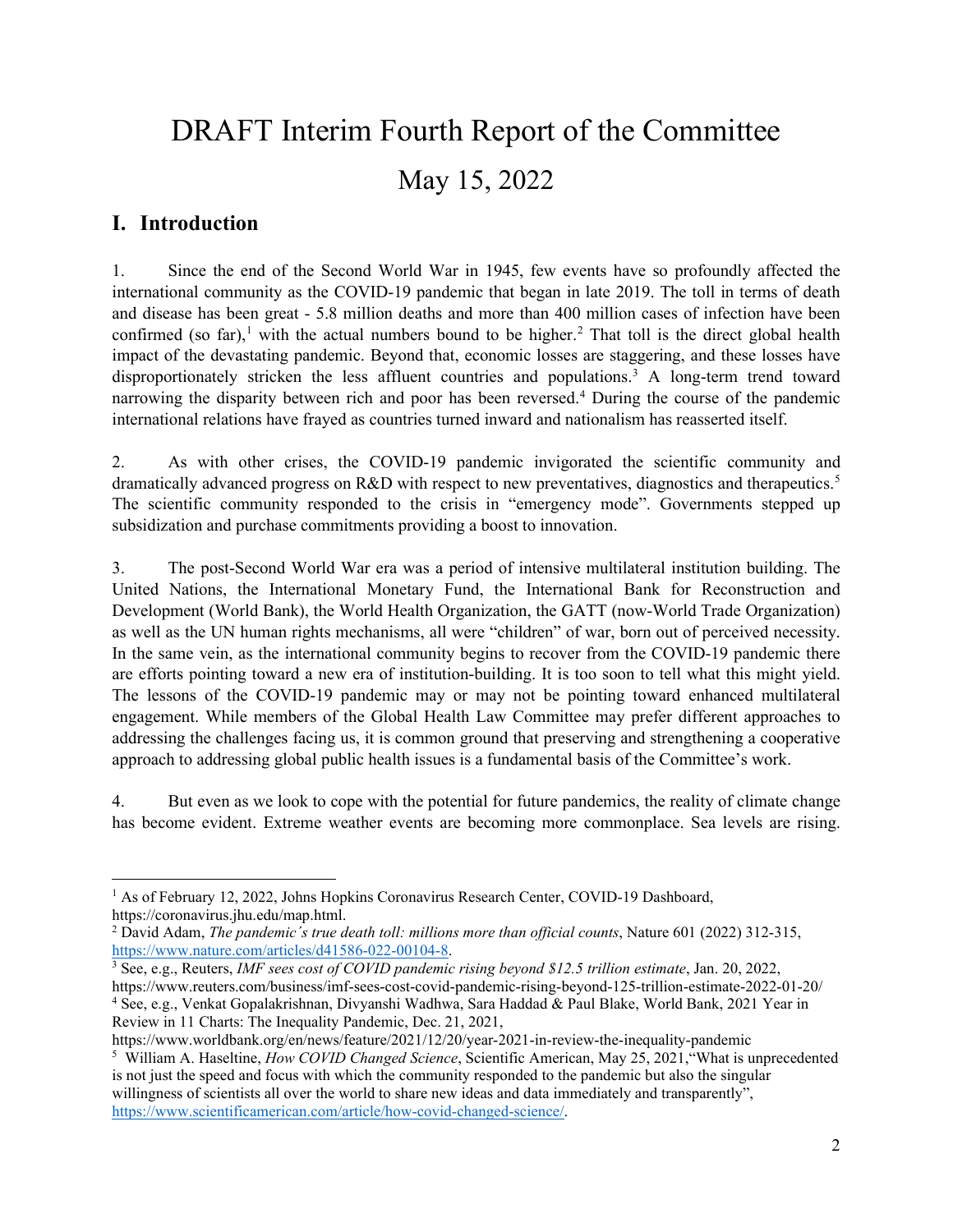Pollution is becoming trapped around metropolitan areas at alarming levels. All these developments or events have significant "public health consequences".

5. The challenges posed by COVID-19 and climate change affirm the importance of international law and human rights in protecting global public health. There is, thus, a need to study the scope of existing standards, as well as to investigate the potential of new standards addressing contemporary public health threats.

6. During the period following the ILA  $79<sup>th</sup>$  Biennial Conference (Kyoto) much of the work of the Committee and its members focused on legal mechanisms for improving response to the COVID-19 pandemic and to addressing perceived shortcomings of existing international institutional arrangements, including potential reforms at the WHO. This included participating in a research effort organized by the Chair of the American Branch of the ILA (ABILA) that resulted in the submission of proposals for reform to the WHO Independent Panel for Pandemic Preparedness and Response; sponsorship and organization by the Committee of a panel on "Global Governance and World Health Organization Reform in the wake of COVID-19" at the International Law Weekend hosted by the ABILA in October 2021, and; participation in a meeting sponsored by the German Branch of the ILA in September 2021 on "The Work Program of the Global Health Committee in an Era of Unprecedented Challenges: COVID-19 Pandemic and International Law", In addition, individual members of the Committee were actively involved in various other projects addressing improvements in the way that the international community responds to public health emergencies. Members of the Committee. responded to Russia's invasion of the Ukraine by adopting on February 24, 2022 a ["Statement condemning Russia's aggression against Ukraine by](https://frederickabbott.com/ila_global_health)  [members of Global Health Law Committee of the International Law Association"](https://frederickabbott.com/ila_global_health).

7. In light of the changed and changing global landscape, the 2022 report of the Global Health Law Committee of the ILA pays attention to three important global health matters under international law: new instruments addressing pandemics, equity, pathogen and data sharing, and the public health dimensions of climate change. Principal drafting of contributions to this report were by Prof. Frederick Abbott (Parts I, II, IV (paras. 59-60) & VI), Prof. Brigit Toebes (Parts 1 & V), Prof. Pia Acconci (Part IV (paras. 49-58)), Prof Gian Luca Burci (Part II), Dr. Helene De Pooter (Part IV (paras. 49-58)), Prof. Stefania Negri (Parts II & V), Dr Ioanna Pervou (Part III), and Dr. Pedro A Villarreal (Part III).

# **II. A WHO "pandemic treaty": what is it for and do we need it?**

## **A. Introduction**

8. The World Health Assembly (WHA), meeting at the end of November 2021 in its second special session, established an intergovernmental negotiating body (INB) open to all member states for the purpose of negotiating "a WHO convention, agreement or other international instrument on pandemic prevention, preparedness and response" with an ambitious but tentative deadline of May 2023.<sup>[6](#page-2-0)</sup> That decision is the outcome of a difficult and at times divisive discussion in multiple political forums on the need for new international rules on pandemic prevention and response as a consequence of the systemic shocks that the COVID-19 pandemic has inflicted in the last two years.

<span id="page-2-0"></span><sup>6</sup> WHA, The World Together: Establishment of an intergovernmental negotiating body to strengthen pandemic prevention, preparedness and response, Doc. SSA2(5), 1 December 2021, available at https://apps.who.int/gb/ebwha/pdf\_files/WHASSA2/SSA2(5)-en.pdf.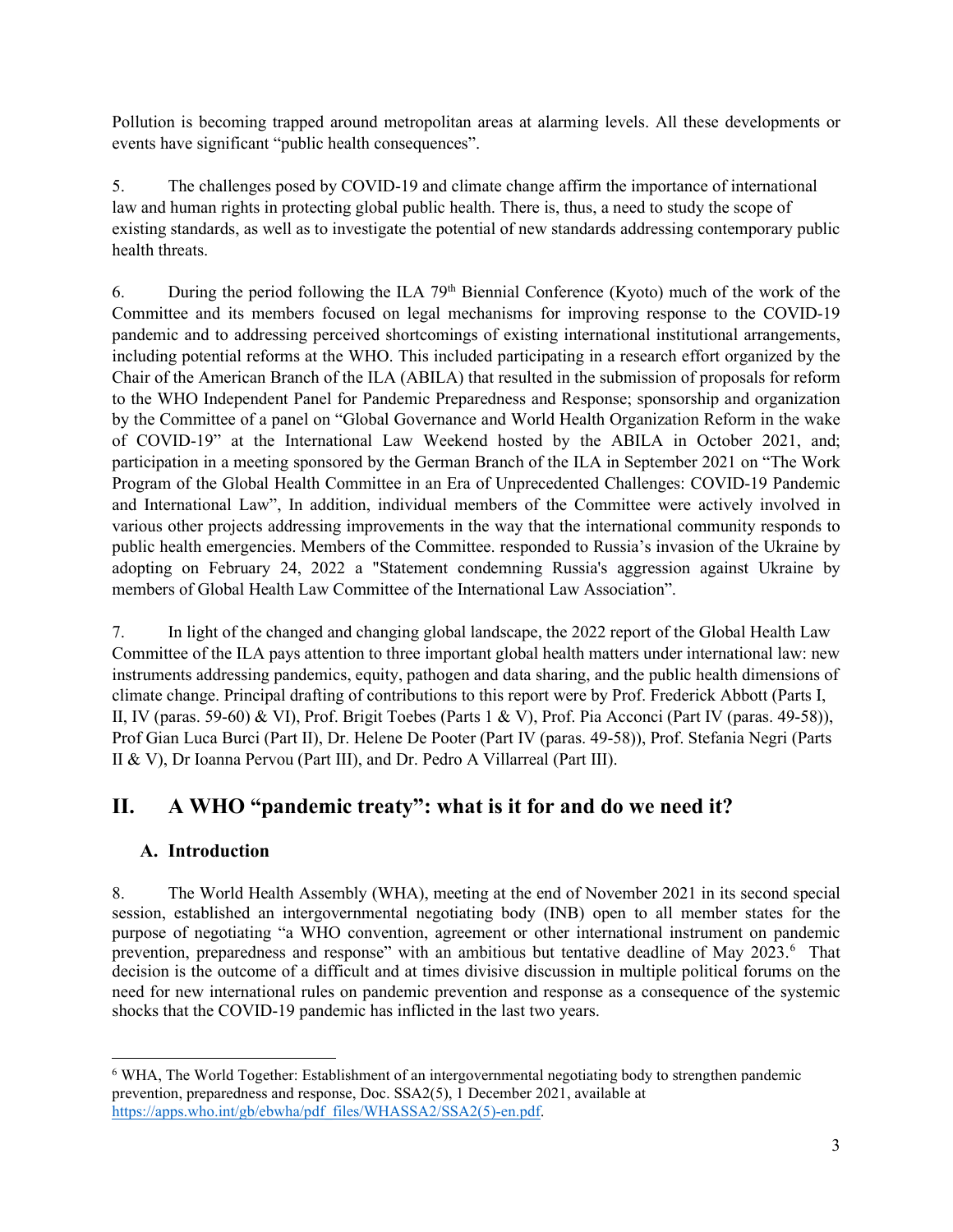9. Discussions have been dominated (and polarized) by a determined push in favour of the immediate negotiation of a new WHO "pandemic treaty". The initiative came initially from the European Council of the European Union<sup>[7](#page-3-0)</sup> but gathered support from a number of states, think tanks and significantly from WHO's Director-General who has become one of its most vocal advocates.<sup>[8](#page-3-1)</sup> The proposal has, however, also generated substantial confusion and uncertainties as well as negative reactions (notably from the USA, Russia and Brazil<sup>[9](#page-3-2)</sup>) as to its motives, the wisdom of engaging in a difficult negotiation while the COVID-19 pandemic is still raging, and the priority of strengthening the International Health Regulations (IHR) and other existing instruments.

#### **B. The search for better governance of pandemic preparedness and response**

10. The COVID-19 pandemic, although a health crisis in its essence, has revealed gaps and imbalances in most international policy and law regimes and continues to challenge their functioning and the equity of their outcomes and distributive effects. As in the case of other major outbreaks of the last 20 years, there has been a plethora of analyses, assessments and recommendations that have addressed crucial systemic problems such as the need for more coherent governance of global health, the search for a new financing model to deliver global public goods (i.e. mostly vaccines, treatments and personal protective equipment) and support national resilience, as well as how to overcome the flagrant lack of solidarity and equity in the allocation of vaccines and other resources.<sup>[10](#page-3-3)</sup> From a normative perspective, the IHR remain the centerpiece for the detection and international containment of infectious diseases, but their credibility has been affected by the perception of inherent weaknesses, low compliance, lack of accountability and enforcement mechanisms and their limited scope.<sup>[11](#page-3-4)</sup>

<span id="page-3-5"></span>11. An important consideration is that the foregoing reviews and policy discussions have increasingly focused on "upstream" and "downstream" gaps beyond the scope of the IHR involving multiple international regimes besides global health law and policy, e.g. with regard to the environmental causes of diseases as well as the politically divisive question of equitable access to vaccines. They have also consistently focused on structural problems seen as a major weakness in the international regulation of health security, in particular how to ensure and maintain good faith and solidarity, incentivize compliance and secure accountability for international obligations of crucial global significance such as the reporting obligations grounded in the IHR.

<span id="page-3-0"></span><sup>7</sup> *See* Charles Michel's statement at the UN General Assembly, at

<span id="page-3-1"></span>[https://newsroom.consilium.europa.eu/embed/222794.](https://newsroom.consilium.europa.eu/embed/222794)<br><sup>8</sup> WHO, Director-General's closing remarks at the World Health Assembly - 31 May 2021.

<span id="page-3-2"></span>**<sup>9</sup>** *See US and Russia seek to squash talks for pandemic treaty*, [https://www.politico.eu/article/us-and-russia-try-to](https://www.politico.eu/article/us-and-russia-try-to-kill-off-talks-for-pandemic-treaty/)[kill-off-talks-for-pandemic-treaty/.](https://www.politico.eu/article/us-and-russia-try-to-kill-off-talks-for-pandemic-treaty/)

<span id="page-3-3"></span>**<sup>10</sup>** Diane Desierto, 'Overcoming the Global Vaccine and Therapeutics Lag and "Vaccine Apartheid": Abuse of Rights in the EU's Continued Blocking of the TRIPS Waiver for COVID Vaccines and Related Medicines', *EJIL: Talk*!, 5 January 2022, available a[t https://www.ejiltalk.org/overcoming-the-global-vaccine-and-therapeutics-lag](https://www.ejiltalk.org/overcoming-the-global-vaccine-and-therapeutics-lag-abuse-of-rights-in-vaccine-apartheid-and-the-eus-continued-blocking-of-the-trips-waiver-for-covid-vaccines-and-related-medicines/)[abuse-of-rights-in-vaccine-apartheid-and-the-eus-continued-blocking-of-the-trips-waiver-for-covid-vaccines-and-](https://www.ejiltalk.org/overcoming-the-global-vaccine-and-therapeutics-lag-abuse-of-rights-in-vaccine-apartheid-and-the-eus-continued-blocking-of-the-trips-waiver-for-covid-vaccines-and-related-medicines/)

<span id="page-3-4"></span> $\frac{11}{11}$  Report of the Review Committee on the Functioning of the International Health Regulations (2005) during the COVID-19 Response (IHR Review Committee Report), 30 April 2021, available at

[https://www.who.int/teams/ihr/ihr-review-committees/covid-19.](https://www.who.int/teams/ihr/ihr-review-committees/covid-19) In the literature, *see* Suerie Moon et al., 'Will Ebola change the game? Ten essential reforms before the next pandemic. The report of the Harvard-LSHTM Independent Panel on the Global Response to Ebola' (386) 2015 The Lancet 2204; and Gian Luca Burci, 'The Outbreak of COVID-19 Coronavirus: are the International Health Regulations fit for purpose?', *EJIL: Talk!* (27 February 2020), available at ejiltalk.org/the-outbreak-of-covid-19-coronavirus-are-the-international-health-regulations-fit-forpurpose/.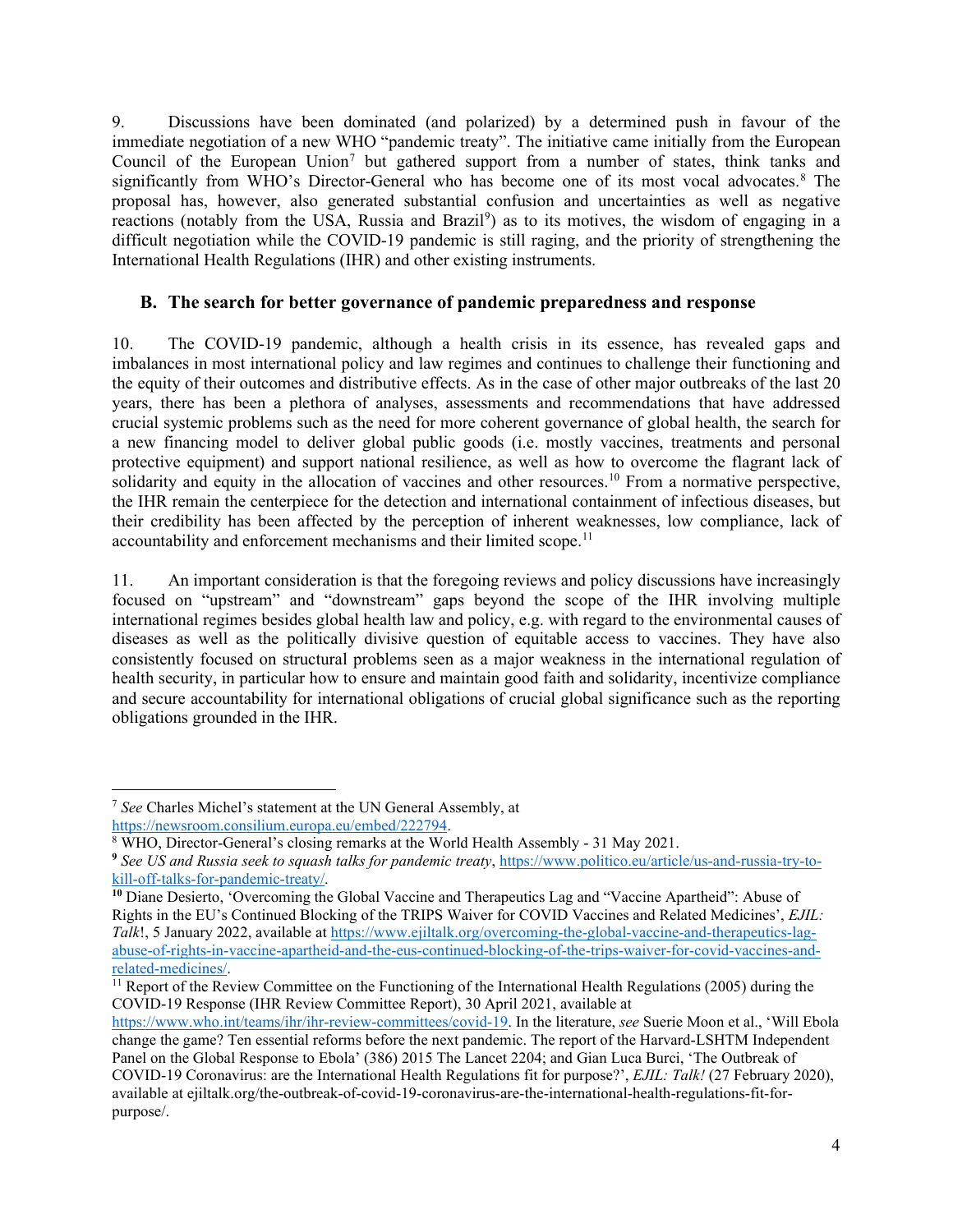12. It is in this climate of mistrust and uncertainty, but also of realization of the existential importance of needed changes, that the proponents of the WHO pandemic treaty (calling themselves "friends of the treaty"), supported by all major review exercises mentioned above,  $12$  actively promoted their initiative in multiple forums as an essential missing piece in global health architecture. There was strong pressure for an immediate launch of the negotiations at the May 2021 WHA since the treaty was presented as an emergency measure that would both strengthen and complement the IHR, fill existing legal gaps, shore up support for WHO and become the catalyst for much-needed coherence in global health security. As noted above, resistance and reluctance to enter into an immediate negotiating commitment led to a postponement of the final decision and to remaining uncertainties as to the legal nature of the instrument as shown by the mandate of the INB quoted above.

#### <span id="page-4-4"></span>**C. Why a pandemic treaty?**

13. Political maneuvering and divisions on whether or not to immediately move towards a treaty visà-vis first strengthening the IHR, have led to the paradoxical result that so far there has been relatively little discussion - let alone agreement - within WHO's governance on the main benefits of concluding a new treaty and what its structure and content should be. The "friends of the treaty", in particular, have been unable to develop a unified and convincing narrative, possibly because of divisions within their ranks, with the most elaborate proposal coming from the European Commission in August 2021.<sup>[13](#page-4-1)</sup> At the same time, there has been a proliferation of supportive proposals from individual countries, think tanks and scholars that shows a veritable "Christmas tree" approach and reveals at times both a lack of understanding of what functions a pandemic treaty could usefully perform as well as of the international legal landscape in which the latter would be positioned.

14. To better understand the rationale for the new treaty, it is necessary to review the main proposals and justifications that, albeit in an oversimplified form, fall under the rubrics of substantive and structural proposals. [14](#page-4-2)

#### **D. Substantive proposals**

15. Substantive proposals have been articulated by proponents directly or indirectly with reference to the IHR, i.e. whether or not they already fall under the current Regulations, and if they do why there is the need for an additional instrument. The rationale so far has been reactive and critical of the performance of the IHR during COVID-19 building also on the critical assessments during previous health crises such as the 2014-2016 Ebola outbreak in West Africa.<sup>[15](#page-4-3)</sup> In other words, on the one hand the IHR is criticized for its narrow scope and purpose that excludes many crucial aspects of pandemic preparedness and response; on the other hand, the perception of weakness and lack of enforceability of the Regulations is at the basis

<span id="page-4-0"></span><sup>12</sup> *See* the Report of Independent Panel on Pandemic Preparedness and Response, *COVID-19: Make It the Last Pandemic (IPPPR Report), May 2021, available a[t https://theindependentpanel.org/documents/,](https://theindependentpanel.org/documents/) and the Report of* the IHR Review Committee (n. [11\)](#page-3-5).

<span id="page-4-1"></span><sup>13</sup> On the contents of the European Commission's "reflection paper" of 26 August 2021, *see A Pandemic Treaty: In Whose Interest? EC Envisages a Framework Convention with Binding and non-Binding Provisions*, Third World

<span id="page-4-2"></span> $14$  A factual summary of the proposals put forward before and during the second session of the WHA is contained in Ana Beatriz Balcazar Moreno, Gian Luca Burci and Adam Patryk Strobejko, 'Taxonomy of substantive proposals for a new instrument on pandemic prevention, preparedness and response' (2022) Global Health Centre, Graduate Institute of International and Development Studies, available at

<span id="page-4-3"></span>[https://www.graduateinstitute.ch/sites/internet/files/2022-01/taxonomy-paper.pdf.](https://www.graduateinstitute.ch/sites/internet/files/2022-01/taxonomy-paper.pdf)<br><sup>15</sup> Report of the Review Committee on the Role of the International Health Regulations (2005) in the Ebola Outbreak and Response, Doc. A69/21, 13 May 2016, available at [https://apps.who.int/gb/ebwha/pdf\\_files/WHA69/A69\\_21-en.pdf.](https://apps.who.int/gb/ebwha/pdf_files/WHA69/A69_21-en.pdf)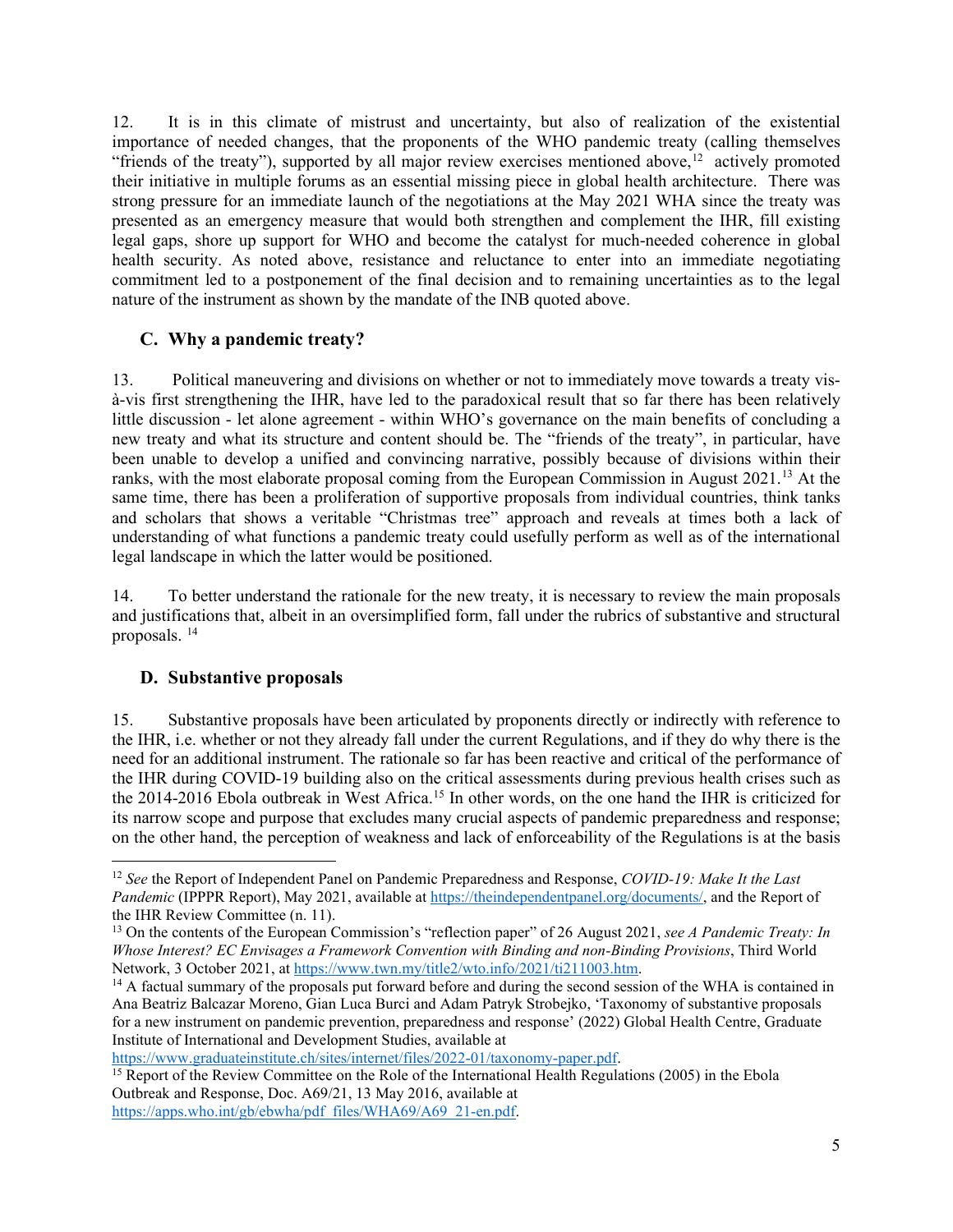of proposals that overlap with its content for the purpose of strengthening or complementing them. Most of the recurrent proposals fall explicitly or implicitly under prevention, detection and preparedness and response as organizing and conceptual criteria; most of them have been formulated in general terms without much elaboration or detail. What follows is a simplified summary of some of the most frequent proposals:

16. **One Health**: Most proposals address the increasing risk of spillover of animal pathogens to humans (zoonotic spillover) and the "One Health" approach that seeks to coordinate human and animal health as well as food production and environmental protection.<sup>16</sup> Mapping and reducing these risks at national level is indeed a blind spot in international law since the IHR only deal with detection and containment of occurring outbreaks and environmental treaties have a different focus. A pandemic treaty would instead pursue "deep prevention"<sup>[17](#page-5-1)</sup> trying to reduce the risk of zoonotic spillovers in the first place. One Health is an institutionally crowded topic given its many interfaces and the current joint work among WHO, FAO, OIE<sup>[18](#page-5-2)</sup> and UNEP. A future pandemic treaty will face the challenge of coordinating and rationalizing very diverse agendas and functional communities. If it is proposed to somehow subsume the inter-agency working group under a pandemic treaty, we can expect challenges and uncertainties related to the differences in memberships, role of the various governing bodies, and apportionment of resources and costs among the agencies;

17. **National capacities**: most proposals highlight the essential importance of national preparedness and resilience and the role played by public health systems in preventing disease spread. This issue is regulated under the IHR (so-called "core capacities"[19\)](#page-5-3), but the level of compliance has been uneven at best, with reviews largely based on self-assessment, and WHO's indicators have not been predictive of actual performance.<sup>[20](#page-5-4)</sup> The IHR Review Committee advocated for "all-of-government and whole-of-society coordinated national health emergency planning and preparedness<sup>"[21](#page-5-5)</sup> as a priority for the pandemic treaty, where performance would be linked to international assistance and funding. Regulating core capacities more strictly than the IHR will be a legal and political challenge, given the intrusive and unprecedented nature of international obligations on the organization of national public health systems;

18. **Pathogen and benefit sharing**: Even though not an acute problem during the COVID-19 pandemic, ensuring speedy and predictable multilateral sharing of human pathogens and related genetic sequences, as well as of the benefits deriving from their utilization, is a crucial component of global health security. Recent discussions have been dominated by the applicability of biodiversity law, which however is considered by many as unfit for public health purposes given its bilateral and transactional approach.<sup>[22](#page-5-6)</sup> A pandemic treaty would offer a unique opportunity to devise an international legal framework responsive to public health needs including the so far unregulated issue of genetic sequence data.[23](#page-5-7) Article 4.4 of the Nagoya Protocol to the UN Convention on Biological Diversity would enable

<span id="page-5-0"></span><sup>16</sup> *See* IHR Review Committee Report (n. [11\)](#page-3-5), p. 50.

<span id="page-5-1"></span><sup>&</sup>lt;sup>17</sup> Jorge Viñuales, Suerie Moon, Ginevra Le Moli, Gian-Luca Burci, 'A global pandemic treaty should aim for deep prevention', The Lancet (April 28, 2021), available a[t https://www.thelancet.com/journals/lancet/article/PIIS0140-](https://www.thelancet.com/journals/lancet/article/PIIS0140-6736(21)00948-X/fulltext)6736(21)00948-X/fulltext.

<span id="page-5-2"></span><sup>&</sup>lt;sup>18</sup> See the Memorandum of Understanding between FAO, OIE and the WHO Regarding Cooperation to Combat Health Risks at the Animal-Human-Ecosystem Interface in the Context of the One Health Approach and Including Antimicrobial Resistance, 30 May 2018[, www.who.int/zoonoses/MoU-Tripartite-May-2018.pdf.](http://www.who.int/zoonoses/MoU-Tripartite-May-2018.pdf) 19 International Health Regulations, art. 5 and Annex 1.

<span id="page-5-4"></span><span id="page-5-3"></span><sup>&</sup>lt;sup>20</sup> Giulio Bartolini, 'The Failure of "Core Capacities" under the WHO International Health Regulations' 70 ICLQ (2021) 233.

<span id="page-5-5"></span> $^{21}$  IHR Review Committee Report (n. [11\)](#page-3-5), p. 50.

<span id="page-5-6"></span><sup>22</sup> IPPPR Report (n. [12\)](#page-4-4), p. 52.

<span id="page-5-7"></span><sup>23</sup> IHR Review Committee Report (n. [11\)](#page-3-5), p. 50.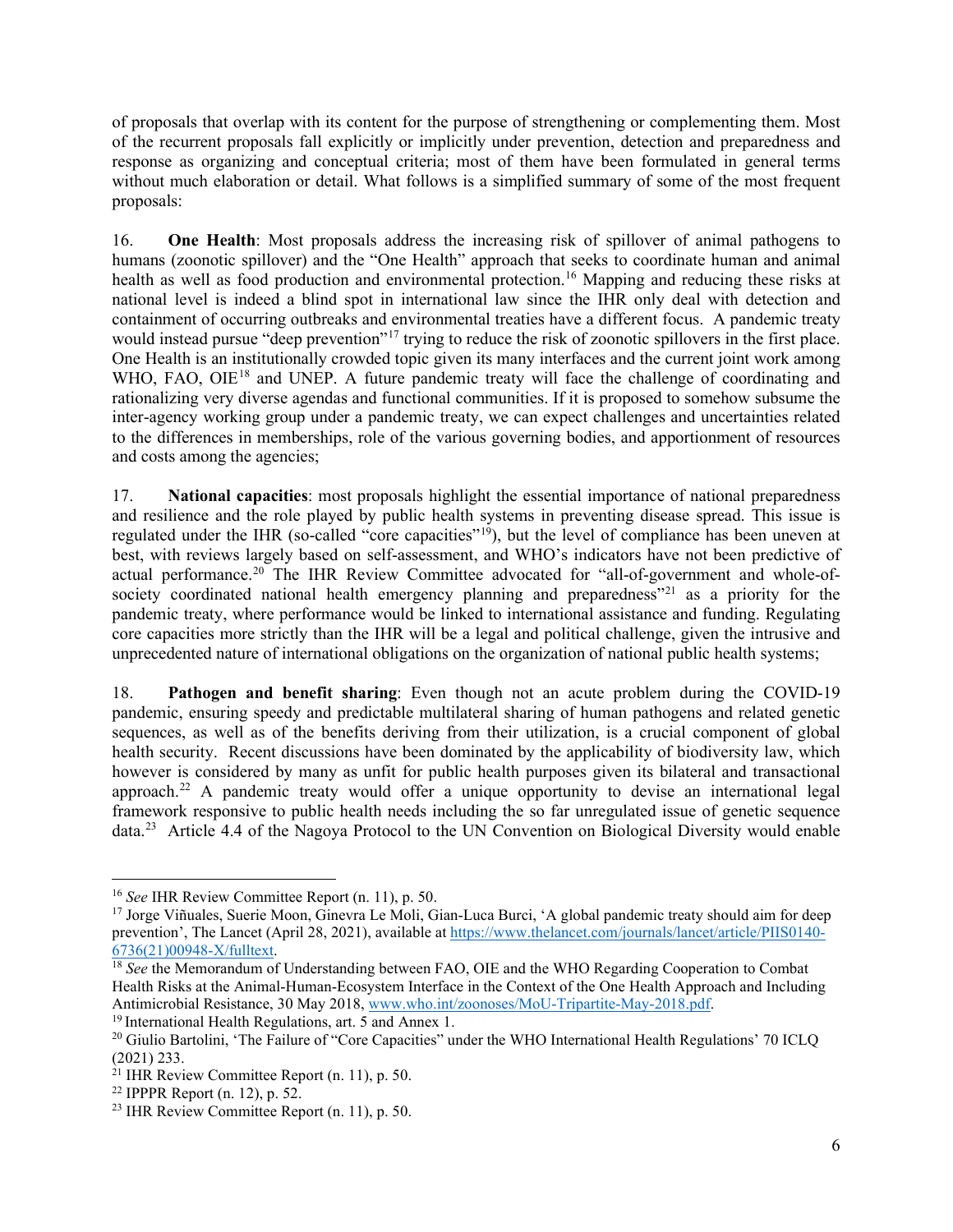this partial carve-out, subject to a number of conditions including consistency with the principles underpinning the whole biodiversity regime;

19. **Reporting obligations and WHO's authority**: this is seen as one of the weakest aspects of the IHR and WHO's role, thus requiring a new treaty as the tool to make it more credible and enforceable. The IPPPR gives a scathing indictment of the constraints imposed by the IHR on timely and reliable outbreak information sharing, on WHO's excessive caution and deference towards member states and the lack of an inspection and verification system.<sup>[24](#page-6-0)</sup> Proposals range from creating a frame for automatic sharing of information to requiring WHO to use a precautionary approach for risk assessment and communication, enabling it to use and publish reliable but unverified information (e.g. from social media reports), and establishing a rebuttable presumption of states' consent to WHO's verification missions.[25](#page-6-1) The latter proposal is seen as politically motivated and directed against China, which has reportedly already objected to it in early discussions;  $26$ 

20. **Travel and trade restrictions**: COVID-19 response has been and continues to be characterized by a proliferation of uncoordinated, unilateral and at times unnecessary restrictions on international travel, as well as of export of commodities such as masks, ventilators and vaccines. Those restrictions have also been partly responsible for the current disruption of global supply chains for many commodities and consumer products. While the human rights and trade aspects of these measures are dealt with under their respective applicable regimes and institutions, proposals for the pandemic treaty have included the establishment of consultation mechanisms to facilitate coordination and harmonization between states, as well as obligations to allow essential travel and trade even during an acute health emergency. The discussion overlaps with states´ obligations under Article 43 IHR, on avoiding the restriction of international travel and trade to a greater extent than is necessary; $^{27}$  $^{27}$  $^{27}$ 

21. **Equitable access to vaccines and other medical countermeasures**: this is the proverbial elephant in the room and can easily become the major stumbling block in the negotiation of a pandemic treaty. From a political perspective, national COVID-19 response in most low and middle-income countries (LMIC) has been gravely affected by the hoarding of vaccines on the part of high-income countries (HIC) and the dominance of vaccine nationalism and corporate profit over solidarity and a truly multilateral approach.<sup>[28](#page-6-4)</sup> Many LMICs have made it clear that they expect credible guarantees of equitable access as a precondition to engage in negotiations, something that most HICs seem reluctant to commit to.[29](#page-6-5) From a legal, technical and practical point of view, the sheer complexity of the innovation, manufacturing and allocation chain is staggering and it is delusional to imagine that a single instrument can regulate such a fragmented and complex ecosystem. Proposals for a pandemic treaty therefore tend for the moment to remain general and rhetorical, expressing a political commitment to negotiate more

<span id="page-6-0"></span><sup>24</sup> IPPPR Report (n. [12\)](#page-4-4), p. 53.

<span id="page-6-1"></span><sup>25</sup> *See* Mark Eccleston-Turner and Michelle Rourke, Arguments Against the Inequitable Distribution of Vaccines Using the Access and Benefit Sharing Transaction, 70 ICLQ (2021) 825.

<span id="page-6-2"></span><sup>&</sup>lt;sup>26</sup> Kerry Cullinan & Elaine Ruth Fletcher, China Nixes Proposal to Grant WHO Rapid Access to Outbreak Sites in Critical Talks About Pandemic Response, *Health Policy Watch*, 10 January 2022, available a[t https://healthpolicy-](https://healthpolicy-watch.news/china-nixes-who-access/)

<span id="page-6-3"></span> $\frac{27}{27}$  The underlying problem is addressed in Gian Luca Burci and Stefania Negri, 'Governing the Global Fight Against Pandemics: the WHO, the International Health Regulations, and the Fragmentation of International Law', 53 NYUJILP (2021) 501, 514.

<span id="page-6-4"></span><sup>28</sup> *See* Vaccine Nationalism, Hoarding Putting Us All at Risk, Secretary-General Tells World Health Summit, Warning COVID-19 Will not be Last Global Pandemic, UN Press Release, SG/SM/20986, 24 October 2021, available at [https://reliefweb.int/report/world/vaccine-nationalism-hoarding-putting-us-all-risk](https://reliefweb.int/report/world/vaccine-nationalism-hoarding-putting-us-all-risk-secretary-general-tells-world-health)[secretary-general-tells-world-health.](https://reliefweb.int/report/world/vaccine-nationalism-hoarding-putting-us-all-risk-secretary-general-tells-world-health)<br><sup>29</sup> *See* Ilona Kickbusch and Hanna Holzscheiter, 'Can geopolitics derail the pandemic treaty?', BMJ (2021), 375:

<span id="page-6-5"></span>e069129.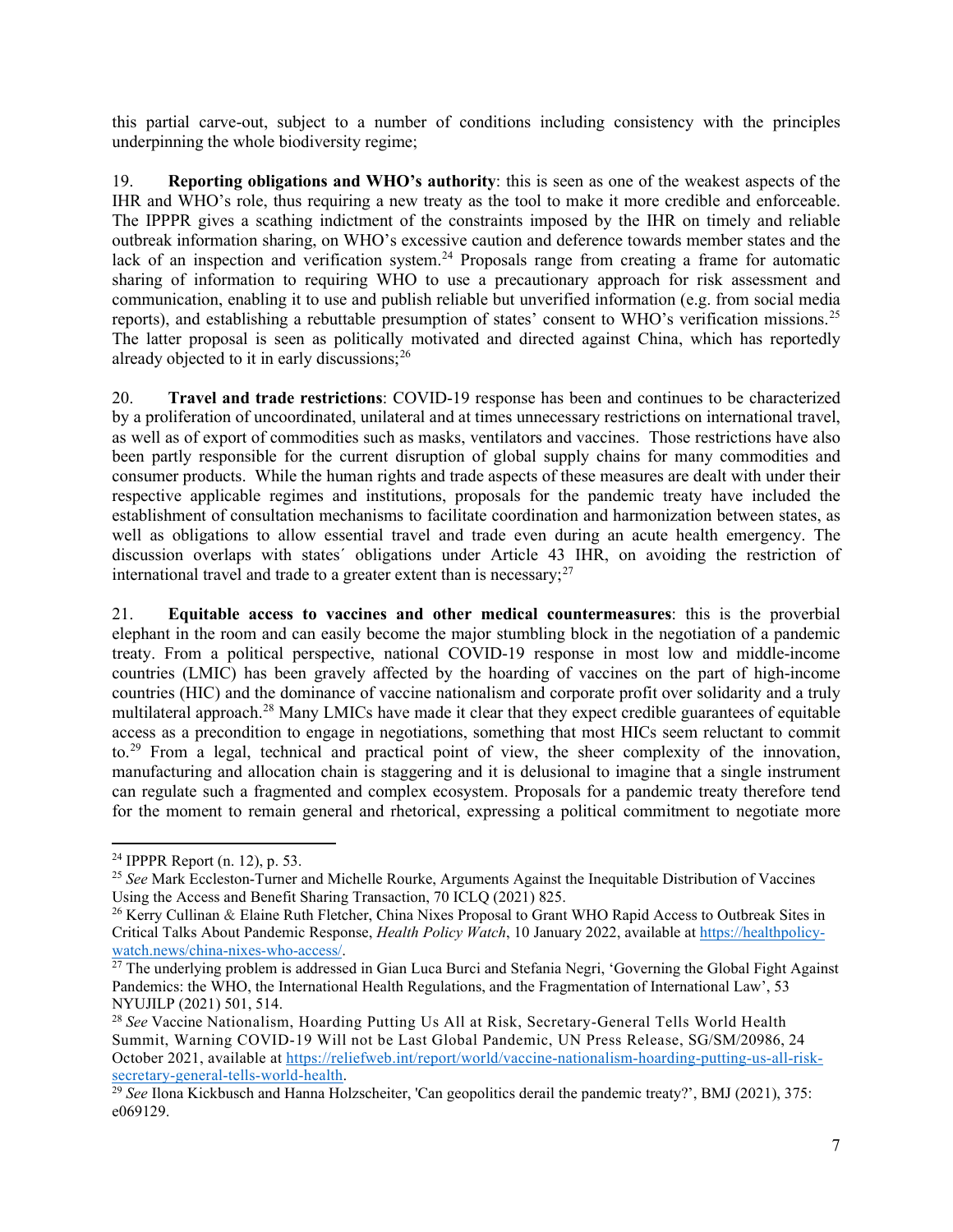equitable terms within the framework of a future treaty rather than raising concrete measures. This field is also subject to various forms of international and transnational regulation which are at times subject to active contestation from an equity perspective, thus increasing the overall complexity. Contestations and criticism range from the apparently endless discussion at the WTO on a waiver of intellectual property rights and the call for national enforcement of more balanced conditions on technology transfer and licensing from pharmaceutical companies, to disappointment at the performance of multi-stakeholder platforms such as ACT-A and COVAX. Several proposals address specific failures of the current market mechanism rather than suggesting a particular legal framework; this is the case for example of the IPPPR's proposal to institutionalize ACT-A into an end-to-end platform for countermeasures,  $30$  and the African Union's call for increased regional manufacturing capacities to decrease dependence on the international market.<sup>[31](#page-7-1)</sup>

#### **E. Structural proposals**

22. A pandemic treaty would break the cycle of "panic and neglect" that has characterized pandemic preparedness and response, and ensure sustained political commitment at the highest level of national politics. Proponents point to other treaties that have become catalysts for political commitment and mobilization, e.g. the Framework Convention on Climate Change or WHO's Framework Convention on Tobacco Control (FCTC). The IHR are seen as a technical instrument that mostly falls under the jurisdiction of health agencies and is not "political enough" to remain for long on the radar screen of heads of government and foreign ministers;

23. The pandemic treaty would be designed, prima facie, as a "framework convention". It would establish an institutional framework ensuring both close involvement of parties in its governance and creating mechanisms for the progressive elaboration of the general obligations contained in the convention through protocols and other instruments. The framework convention approach has curiously become a veritable dogma in the public health community for any proposal of a new treaty since the adoption of the WHO FCTC. The mechanical transposition of a model that may have its rationale in the environmental field to a totally different legal and policy ecosystem, as well as the scarce success so far of the sole protocol adopted under the FCTC, calls for a more critical approach to the design of the treaty;

24. The treaty would provide a single unifying forum for a variety of measures that ultimately revolve around pandemic preparedness and response. It would provide a bridge towards other international agreements as well as a coordinating and collaborating framework for other international agencies, thus ensuring cross-sectoral coherence and mobilization;

25. Many proposals decry the lack of compliance assessment and accountability mechanisms in the IHR and more generally within WHO.[32](#page-7-2) This structural gap weakens further the already loose normative frame of the IHR, in particular with regard to core obligations of notification, disclosure, national core capacities and unilateral measures under Article 43 of the Regulations. Compounding this problem, critics also point to the absence of a functioning dispute settlement mechanism under the IHR <sup>[33](#page-7-3)</sup> as well as to the lack of enforcement mechanisms, including the imposition of sanctions for major breaches of core

<span id="page-7-0"></span><sup>30</sup> IPPPR Report (n. [12\)](#page-4-4) 55.

<span id="page-7-1"></span><sup>31</sup> *See* First International Conference on Public Health in Africa Closes with Urgent Call for a New Public Health Order, 16 December 2021, available at <https://africacdc.org/wp-content/uploads/2021/12/Closing-Press-Release.English\_Final.pdf>.

<span id="page-7-3"></span><span id="page-7-2"></span> $32$  IHR Review Committee Report (n. [11\)](#page-3-5) 52.<br> $33$  Steven J Hoffman, Pedro Villarreal and Roojin Habibi, 'IHR Reform: Strengthening Dispute Resolution' 19 IOLR (2022) forthcoming.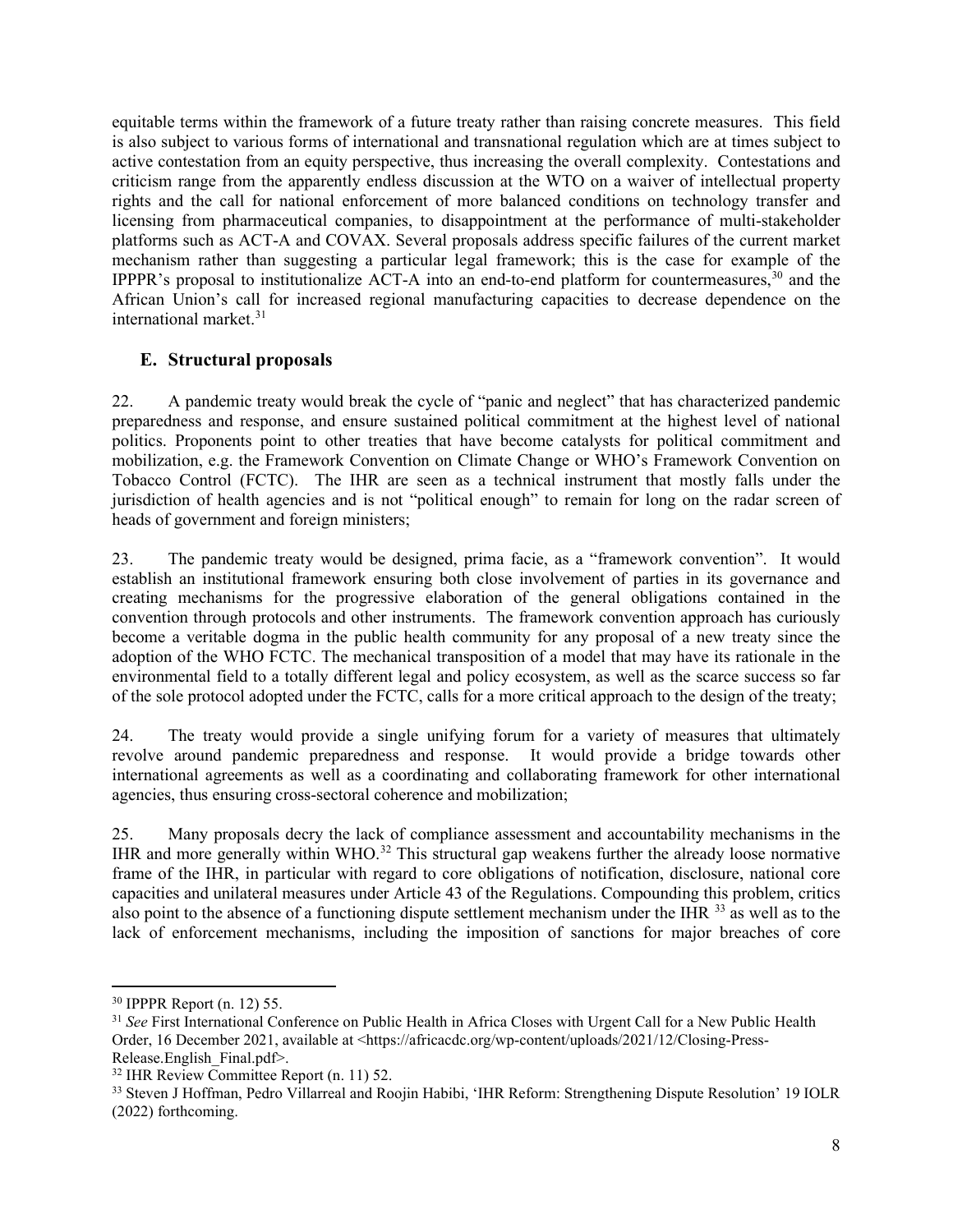obligations. Proposals on this issue range from a peer review process inspired by that of the Human Rights Council,  $34$  to the establishment of a dedicated compliance committee.  $35$ 

#### **F. Criticism and counterarguments**

26. Besides comments on specific substantive aspects, the proposal of a new pandemic treaty as articulated above has raised a number of policy and systemic questions that challenge some of the assumptions on which that proposal is based. So far, there has not been to our knowledge an open discussion on these questions in an intergovernmental setting, but they may be raised at the beginning of the work of the INB and complicate its work.

27. A frequent set of questions concern the relationship between a future treaty and the IHR, which are in force for 196 states, given the overlap between some of the proposals listed above and the content of the Regulations. First of all, it seems counterintuitive to state that the weaknesses and limits of the IHR should be remedied through a different instrument rather than revising or strengthening the regulations themselves. Some of the arguments we are aware of point to the "technical" (as opposed to political) nature of the IHR as a weakness, or to the consideration that national leaders would find it difficult to invest considerable political capital in the revision of an existing instrument as opposed to adopting a new treaty. Underpinning these and other opinions there seems to be a belief that a WHO pandemic treaty will be "harder" and more enforceable than a WHO regulation - despite the lack of an inbuilt hierarchy between the two sources - and that strong and sustained political commitment at the highest level of government can be better expressed and implemented through a treaty. Critics also note that overlaps between two different instruments may lead to conflicts of obligations, confusion and fragmentation of the regulation of specific fact patterns. Further challenges would also be raised by the difference in participation in the two instruments for the foreseeable future, so that different sets of states would be bound by the treaty or the IHR and the resulting disconnect would have to be managed by WHO as the presumable secretariat of a future pandemic treaty.[36](#page-8-2)

28. A second set of comments reacts to the claim about the unifying effects of the pandemic treaty and expresses the concern that it would actually increase the fragmentation of the overall international legal landscape devoted directly or indirectly to the prevention and control of a pandemic or the management of its effects. Besides the interactions with the IHR, the proposals reviewed above also overlap or interact with several international treaties or the mandates of international organizations, e.g. environmental and trade law as well as the mandate of the various international organizations with jurisdiction over One Health. For this reason, critics of the treaty proposal advocate a more conservative approach, focusing first on strengthening the IHR and other existing instruments both within and outside WHO, and only later embark on a treaty negotiation if normative gaps have not been addressed through other measures and interventions. [37](#page-8-3)

29. A related question is whether WHO is the right forum to negotiate a pandemic treaty. It is evident from the short overview above that several proposals probably exceed WHO's constitutional mandate and overlap with that of other international organizations. Constitutional questions can be

<span id="page-8-0"></span><sup>34</sup> IHR Review Committee Report (n. [11\)](#page-3-5) 53, para. 123.

<span id="page-8-1"></span><sup>35</sup> *See e.g.* Stefania Negri, 'Communicable Disease Control', in Gian Luca Burci and Brigit Toebes (eds.), *Research Handbook on Global Health Law* (Edward Elgar 2018) 265, 301-302.

<span id="page-8-2"></span><sup>36</sup> Gian Luca Burci, Ana Balcazar Moreno, Anna Becker and Suerie Moon, 'What could a "pandemic treaty" govern? Criteria and other considerations on scope and content', (2021) Global Health Centre, Graduate Institute of International and Development Studies 13 (on file with authors).

<span id="page-8-3"></span><sup>37</sup> David P. Fidler, 'The Case Against a Pandemic Treaty', *Think Global Health* (26 November 2021), available at [https://www.thinkglobalhealth.org/article/case-against-pandemic-treaty.](https://www.thinkglobalhealth.org/article/case-against-pandemic-treaty)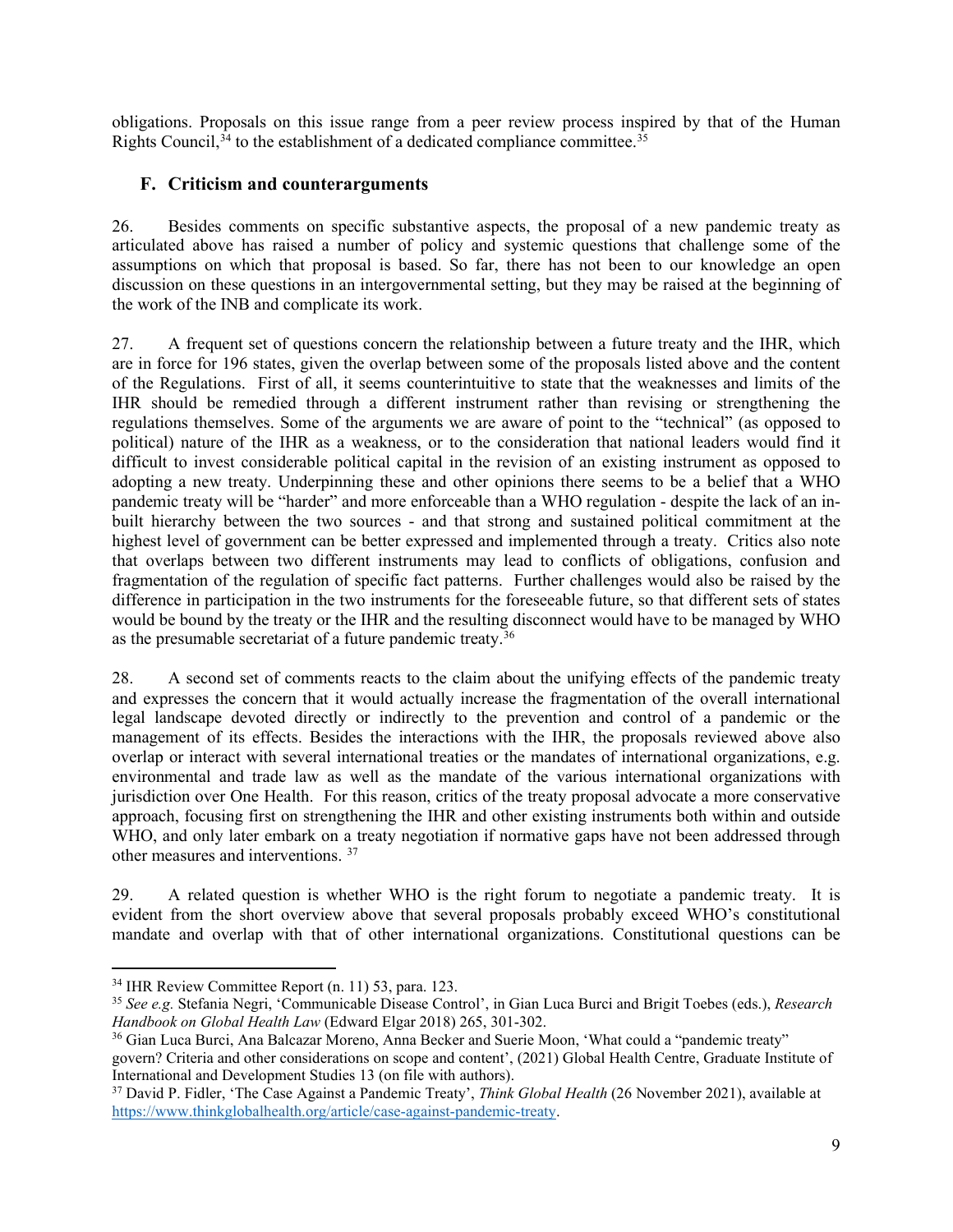addressed flexibly and creatively given the required political consensus; moreover, the successful framing of an issue by norm entrepreneurs can create a normative momentum and path dependency that shifts its perception and treatment, as confirmed by the successful framing of tobacco as a health problem rather than trade or agricultural concern. However, focusing only on WHO as the institutional basis of the treaty may raise not only constitutional questions, but also complex aspects of coordination, involvement and possible resistance of other international organizations as well as the lack of resources and expertise within the WHO secretariat to deal with non-health questions. A plausible alternative from a constitutional perspective, raised by some scholars, consists in moving negotiations under the aegis of the UN and having the UN General Assembly as the responsible body for launching and monitoring them and eventually adopt the treaty.<sup>[38](#page-9-0)</sup> However, the health frame has clearly prevailed and the WHA has launched the negotiation process without any opposition from a constitutional and functional perspective. The UN political organs have actually played a weak and marginal role in the response to COVID-19 so far.

#### **G. A middle ground**

30. As just noted, already there is significant momentum toward addressing gaps in preparedness, surveillance and response to pandemics through a new instrument negotiated under the auspices of the WHO (and/or by amending the IHR). However, effectively addressing future pandemics will require very substantial commitments of financial resources both for supporting more resilient health systems and for responding to pandemic outbreaks in real time by financing global public goods such as vaccines and other essential countermeasures. Besides funding, pandemic preparedness and response also requires an overarching framework to provide some coherence to pandemic governance as well as coordination among international institutions and regimes beyond health. The WHO does not have the financial resources, nor the expertise in managing large-scale expenditures of funds, that is going to be required. It also arguably does not have the political weight to play the role of central coordinator. (There are other areas, such as for addressing supply chain bottlenecks, regarding which other organizations (e.g., WTO) are better suited.)

31. There are middle-ground solutions for establishing a holistic global framework for pandemic preparedness and response between a limited focus on WHO, on one side, or negotiating a comprehensive agreement under the auspices of the UN, on the other. This would entail establishing a system of coordination and cooperation among relevant institutions, each of which would take on a role and responsibility consistent with its mandate and expertise. Systems for coordination and cooperation already have been proposed, including by the G20 Independent High Level Panel in proposing the establishment of a Global Health Threats Board for systemic financial oversight to ensure enhanced and predictable global financing over a range of activities, with a minimum \$15 billion per year in new international financing (\$75 billion over 5 years).<sup>[39](#page-9-1)</sup> This system would operate in tandem with a Health Security Assessment Program that would be coordinated by the WHO and World Bank, as well as reporting to and by the IMF. The WHO Independent Panel for Pandemic Preparedness and Response recognized the importance of addressing financial considerations. It proposed at least as an intermediate measure to integrate pandemic preparedness into existing instruments used by the IMF and World Bank, and ultimately an International Pandemic Financing Facility that would be able to distribute \$50-200 billion at

<span id="page-9-0"></span><sup>&</sup>lt;sup>38</sup> Frederick M. Abbott, 'Child-Proofing Global Public Health in Anticipation of Emergency' 20 (2021) Washington University Global Studies Law Review 583.

<span id="page-9-1"></span><sup>&</sup>lt;sup>39</sup> Part of this would be through establishment of a Global Health Threats Fund. See A Global Deal for Our Pandemic Age: Report of the G20 High Level Independent Panel on Financing the Global Commons for Pandemic Preparedness and Response, June 2021, https:www.pandemic-financing.org.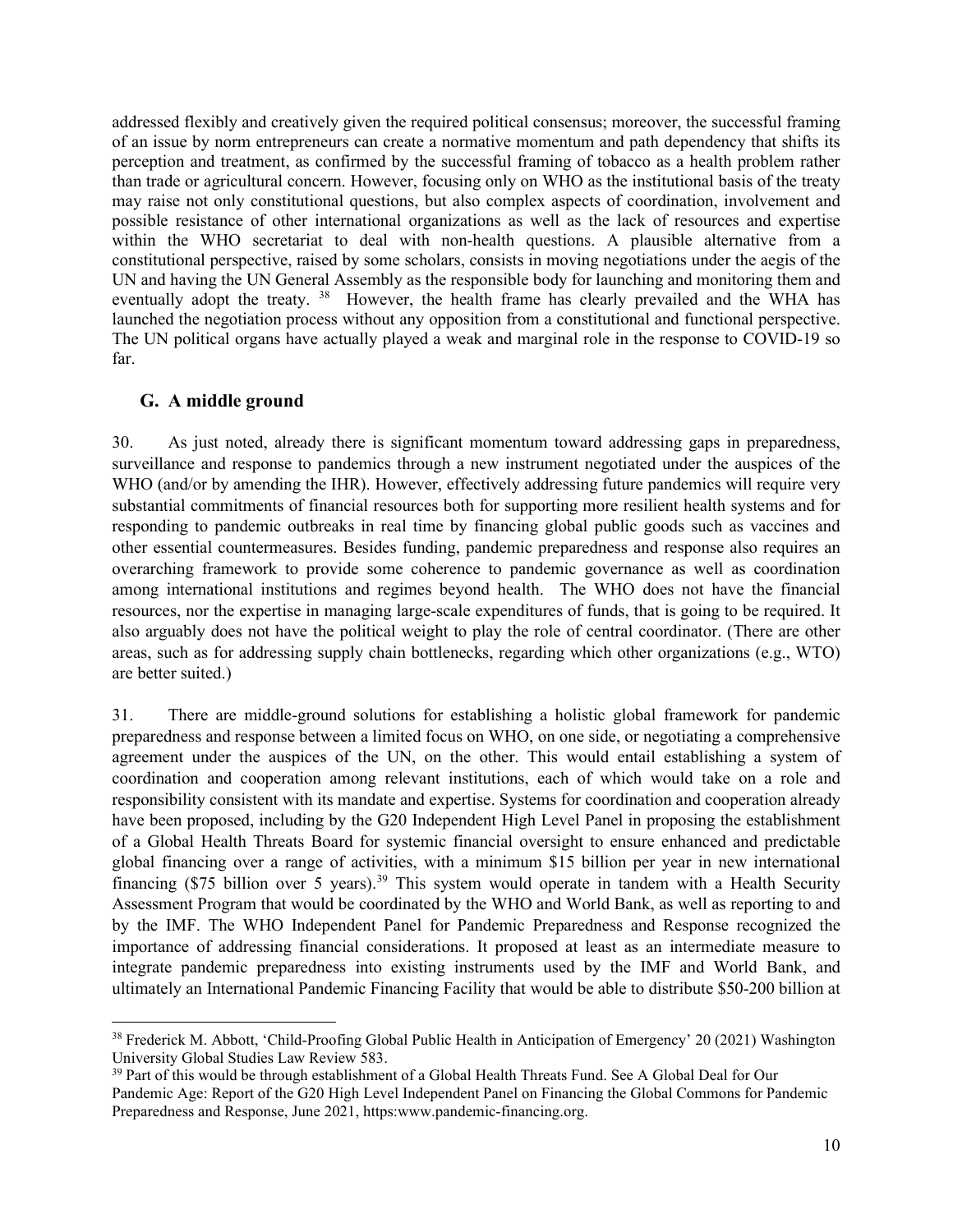short notice. It suggested establishing a Global Health Threats Council at the Head of State and Government level on a recommendation by, but independent from, the UN General Assembly to allocate funding from the Facility, to monitor progress and further coordination and collective action.<sup>[40](#page-10-0)</sup>

32. A more comprehensive institutional approach to addressing pandemic preparedness and response than can realistically be incorporated in a WHO instrument is almost certainly required. The fact that negotiations have been initiated at WHO, and that solutions may be reached there, does not preclude contemporaneous negotiation alongside the WHO that focus on other institutions, such as the IMF, World Bank, other multilateral development banks, WTO, political networks such as the G7 and G20, and others.

#### **H. Committee Perspectives**

33. The Committee has not endeavored to formulate a consensus position regarding a preferred way forward for improving international institutional arrangements for addressing global public health emergencies. The foregoing discussion, as well as the following discussion of potential reform of the IHR, presents options and arguments favoring or disfavoring one or another approach. The current state of negotiations and the potential for reaching consensus on preferred approaches will be discussed at the Lisbon Biennial. The Committee does not currently contemplate proposing a Resolution(s) for adoption by the ILA at the Lisbon Biennial on the subjects addressed in this Report.

## **III. Strengthening the International Health Regulations: Are Amendments the Way Forward?**

#### **A. Introduction**

34. Being the core international law instrument in the field of cross-border spread of disease, the International Health Regulations (IHR) of 2005 have been at the spotlight in the wake of the COVID-19 pandemic. Questions of whether the IHR (2005) is fit for purpose for facing devastating all-of-society pandemics abound[.41](#page-10-1) The WHO, on the basis of requests by its Member States, has commissioned a series of independent and external inquiries on the handling of the pandemic by both the organization and the international community at large. Among the multiple recommendations by these independent bodies,<sup>[42](#page-10-2)</sup> strengthening the IHR (2005) either by creating more robust implementation and compliance monitoring mechanisms,<sup>[43](#page-10-3)</sup> or by launching an amendment process,<sup>[44](#page-10-4)</sup> have been posited. In light of these

<span id="page-10-0"></span><sup>40</sup>See, supra … The Global Preparedness Monitoring Board also recognized the importance of UN participation at the Heads of State level in addressing pandemic preparedness and response, and the need for creating more resilient and targeted financial mechanisms. See From Worlds Apart to a World Prepared, GPMB Report, 2021.

<span id="page-10-1"></span><sup>41</sup> Gian Luca Burci, 'The Outbreak of COVID-19 Coronavirus: Are the International Health Regulations fit for purpose?' EJIL Talk, 27 February 20202, at ejiltalk.org/the-outbreak-of-covid-19-coronavirus-are-the-internationalhealth-regulations-fit-for-purpose/

<span id="page-10-2"></span> $42$  Notably, the IPPPR Report (n. [12\)](#page-4-4), the IHR Review Committee Report (n. [11\)](#page-3-5), and the Report by the Independent Oversight and Advisory Committee for the WHO Health Emergencies Programme (5 May 2021) A74/16, para. 7. <sup>43</sup> IPPPR Report (n. [12\)](#page-4-4) 16; IHR Review Committee Report (n. [11\)](#page-3-5) 10.

<span id="page-10-4"></span><span id="page-10-3"></span><sup>44</sup> WHO, Draft Report of the Member States Working Group on Strengthening WHO Preparedness and Response to Health Emergencies to the special session of the World Health Assembly, A/WGPR/5/2 (12 November 2021) para. 4.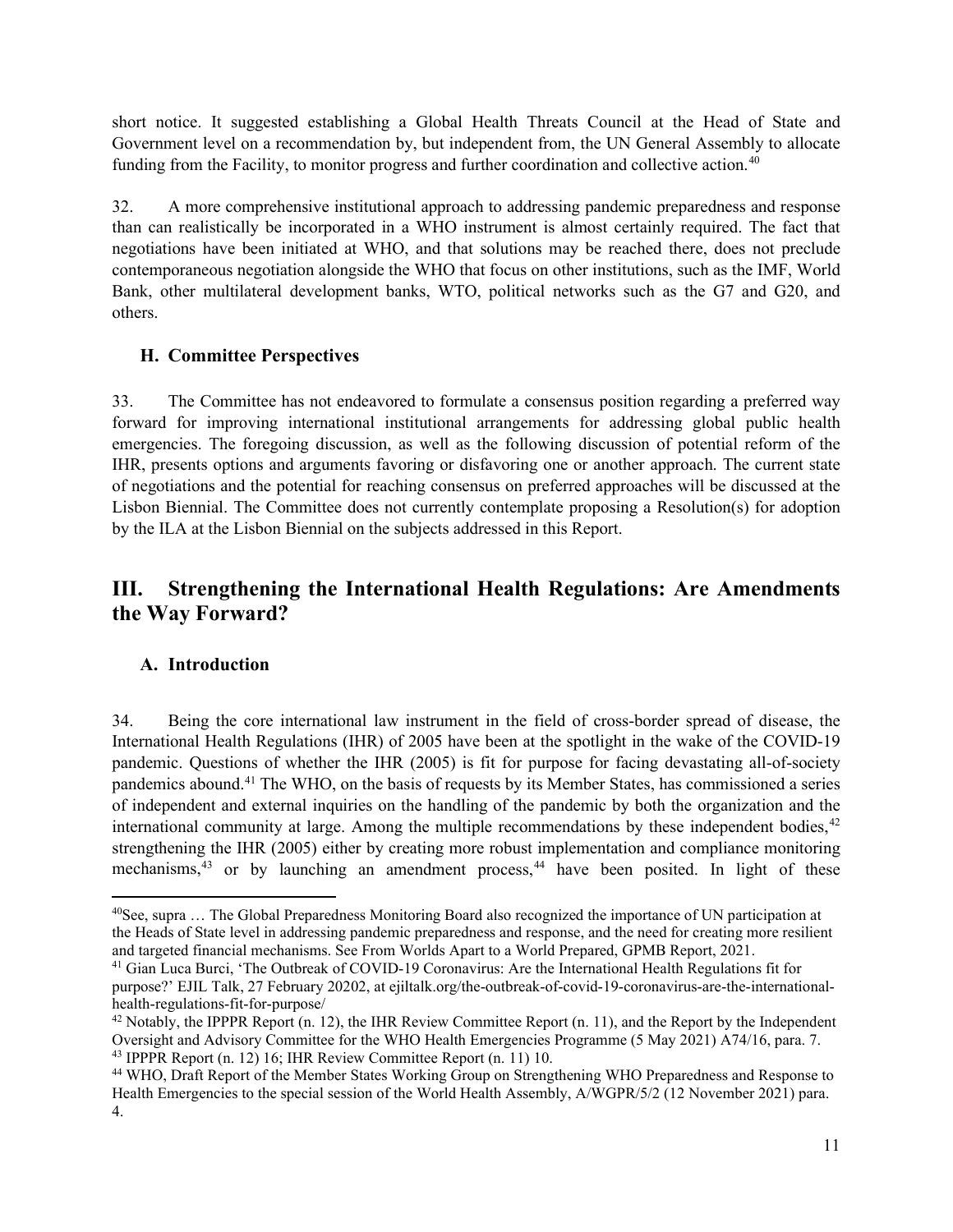developments, the atypical nature of the procedures to both issue and reform Regulations by the WHO merits a closer look.

## **B. Legal Background**

35. In terms of the subject matter they may cover, regulations may be issued only with respect to a specific list of themes envisaged by Article 21 of the Constitution of the WHO. Notably, this does not include matters concerning equitable access to medical countermeasures at the global level, a matter which has been at the forefront of current controversies. During the COVID-19 pandemic, constant calls by high-level officials such as the United Nations Secretary-General, the WHO Director-General and the High Commissioner for Human Rights<sup>[45](#page-11-0)</sup> have highlighted the urgency of that question. Nevertheless, considering the limitative list of Article 21 of the Constitution of the WHO, it is unlikely such a matter can be addressed through amendments to the IHR.

36. As for procedural issues, while they are legally binding instruments of international law, regulations adopted under the Constitution of the WHO<sup>[46](#page-11-1)</sup> are atypical in terms of how they enter into force or are amended. Regulations are adopted and amended through resolutions adopted by the World Health Assembly, requiring a simple majority.<sup>[47](#page-11-2)</sup> Once approved, a period of time will be set for states to express their desire to "opt out" of being bound by regulations. In fact, in past iterations of the IHR (2005), namely in the International Sanitary Regulations of 1951 and in the IHR of 1969, some WHO Member States opted out of them.[48](#page-11-3) Unlike Conventions under Article 19 of the Constitution of the WHO, no procedure of subsequent ratification is required for regulations to enter into force, even though a few Member States have deposited their instruments of ratification with the Secretary-General of the United Nations.[49](#page-11-4)

37. As for a determined period of notice before their entry into force, no stipulated timeline is established in the Constitution of the WHO. Every Regulation may stipulate different periods for that purpose. Thus, for example, while the IHR (2005) envisage a period of eighteen months<sup>[50](#page-11-5)</sup> for States to express the rejection of the Regulations, or formulating reservations, the Nomenclature Regulations currently in force foresaw only eight months for the same notice.<sup>[51](#page-11-6)</sup>

38. The procedure for amending regulations is foreseen in each of them as well. The IHR (2005) requires an even more compact procedure than its entry into force. Under Article 55, the salient requirement is for the proposed amendments to be circulated across all Member States at least four

<span id="page-11-0"></span><sup>&</sup>lt;sup>45</sup> United Nations Human Rights Council, "Vaccines against COVID-19 Must Be Considered as a Global Public Good, High Commissioner for Human Rights Tells Human Rights Council as it Opens its Forty-Seventh Regular Session", 21 June 2021,

https://www.ohchr.org/EN/HRBodies/HRC/Pages/NewsDetail.aspx?NewsID=27186&LangID=E

<span id="page-11-1"></span><sup>46</sup> Article 21, Constitution of the WHO.

<span id="page-11-2"></span><sup>&</sup>lt;sup>47</sup> Article 60 of the Constitution of the WHO. Nevertheless, under the Rules of Procedure and as a matter of practice, adoption may take place through consensus, ie unless a Member State opposes, and without a roll call to tally each vote.

<span id="page-11-3"></span><sup>&</sup>lt;sup>48</sup> See the list of countries opting out of the IHR 1969 as late as 1997 in WHO, 'International Health Regulations: Position of WHO Member States, Associate Members and Other States bound by the International Health Regulations', 45 *Weekly Epidemiological Record* (7 November 1997) 338

<span id="page-11-4"></span>

<span id="page-11-6"></span><span id="page-11-5"></span><sup>&</sup>lt;sup>50</sup> Article 59(1) IHR (2005).<br><sup>51</sup> Regulations regarding Nomenclature, https://www.who.int/classifications/icd/docs/en/NOMREGS.pdf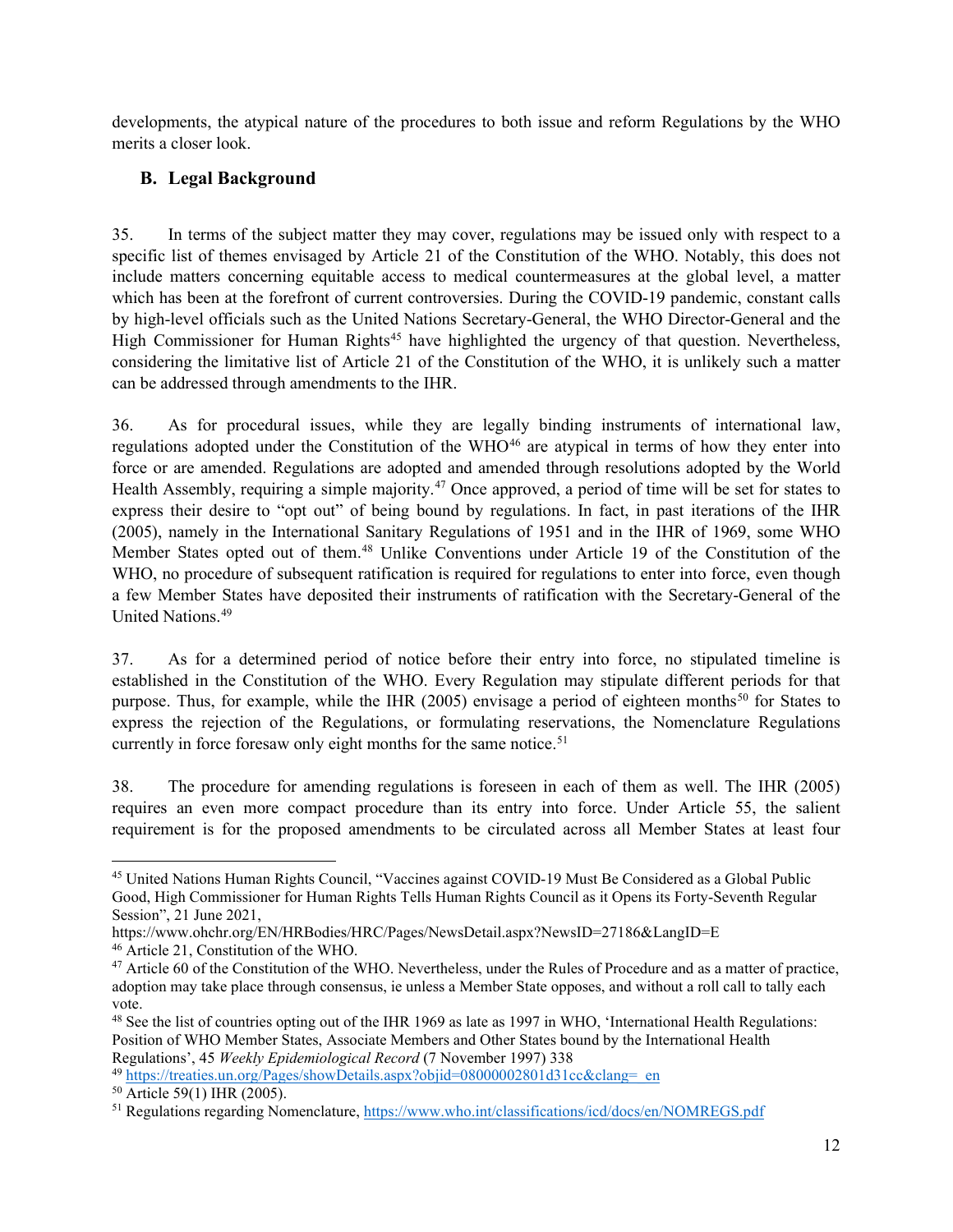months before a meeting of the World Health Assembly takes place. No subsequent formality is established. Moreover, no distinction is made in terms of which parts of the IHR (2005) may be amended. Consequently, major overhauls may be undertaken through the same procedure as minor ones.

39. From a normative perspective, procedures to approve and amend regulations present tradeoffs. On the one hand, the potential to guarantee a successful outcome is higher than with regular procedures to ratify treaties. There are numerous historical examples of international law instruments being approved and signed by plenipotentiaries, which did not see the light of day due to a lack of follow-up procedures by other national bodies.<sup>[52](#page-12-0)</sup> Such was the fate of several international health conferences in the XIX Century, where consensus was achieved on several new legal instruments, which never entered into force due to a lack of follow-up by other national organs of the states participating in such conferences.<sup>53</sup>

40. On the other hand, by removing the ratification procedure, WHO regulations reduce the participation of important stakeholders. In the past, there has been little to no input beyond that provided by delegates to the World Health Assembly or, in the respective case, by working groups tasked with presenting reforms. This is a tradeoff in terms of inclusiveness. Despite the high number of IHR States Parties – all 194 WHO Member States plus the Holy See and Liechtenstein – voices beyond those of governmental delegates were mostly absent in their approval, and fully absent in their amendment. Usually, most of the input by non-state actors, including those from civil society, is provided by those being in "official relations" with the WHO.<sup>[54](#page-12-2)</sup> It is a common standard among international organizations, as even with the gradually increasing participation by non-state actors in their decision-making, delegates of different countries continue to be in a dominant position.<sup>[55](#page-12-3)</sup> Additionally, NGOs do not necessarily represent any particularly constituency from a country let alone the public at large,<sup>[56](#page-12-4)</sup> but may rather further the goals of their own stakeholders. Moreover, the fact that non-state actors are in official relations is no guarantee they will remain active, as it is dependent upon their capacities in terms of resources, and upon their interest in a specific subject matter. Thus, when the IHR (2005) were first approved, only a few  $NGOs$  participated in their drafting process<sup>[57](#page-12-5)</sup> whereas basically none did so in the only amendment process, as explained below.

41. If approved, new amendments of the IHR (2005) in the wake of the COVID-19 pandemic would mark the second such occasion. The first amendment took place in 2014, and consisted of updating Annex 7 of the IHR, namely on the subject certificates for yellow fever vaccinations as a condition of entry for travelers. Due to this amendment, certificates demonstrating immunization against the disease may now be lifelong instead of only for 10 years as originally established when the IHR (2005) entered into force in 2007. Considering the highly specific and relatively minor implications of the issue, the amendment

<span id="page-12-3"></span><sup>55</sup> Henry Schermers and Niels Blokker, *International Institutional Law* (6<sup>th</sup> ed, Brill/Nijhoff, 2018) 149-158.

<span id="page-12-0"></span><sup>&</sup>lt;sup>52</sup> See, for example, the failure by the United States to ratify the Treaty of Versailles of 1919, creating the League of Nations; as well as the Havana Charter of 1948, effectively preventing the creation of the International Trade Organization. See also Pedro A Villarreal, ´Beware of Procedural Perils. Towards a Treaty on Pandemic

Preparedness and Response´, Völkerrechtsblog (14 April 2021) [https://voelkerrechtsblog.org/beware-of-procedural](https://voelkerrechtsblog.org/beware-of-procedural-perils/)[perils/](https://voelkerrechtsblog.org/beware-of-procedural-perils/) 53 Norman Howard-Jones, *The scientific background of the International Sanitary Conferences, 1851-1938* (WHO,

<span id="page-12-1"></span><sup>1975).</sup>

<span id="page-12-2"></span><sup>54</sup> See the current list at https://www.who.int/publications/m/item/non-state-actors-in-official-relations-with-who

<span id="page-12-4"></span><sup>56</sup> Suerie Moon et al, 'Governing the Access to COVID-19 Tools Accelerator: towards greater participation, transparency, and accountability<sup>'</sup> (2022) 399 *The Lancet* 492.<br><sup>57</sup> WHO, Participation of nongovernmental organizations in official relations with WHO in the Intergovernmental

<span id="page-12-5"></span>Working Group on Revisions of the International Health Regulations, A/IHR/IGWG/DIV/4 (2 September 2004), [https://apps.who.int/gb/ghs/pdf/IHR\\_IGWG\\_DIV4-en.pdf](https://apps.who.int/gb/ghs/pdf/IHR_IGWG_DIV4-en.pdf)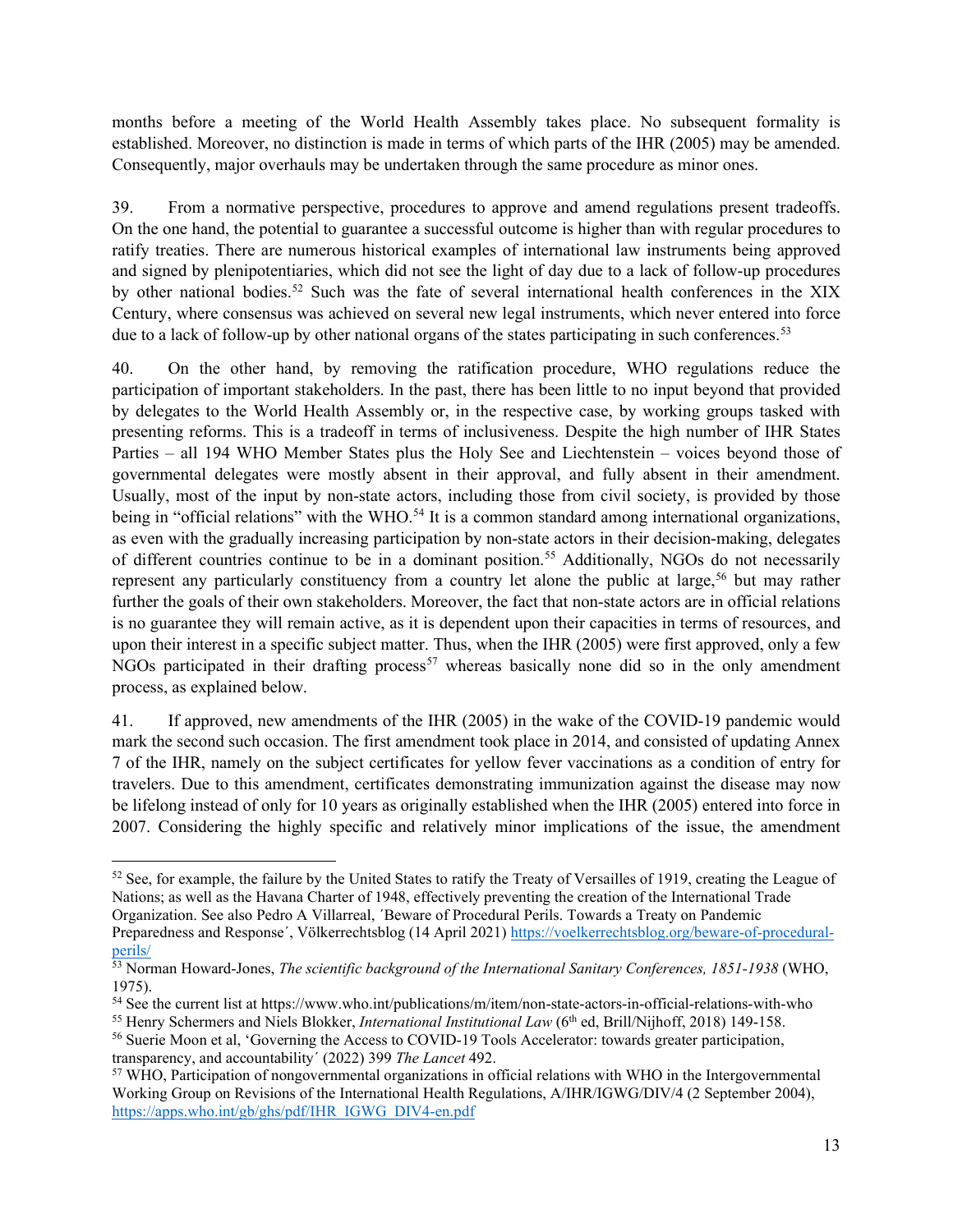procedure was low-profile and was not the subject of protracted debates at the World Health Assembly. Moreover, the matter received basically no attention by commentators or media outlets.

## **C. The political path towards amending the IHR (2005) after COVID-19**

42. A series of decisions and resolutions approved by the World Health Assembly have focused on potential means to strengthen the International Health Regulations (IHR) of 2005. Since the resolution of 2020 entitled "COVID-19 response", [58](#page-13-0) and more recently in the decision adopted at the World Health Assembly Special Session in November 2021,<sup>[59](#page-13-1)</sup> the possibility to amend the IHR (2005) has been suggested as a potential way forward.

43. Nevertheless, the political momentum for amendments has not been linear. A report issued by an IHR Review Committee, an expert WHO body composed of independent members, considered that there was no visible advantage in opening the amendment process. Such a plea evokes similar recommendations by past IHR Review Committee Reports, namely one commissioned in the context of the West African Ebola crisis of 2014-2016 where amending the IHR (2005) was deemed to be "cumbersome".[60](#page-13-2) Nevertheless, Reports by IHR Review Committees are recommendatory in nature, and do not bind either the WHO Director-General – with the authority to summon such Committees<sup>[61](#page-13-3)</sup> – nor the Member States. Thus, the World Health Assembly may choose to take a different path than the one recommended. Considering the contents of recent decisions and resolutions, the political momentum to amend the IHR is alive. Thus, recently, a number of WHO Member States have expressed their willingness to open the amendment process.<sup>[62](#page-13-4)</sup>

44. Gathering the necessary consensus at the World Health Assembly for in-depth amendments to the IHR will likely require lengthy negotiations to accommodate potentially diverging interests. Whereas multiple states from the "Global North" have emphasized the need to enhance security and data-sharing, a large number of states from the "Global South" underscore tackling the absent equity and solidarity during the COVID-19 pandemic response as a contentious point for debate and a bargaining chip with regard to the parallel work on a future pandemic treaty.

#### **D. Substantive Questions of IHR (2005) Amendments**

45. Among the topics subjected for debate, the following can be highlighted:

46. **Clarifying notification obligations.** The contentious issue of whether the Chinese government promptly notified the WHO when the SARS-CoV-2 virus was first detected has led to debates amongst Member States on whether and how to revise the current wording of Article 6 IHR. The provision affirms that states "shall assess events" occurring in their territory that may constitute a PHEIC and notify the WHO within 24 hours of making such an assessment. In terms of how quickly national authorities should "assess" an event that may constitute a PHEIC, currently no mandatory period is foreseen. A proposal by

<span id="page-13-0"></span><sup>58</sup> World Health Assembly, Resolution WHA73.1, 19 May 2020.

<span id="page-13-1"></span><sup>59</sup> World Health Assembly, Decision SSA2(5), The World Together: Establishment of an intergovernmental negotiating body to strengthen pandemic prevention, preparedness and response (1 December 2021).

<span id="page-13-2"></span><sup>60</sup> WHO, Report of the Review Committee on the Role of the International Health Regulations (2005) in the Ebola Outbreak Alert and Response, A69/21, 13 May 2016, para. 155.

<span id="page-13-3"></span><sup>61</sup> Article 48 IHR (2005).

<span id="page-13-4"></span> $62$  WHO, Strengthening the International Health Regulations (2005): a process for their revision through potential amendment, Decision EB150(3), 26 January 2022.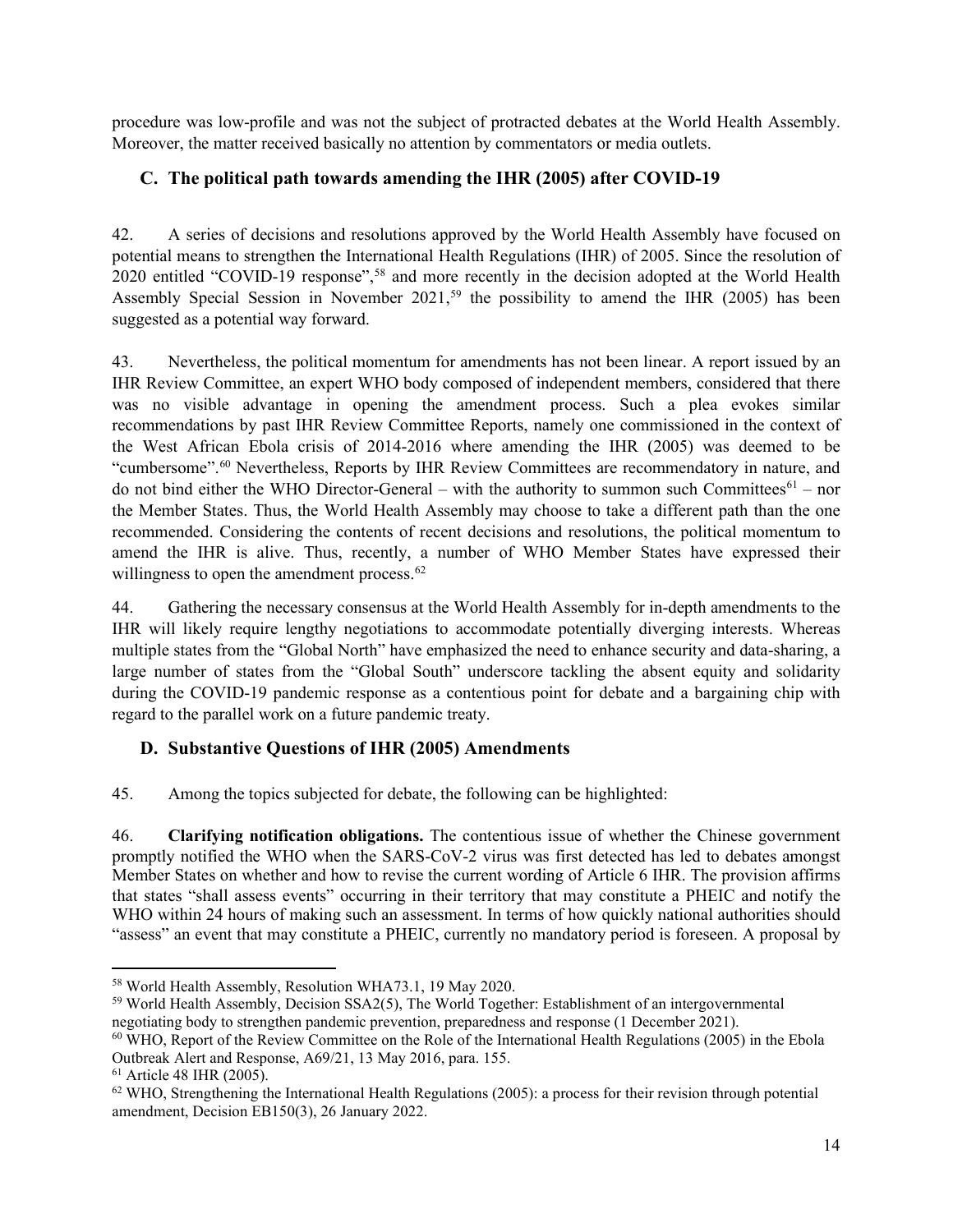the United States of America<sup>[63](#page-14-0)</sup> seeks to clarify this by specifying the obligation to assess ongoing events within 48 hours upon the reception of information by the National Focal Points designated under Article 4 IHR. Thus, the obligation would entail that authorities designated as NFPs should be responsible for assessing an event and determine whether it must notify it to the WHO on the basis of Annex 2 IHR. The remaining piece of such a puzzle lies on the timeframe for notification by first-responding health authorities, i.e. those that first identify the event, to said NFPs. This depends on whether domestic laws on disease surveillance envisage a mandatory timeframe for notification to designated authorities.<sup>64</sup>

47. **Creating an intermediate level of alert.** The possibility to create a different category of emergency declarations by the WHO Director-General has been put forward. The existing definition of a public health emergency of international concern reflects a binary nature: either there is an emergency, or there isn´t. Past expert panels and IHR Review Committee reports have criticized this as reductionist.[65](#page-14-2) Moreover, emergency declarations by the WHO Director-General have been seen as having reputational consequences for Member States affected by the corresponding event.<sup>[66](#page-14-3)</sup> An intermediate level of alert is considered by some to be an alternative for addressing the potentially negative connotations of being affected by an emergency, including the fear of disproportionate responses by other states in terms of travel and trade restrictions.<sup>67</sup> The intermediate alert would, theoretically, signal the need for a progressive preparation in case a situation evolves into a full-blown emergency.<sup>[68](#page-14-5)</sup> It would thus be more than taking note of the urgency of a health, as it occurred after the first meeting of the Emergency Committee due to the then-emerging coronavirus on 23 January 2020. Nevertheless, some commentators are critical of a multi-tiered approach towards emergency declarations, as among other things it multiplies categories potentially leading to a confusion, leaving the thresholds for, and the consequences of each level even less clear.<sup>69</sup>

48. **Strengthening compliance monitoring and promotion.** The haphazard implementation of the IHR (2005)´s obligations before and during the COVID-19 pandemic has led to contesting its overall effectiveness in fulfilling its twin goals of preventing, protecting against and responding to the crossborder spread of disease, on the one hand, while avoiding unnecessary restrictions on international travel and trade, on the other hand. Non-compliance has been reported ever since the first public health emergency of international concern, the H1N1 influenza pandemic in 2009, was declared. States fail to both promptly notify events to the WHO under Article 6 IHR, as well as to refrain from imposing

<span id="page-14-0"></span> $63$  TWN Info Service on Health Issues, WHO: U.S. pushes onerous IHR obligations on developing countries (16 December 2021) https://twn.my/title2/health.info/2021/hi211209.htm

<span id="page-14-1"></span><sup>&</sup>lt;sup>64</sup> For a comparative study, see Cheryl Gibbons et al, 'Measuring underreporting and under-ascertainment in infectious disease datasets: a comparison of methods', *BMC Public Health* 14 (2014) 147; Corinne Packer et al, 'A survey of International Health Regulations National Focal Points experiences in carrying out their functions', *Globalization and Health* 17 (2021) 25.<br><sup>65</sup> WHO, Report of the Ebola Interim Assessment Panel (13 July 2015) 13.

<span id="page-14-2"></span>

<span id="page-14-3"></span><sup>66</sup> For instance, when issuing the declaration of a PHEIC due to the spread of SARS-CoV-2, the WHO Director-General clarified that it "should be seen in the spirit of support and appreciation for China, its people, and the actions China has taken on the front lines of this outbreak, with transparency, and, it is to be hoped, with success", while not recommending any travel or trade restrictions against the country. See WHO, Statement on the second meeting of the International Health Regulations (2005) Emergency Committee regarding the outbreak of novel coronavirus Declaration of 30 January 2020, [https://www.who.int/news/item/30-01-2020-statement-on-the-second](https://www.who.int/news/item/30-01-2020-statement-on-the-second-meeting-of-the-international-health-regulations-(2005)-emergency-committee-regarding-the-outbreak-of-novel-coronavirus-(2019-ncov))[meeting-of-the-international-health-regulations-\(2005\)-emergency-committee-regarding-the-outbreak-of-novel-](https://www.who.int/news/item/30-01-2020-statement-on-the-second-meeting-of-the-international-health-regulations-(2005)-emergency-committee-regarding-the-outbreak-of-novel-coronavirus-(2019-ncov)) $\frac{\text{coronavirus} - (2019\text{-ncov})}{67}$  On the fear of disproportionate responses by states to emergency declarations, see Benjamin Mason Meier et al,

<span id="page-14-4"></span><sup>&#</sup>x27;Travel restrictions amid COVID-19; revising global health law to reflect public health evidence', *Bulletin of the WHO* (forthcoming, February 2022).

<span id="page-14-5"></span><sup>68</sup> IHR Review Committee Report (n [11\)](#page-3-5) 38.

<span id="page-14-6"></span><sup>69</sup> Clare Wenham et al, 'Problems with traffic light approaches to public health emergencies of international concern', *The Lancet* 397 (2021) 1856-1858.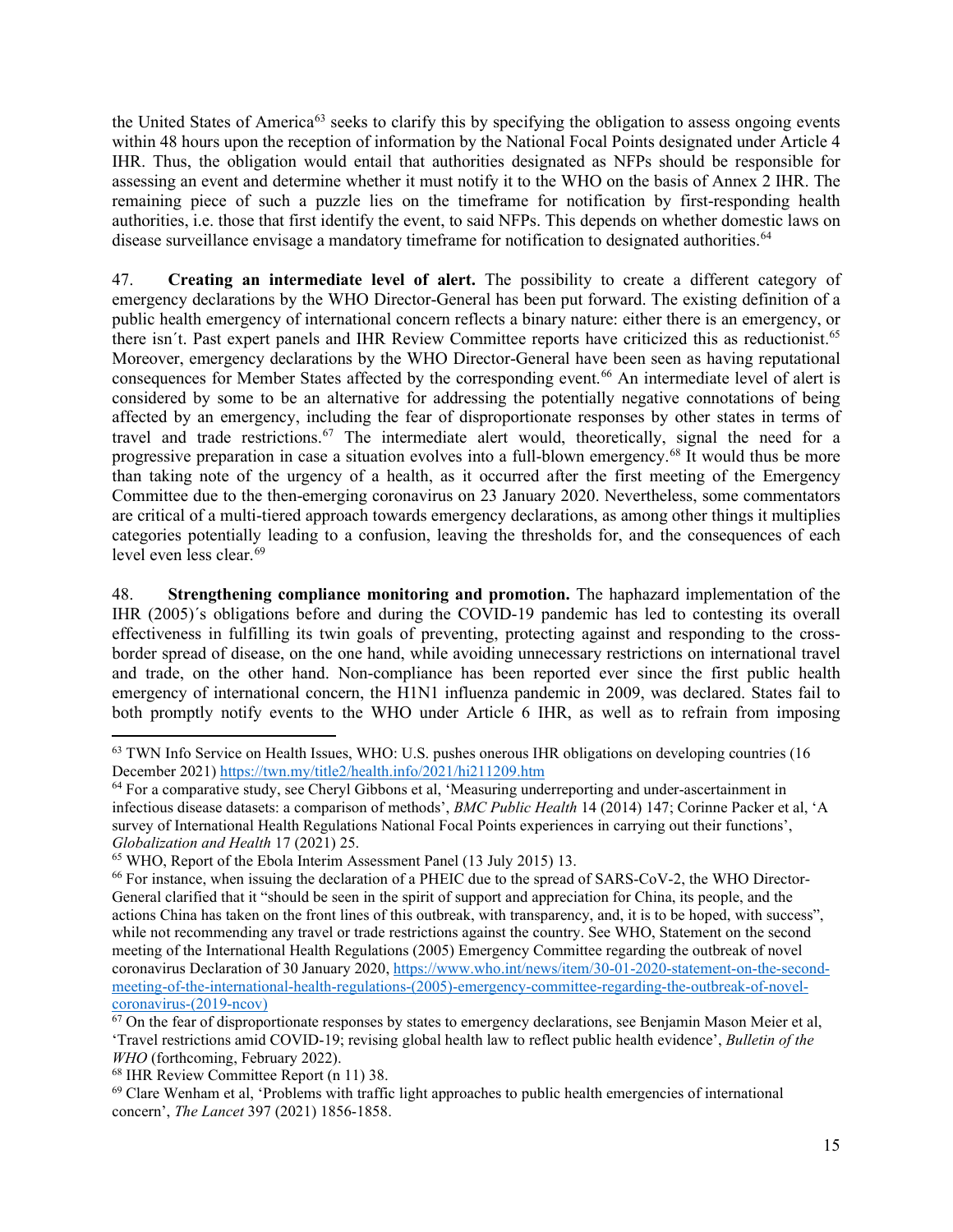disproportionate restrictions on international travel and trade. On top of it all, obligations to meet minimum core capacities under Article 5 IHR have been underwhelmingly followed. Thus, avenues are being explored for overseeing the monitoring of whether and to what extent WHO Member States comply with their obligations under the IHR (2005), and what type of reaction would follow in case of identifying a potential breach. For instance, the creation of a new body specializing in compliance has been proposed by the IHR Review Committee Report on COVID-19.[70](#page-15-0) While this would be no substitute for an actual dispute settlement procedure, it would nevertheless contribute to fostering the daily operations of the IHR (2005).

49. **Tackling the disincentives of disproportionate travel and trade restrictions.** Under Article 43 IHR (2005), States must refrain from imposing restrictions on international travel and trade which are "more restrictive than necessary" to provide the "adequate" level of protection to health. When deciding whether to impose these restrictions or not, states should pay heed to the WHO´s recommendations on the matter. In case they do not follow such recommendations, states must notify the fact and offer a public health rationale for doing so. Nevertheless, events during the COVID-19 pandemic have displayed how states´ fear of being subjected to travel and trade restrictions is not ill-founded. In November 2021, the government of South Africa notified the WHO of the presence of a new "variant of concern" of the SARS-CoV-2 virus. This was in conformity with the second paragraph of Article 6 IHR (2005), which requires states to remain in constant communication with the WHO on new developments related to public health emergencies of international concern. Yet a number of states reacted to South Africa´s reporting of the Omicron variant by immediately subjecting it, as well as other neighbouring countries, to blanket travel bans. These reactions undermine, in the short and longer term, states´ willingness to come forward with notifications of either new events that may constitute public health emergencies of international concern, or evolving circumstances related thereto. In terms of travel and trade restrictions as provided for in Article 43 IHR (2005), the current wording is quite open. Although the provision mandates Member States to take into consideration the WHO´s temporary recommendations issued when declaring a PHEIC, states may choose to impose more restrictive measures they deem to offer a higher level of health protection, provided they notify the WHO and justify their decision under scientific principles. Reforming Article 43 will depend on to what extent there is a political will by WHO Member States to yield the sovereign right to impose those restrictions when individual states consider it to be necessary.

#### **E. Fostering inclusiveness in the IHR amendment process**

50. From a substantive perspective, the sensitive nature of the issues addressed in the current debates on IHR amendment are not comparable to the previous one on Annex 7. The range of potential reforms likely requires a more inclusive process of discussion, taking into account input from multiple Member States and from other international organizations and bodies, like the World Trade Organization, the International Civil Aviation Organization, the International Organization for Migration, the United Nations Office of the High Commissioner for Human Rights, the World Bank, to name but a few. Furthermore, a more thorough amendment process of the IHR (2005) would be joined by gathering input from other stakeholders besides the ones previously listed. For instance, the scientific community could offer substantive insights on what the most accurate way to frame scientific principles for the purposes of Article 43 IHR (2005) could be. Civil society organizations, in turn, may put forward ideas on how to properly ensure rights of travelers in the IHR (2005), as enshrined in its Article 3(1). Considering the short duration of the required anticipation between submitting an amendment proposal and discussing it at

<span id="page-15-0"></span><sup>70</sup> IHR Review Committee Report (n [11\)](#page-3-5) 53.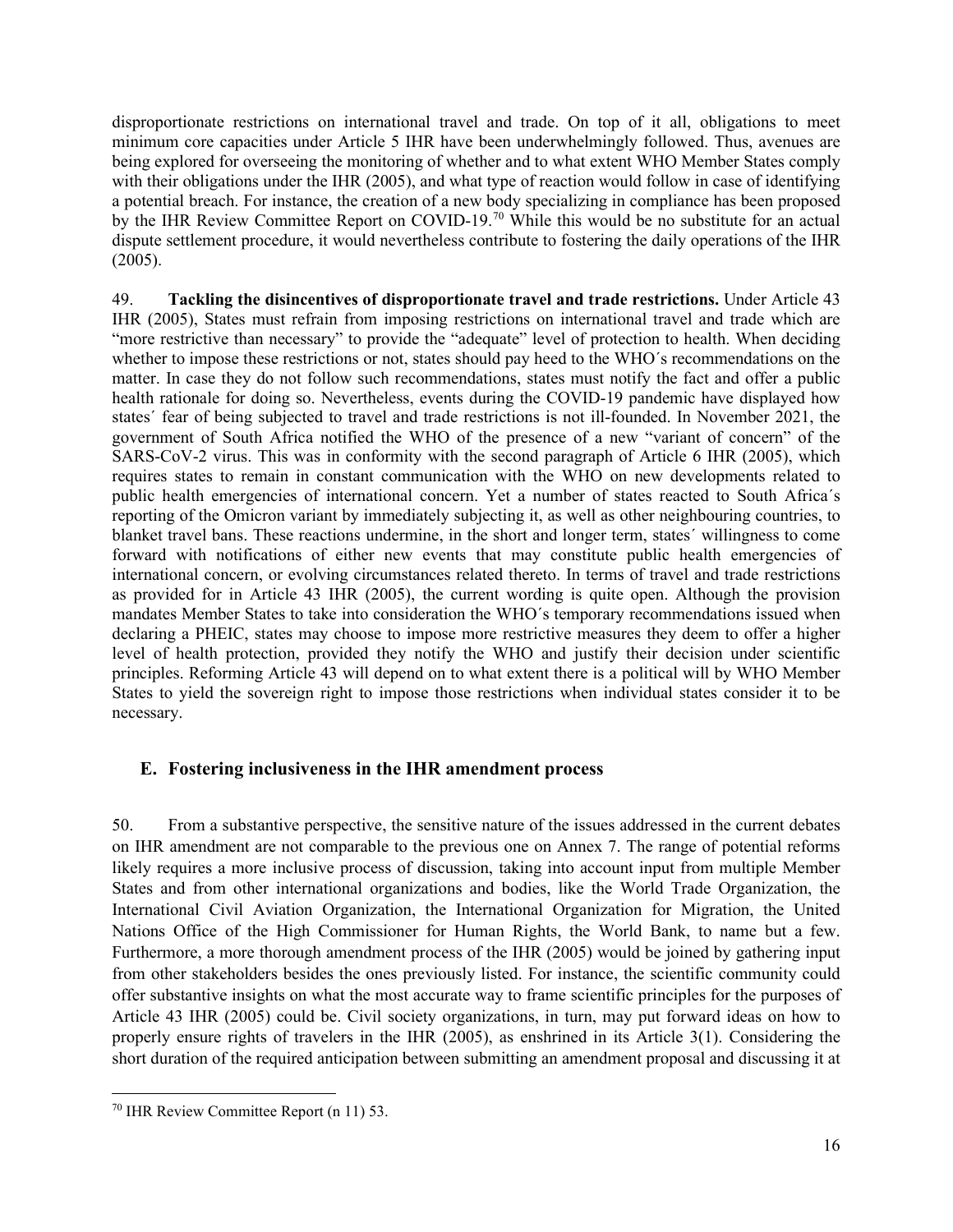the World Health Assembly, a more robust discussion and collection of different views would ideally be undertaken before the entire procedure is formally launched.

## IV. **Pathogens and data sharing, and equitable access to benefits[71](#page-16-0)**

## **A. Translating equity into reality**

51. The attainment of the highest attainable standard of physical and mental health, as a human right, a collective public interest, and a requirement for ensuring better living conditions, requires that investments in preparedness and prevention are made "for all" under the perspective of the UN agenda for "universal health coverage" (UHC).<sup>[72](#page-16-1)</sup> This means all people should have effective access to the healthcare services, essential drugs, and vaccines they need, without financial hardship. Yet, States have failed to reach this goal.

52. In the specific context of the COVID-19 pandemic, while several countries are advocating for the recognition of vaccines as "global public goods",<sup>[73](#page-16-2)</sup> so far these vaccines have remained private goods whose distribution and access are mostly driven by market forces. The COVID-19 Technology Access Pool (C-TAP) launched from the WHO in May 2020 to "facilitate timely, equitable and affordable access of COVID-19 health products by boosting their supply [through the] sharing [of] intellectual property and know-how"[74](#page-16-3) encountered low voluntary adherence by companies and developers. The COVAX initiative has also been unable to be a real game changer. Despite the WHO Director General calling for a "moratorium" regarding booster doses of vaccines until the end of  $2021^{75}$  $2021^{75}$  $2021^{75}$  and warning against blanket boosters[76](#page-16-5), some States are rolling out blanket booster programs covering people who are not at risk of serious symptoms, while in other countries some people willing to be vaccinated because they are at risk have no access to such vaccines. This situation confirms an overall lack of equity in access to pharmaceutical products.

53. Yet, the need for equity, as a principle that connects with the right to health, has been largely acknowledged by States and international actors lately. One year before the COVID-19 pandemic, the Council of the European Union recalled that it endorses "the principles and overarching values of universality, access to quality care, equity and solidarity, which are of paramount importance to ensure equity of access to vaccination services regardless of age, social status, or geographical location".<sup>[77](#page-16-6)</sup> On January 2021, the Parliamentary Assembly of the Council of Europe urged Member States and the European Union to "ensure respect for the principle of equitable access to healthcare, as laid down in

<span id="page-16-0"></span><sup>71</sup> Paragraphs 49-58 were contributed by Pia Acconi and Helene de Pooter.

<span id="page-16-1"></span><sup>72</sup> Article 12 of the International Covenant on Economic, Social and Cultural Rights (ICESCR, 1966), and UN Committee on Economic, Social and Cultural Rights (CESCR), General Comment 14 on the Right to the Highest Attainable Standard of Health, 11 August 2000, UN Doc. E/C12/2000/4 .

<span id="page-16-2"></span><sup>73</sup> See e.g. Andreas Føllesdal, 'How International Courts can Help Secure Global Public Goods Worth Having: Pure Public Goods and Beyond', in Zyberi, Gentian (Eds.), *Protecting Community Interests through International Law.* [Intersentia](http://www.intersentia.com/) 2021.

<span id="page-16-3"></span><sup>74</sup> https://www.who.int/initiatives/covid-19-technology-access-pool

<span id="page-16-4"></span><sup>75</sup> WHO Director-General's opening remarks at the media briefing on COVID-19, 8 September 2021.

<span id="page-16-5"></span><sup>76</sup> WHO Director-General's opening remarks at the media briefing on COVID-19, 22 December 2021.

<span id="page-16-6"></span><sup>77</sup> Council Recommendation of 7 December 2018 on strengthened cooperation against vaccine-preventable diseases (2018/C 466/01), *OJ* C 466, 28.12.2018, p. 1-7. See also Council Conclusions on Common values and principles in European Union Health Systems, *OJ* C 146, 22.6.2006, p. 1-3.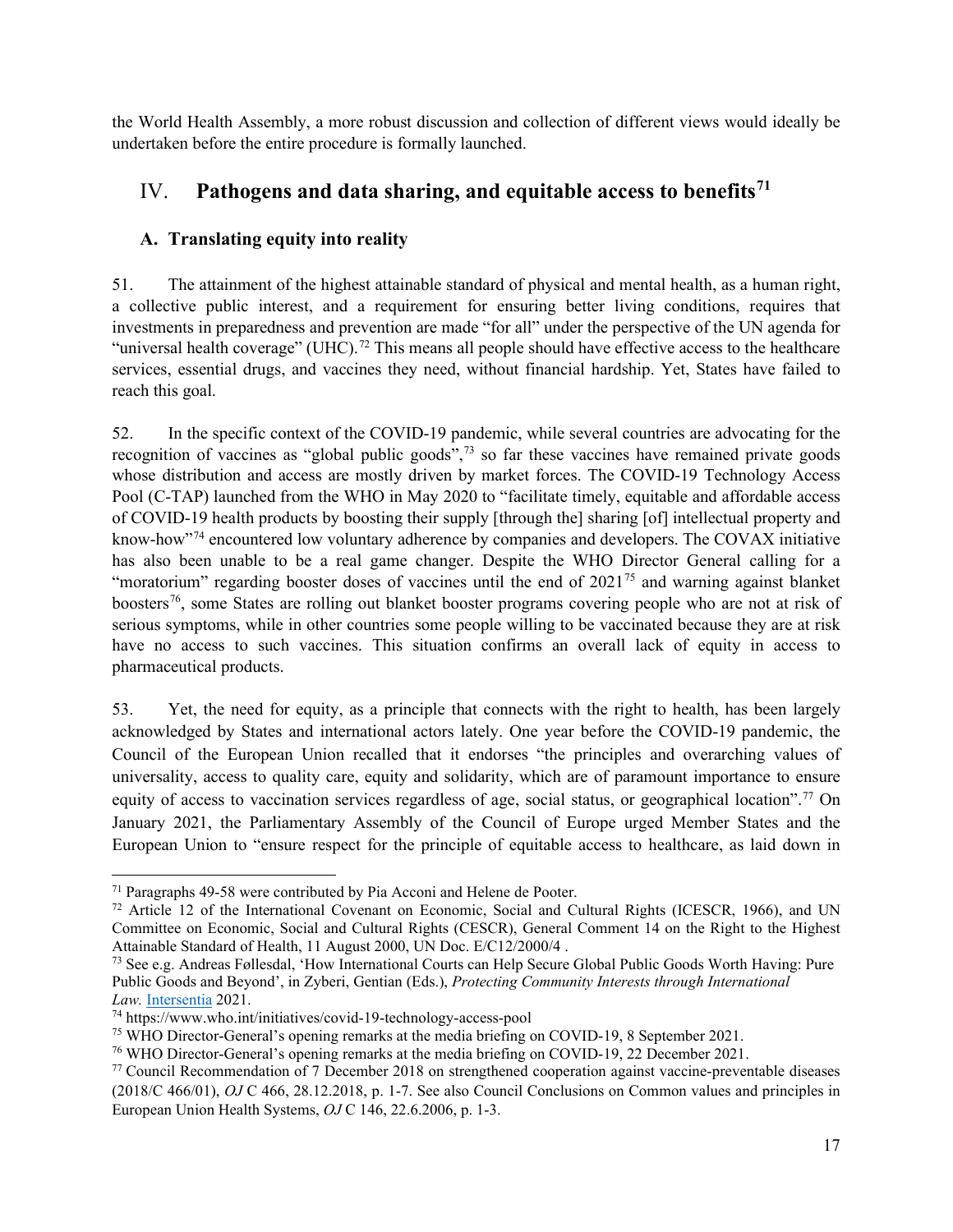Article 3 of the Oviedo Convention, in national vaccine allocation plans, guaranteeing that Covid-19 vaccines are available to the population regardless of gender, race, religion, legal or socio-economic status, ability to pay, location and other factors that often contribute to inequities within the population".[78](#page-17-0) During the World Health Summit in October 2021, the president of the European Council declared that a new international pandemic treaty "would guarantee equity".<sup>[79](#page-17-1)</sup> Equity is also mentioned not less than ten times in the "Zero Draft" released on 28 October 2021 by the Intergovernmental Working Group in charge of assessing the benefits of developing a new international instrument regarding pandemics<sup>[80](#page-17-2)</sup>. Members of the Working Group have agreed that equity is "a priority area" which is "at the core of the breakdown of the current system and is ideally suited for negotiation under the umbrella of a potential new instrument"<sup>81</sup>. Overall, observers have witnessed equitable access to medical countermeasures rising like "a deal-breaker"<sup>[82](#page-17-4)</sup> in the current process to draft and negotiate a new instrument to strengthen pandemic prevention, preparedness and response. Thus, although equity is a concept yet to be fully recognized as a principle in International Health Law, it is being largely called for as a core requirement, especially by States, at the point where we might witness the outset of an emerging principle<sup>[83](#page-17-5)</sup>.

54. Therefore, it seems timely to think about "equity" as a concept different from equality and charity, that could irrigate International or Global Health Law through concrete legal norms and contribute to the emergence of a core principle of this body of law. The current circumstances are likely to foster such an objective, which can also benefit from a precedent: the Pandemic Influenza Preparedness (PIP) Framework for the sharing of influenza viruses and access to vaccines and other benefits<sup>84</sup>. This little-known legal instrument was adopted in 2011 by the World Health Assembly as WHO Constitution Article 23 recommendation. It offers a concrete example of equity being translated into concrete norms. As indicated by its name, the PIP Framework relies on two pillars<sup>85</sup>. The first pillar is the global sharing of influenza viruses with human pandemic potential, among the laboratories belonging to the Global Influenza Surveillance and Response System (GISRS). These laboratories collect and share samples to analyze them and ultimately identify which influenza virus will be responsible for the next human influenza pandemic. This virus will serve as the virus of reference to develop and manufacture test kits, diagnostic reagents, medical devices, vaccines, adjuvants, antivirals and other medical countermeasures (the "benefits") necessary to protect people from this pandemic. Laboratories belonging to the GISRS are

<span id="page-17-0"></span><sup>78</sup> Parliamentary Assembly of the Council of Europe, Resolution 2361 (2021), "Covid-19 vaccines: ethical, legal and practical considerations", adopted on 27 January 2021.

<span id="page-17-1"></span> $79$  Intervention by Charles Michel during the World Health Summit, 25 October 2021.

<span id="page-17-2"></span> $80$  WHO doc. A/WGPR/43.

<span id="page-17-3"></span><sup>81</sup> WHO doc. A/WGPR/43, § 18 (c) and § 22 (b).

<span id="page-17-4"></span><sup>&</sup>lt;sup>82</sup> This expression was used by Gian Luca Burci during the International Law Weekend, "Reinvesting in International Law", 99<sup>th</sup> Annual Meeting of the American Branch of the International Law Association (ILA), via Zoom, 29 October 2021 (https://www.youtube.com/watch?v=HV6c8UHBktw).

<span id="page-17-5"></span><sup>&</sup>lt;sup>83</sup> Some authors consider that equity has already been recognized as a general principle in other fields of international. See Nico Schrijver, *The Evolution of Sustainable Development in International Law: Inception, Meaning and Status*, Pocketbooks of The Hague Academy of International Law, 2008, p. 232: "the principle of equity is a 'general principle of international law' in the field of international law relating to sustainable development".

<span id="page-17-6"></span><sup>84</sup> WHA64.5 (2011). For a brief analysis of current challenges regarding this instrument, see Gian Luca Burci, Frederic Perron-Welch, "International Sharing of Human Pathogens to Promote Global Health Security – Still a Work in Progress", *ASIL Insights*, vol. 25, issue 13, July 20, 2021.

<span id="page-17-7"></span><sup>85</sup> PIP Framework, Section 2.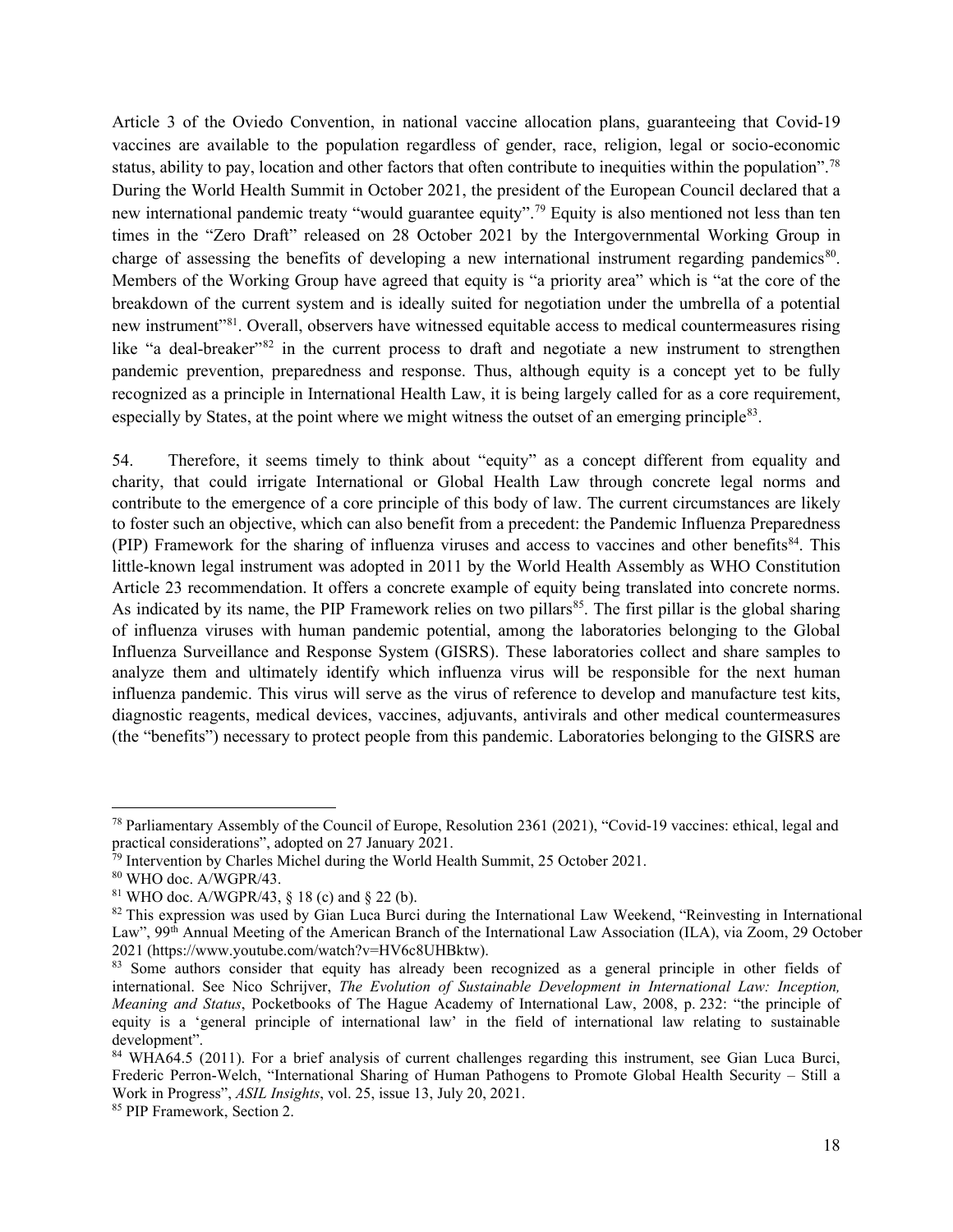bound by agreed WHO terms of reference and their activities are regulated through "material transfer agreements" limiting their capacity to obtain intellectual property rights<sup>[86](#page-18-0)</sup>.

55. The second pillar of the PIP Framework is the access to vaccines and the sharing of other "benefits". The goal of the PIP Framework is to make sure that these benefits are shared in an equitable manner. In principles 8 and 9 introducing the PIP Framework, States "recognize that the benefits […] should be shared with all Member States based on public health risk and need" as well as "the need for a fair, transparent, equitable and efficient framework […] for the sharing of benefits, including access to and distribution of affordable diagnostics and treatments, including vaccines, to those in need, especially in developing countries, in a timely manner"<sup>[87](#page-18-1)</sup>. Further on, the PIP Framework provides that:

"[t]he PIP Benefit Sharing System will operate to […] prioritize important benefits, such as and including antiviral medicines and vaccines against H5N1 and other influenza viruses with human pandemic potential as high priorities, to developing countries, particularly affected countries, according to public health risk and needs and particularly where those countries do not have their own capacity to produce or access influenza vaccines, diagnostics and pharmaceuticals. Prioritization will be based on assessment of public health risk and need, by experts with transparent guidelines"<sup>88</sup>.

56. Thus the PIP Framework is rich of provisions translating equity into concrete legal guidance and criteria such as "public health risk and need", "those in need", "affordability", "developing countries", "particularly affected countries", "countries that do not have their own capacity to produce or access", "transparent guidelines", principles that are also recognized under the right to health<sup>[89](#page-18-3)</sup> While the PIP Framework only applies to influenza viruses with human pandemic potential, these criteria seem particularly relevant from a public health perspective generally, whatever the virus responsible for the pandemic is. Yet these criteria have been largely put aside during the COVID-19 pandemic, at the national and international levels. This appears to be one of the major misguided ways of the global strategy to fight this pandemic. One of the priorities of the future WHO instrument should be to recognize the importance of equity as a principle of International Health Law, to operationalize this principle through guidance and criteria which are relevant from a global public health perspective and to make sure these criteria are respected in times of pandemic.

57. In addition to translating equity into concrete legal criteria, one of the great achievements of the PIP Framework is to involve private businesses in the realization of equity, in two major ways. First, if an entity outside the Global Influenza Surveillance and Response System (GISRS) – especially the pharmaceutical industries – wants to have access to the "PIP biological material" shared inside the GISRS to launch the manufacturing of "benefits", this access will be possible provided this entity has previously concluded a legally binding contract with WHO whereby the former agrees to contribute to the fair and equitable access to these benefits. This contribution can take various forms like a donation of vaccines or antivirals to WHO or voluntary licenses to developing country manufacturers<sup>[90](#page-18-4)</sup>. Secondly, the PIP Framework imposes on external entities benefiting from the GISRS to pay the "annual partnership

<span id="page-18-1"></span><span id="page-18-0"></span><sup>86</sup> PIP Framework, Annex 1 and Annex 5.

<sup>87</sup> PIP Framework, Section 1 (8) and (9).

<span id="page-18-2"></span><sup>88</sup> PIP Framework, Section 6.0.2 (iii).

<span id="page-18-3"></span><sup>89</sup> E.g. General Comment 14 to Article 12 ICESCR, para 12.

<span id="page-18-4"></span><sup>90</sup> PIP Framework, Section 5.4.2 and Annex 2.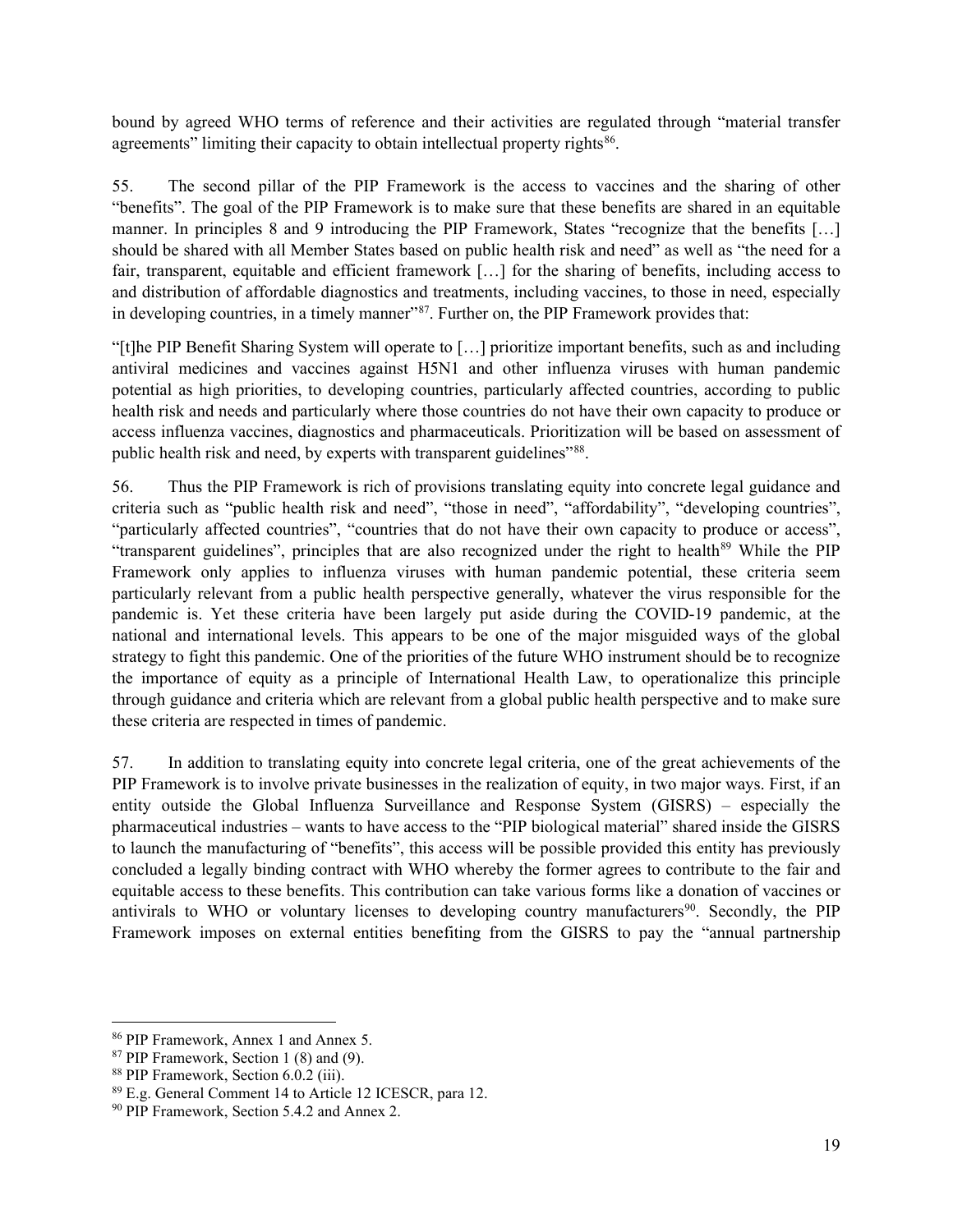contribution<sup>"[91](#page-19-0)</sup> which is partly used to help countries improving their national capacities as required by the International Health Regulations (IHR) (2005).

58. Therefore, equity as conceived by the PIP Framework is not only translated into inter-States commitments. It directly involves the private pharmaceutical businesses themselves, whose considerable profits increase during the COVID-19 pandemic, partly based on public funding, should drive them to contribute to the global financial effort bear by States and citizens<sup>[92](#page-19-1)</sup>. While "corporate social responsibility" has mostly been formulated as a negative obligation so far (business enterprises *should not* violate ('respect') human rights<sup>[93](#page-19-2)</sup>), Principle 1 of the UN Global Compact also provides that "businesses" should support […] the protection of internationally proclaimed human rights", which calls for a positive contribution to the respect of human rights, especially the right to health. This positive contribution from the private sector could be an essential remedy to the global shortage of health professionals, health facilities, medicines, personal protective equipment, ventilators, and other essential medical devices for intensive care units, that was confirmed during the first wave of the pandemic in Spring 2020. States should encourage this "positive dimension" of corporate social responsibility and make sure that pharmaceutical companies and other manufacturing enterprises activities are based on a mutual satisfactory balance between "universal health coverage" – in terms of equal access to healthcare, as an essential component of the right to health – and revenue-expectations. By supporting the positive dimension of corporate social responsibility, States will enhance their own credibility, in terms of reliability and commitment to universal health coverage for health protection. States that would make such a political effort would also contribute to setting international standards and benchmarks for corporate conduct worldwide.

59. In many ways could the PIP Framework serve as a model for a global mechanism on pathogen sharing and equitable access to medical countermeasures. This global mechanism should escape the logic of the Nagoya Protocol, which relies on the prior consent rule and on bilateral agreements for the access to benefits<sup>94</sup>. Public health considerations require that access to pathogen samples be rapid and systematic (which is not compatible with the negotiation of *ad hoc* bilateral agreements on a case-by-case basis, as provided by the Nagoya Protocol<sup>[95](#page-19-4)</sup>) and that equitable sharing of benefits be based on risk and public health needs. Applying the Nagoya Protocol to pathogens threatening the human life appears contrary to the ultimate objective of this treaty, which is the conservation of biological diversity<sup>[96](#page-19-5)</sup>. As the deliberate eradication of the smallpox virus has shown, public health considerations sometimes prevail over the conservation of biological diversity and require measures that fall outside the scope of the Nagoya

<span id="page-19-0"></span><sup>&</sup>lt;sup>91</sup> PIP Framework, Section 6.14.3.

<span id="page-19-1"></span><sup>92</sup> This recalls the French theory of "*enrichissement sans cause*" (unjust enrichment), which relies on the principle of equity "which prohibits enrichment to the detriment of others" (Cass. req., judgment of 15 June 1892, *Boudier*).

<span id="page-19-2"></span> $93$  See the 2011 OECD Guidelines for Multinational Enterprises (especially Guideline IV) and the 2011 UN Guiding Principles on Business and Human Rights implementing the UN 'Protect, Respect and Remedy' Framework (especially Principles 2-3, 5 and 8-24).

<span id="page-19-3"></span> $94$  Nagoya Protocol, art. 5, § 1, and art. 6, § 1.

<span id="page-19-4"></span><sup>&</sup>lt;sup>95</sup> See the "Report on Influenza Virus Sharing" published in February 2020, following Decision WHA72(12) OP 1(a), available at https://www.who.int/influenza/pip/governance/WHA72(12)OP1(a)\_Report\_24Feb2020.pdf.

<span id="page-19-5"></span><sup>96</sup> Nagoya Protocol, art. 1: "The objective of this Protocol is the fair and equitable sharing of the benefits arising from the utilization of genetic resources, including by appropriate access to genetic resources and by appropriate transfer of relevant technologies, taking into account all rights over those resources and to technologies, and by appropriate funding, *thereby contributing to the conservation of biological diversity and the sustainable use of its components*" (emphasis added).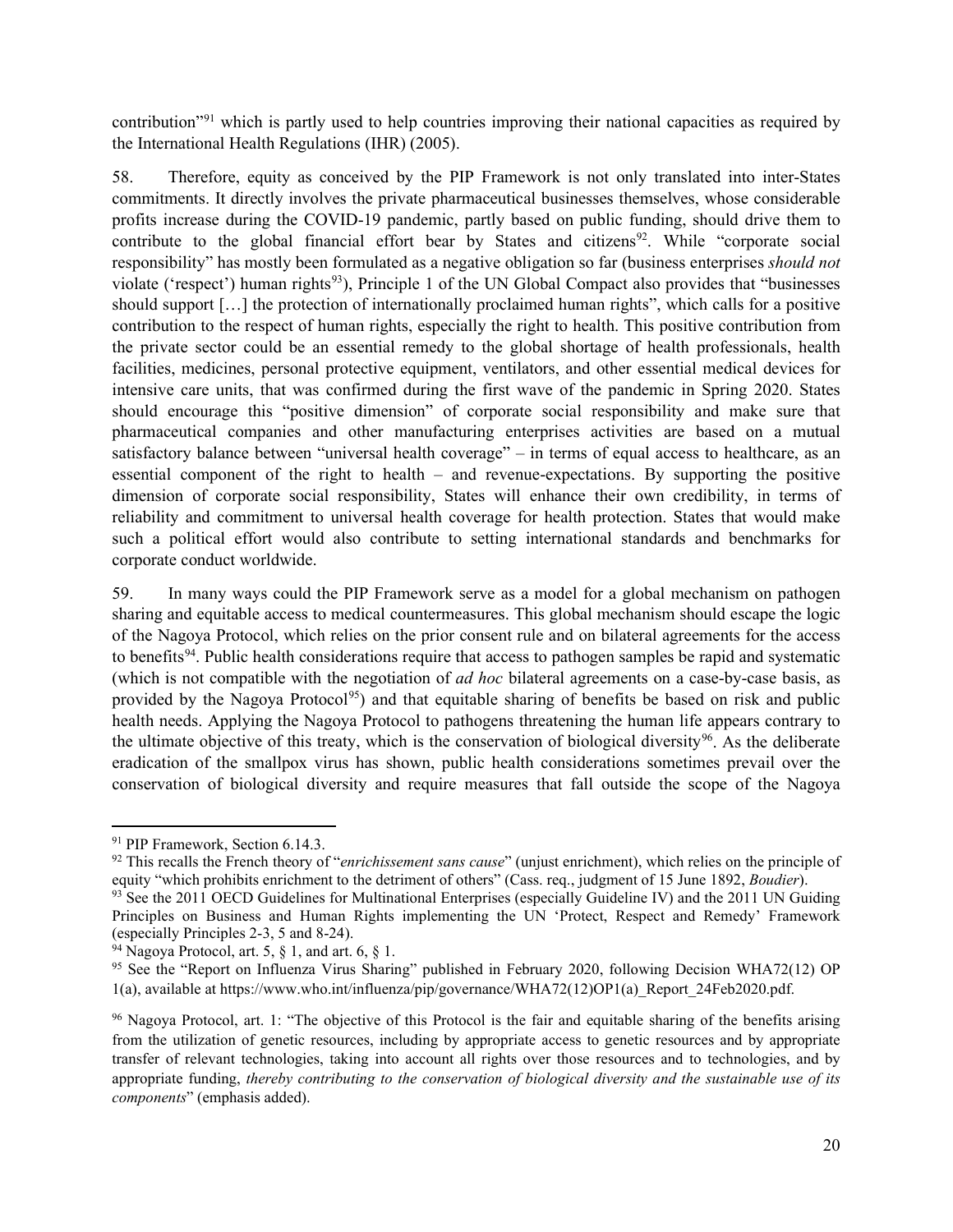Protocol. The Nagoya Protocol itself recognizes "the importance of ensuring access to human pathogens for public health preparedness and response purposes"<sup>97</sup>. Further on, Article 8 (b) obliges parties to:

"Pay due regard to cases of present or imminent emergencies that threaten or damage human, animal or plant health, as determined nationally or internationally. Parties may take into consideration the need for expeditious access to genetic resources and expeditious fair and equitable sharing of benefits arising out of the use of such genetic resources, including to affordable treatments by those in need, especially in developing countries".

60. Thus there is no legal impediment to the establishment a global mechanism on pathogen sharing and equitable access to medical countermeasures parallel to the Nagoya Protocol. To be up to date with current challenges and practices, such a global mechanism should not be limited to influenza viruses and should take into consideration the development of viral synthesis from genetic sequences data. This latter practice should lead to the regulation of the use of databases such as GISAID or Genbank. Currently, while GISRS laboratories must "submit genetic sequences data to GISAID and Genbank or similar databases in a timely manner […]"[98](#page-20-1), access to these platforms by entities outside the GISRS is not regulated by the legally binding contracts concluded with WHO. This increasingly appears as a 'legal vacuum' threatening the objective of an instrument such as the PIP Framework. As such, this vacuum should be addressed by a future international legal instrument.

#### **B. Confronting the reality of achieving equity – reflecting on the PIP Framework negotiations[99](#page-20-2)**

61. Assuming the concept of equity is agreed as a baseline for negotiating a new arrangement for the sharing of pathogens with pandemic potential, and related genetic sequence data, WHO members must still address the financial and technical realities of achieving that objective. It is well to recall that the negotiations leading to the PIP Framework were initiated following a decision by the government of Indonesia in 2007 to withhold sharing of biological samples (including H5N1 virus) precisely because of what it regarded as inequitable treatment under the then-existing global health framework.<sup>[100](#page-20-3)</sup> Indonesia observed that the samples it provided would be used by originator pharmaceutical companies to create and patent new therapeutics and vaccines, and to sell these at prices that the government of Indonesia would be unable to afford. In its view, this was an inequitable result. At the time of Indonesia's announcement, WHO officials first asserted that biological samples are part of the public domain and Indonesia should make them freely available.<sup>[101](#page-20-4)</sup> However, WHO officials were confronted with the international legal framework establishing sovereign rights over natural resources, including biological materials, within the territory of a country. This framework was in part codified by the Convention on Biological Diversity (subsequently followed by the Nagoya Protocol). Debate ensued regarding whether the CBD was intended to cover pathogenic viruses, how its terms might be interpreted or reinterpreted, and so on.[102](#page-20-5) Moreover, it is not only the CBD and Nagoya upon which sovereign jurisdiction over genetic resources is based, but also under general principles of international law. Of course, there may be

<span id="page-20-0"></span><sup>&</sup>lt;sup>97</sup> Nagoya Protocol, preamble.

<span id="page-20-1"></span><sup>98</sup> PIP Framework, Annex 4, § 9 and Annex 5.

<span id="page-20-2"></span><sup>99</sup> Paragraphs 59-60 were contributed by Frederick Abbott.

<span id="page-20-3"></span><sup>100</sup> See Frederick M. Abbott, An International Legal Framework for the Sharing of Pathogens: Issues and

Challenges, ICTSD Programme on IPRs and Sustainable Development, Issue Paper No. 30, International Centre for Trade and Sustainable Development, Geneva, Switzerland (2010), at, e.g., pg. 1 (& n.4).

<span id="page-20-4"></span> $101$  Id., pg. 5 ( & note 22).

<span id="page-20-5"></span><sup>&</sup>lt;sup>102</sup> See generally, F. Abbott, supra note 90.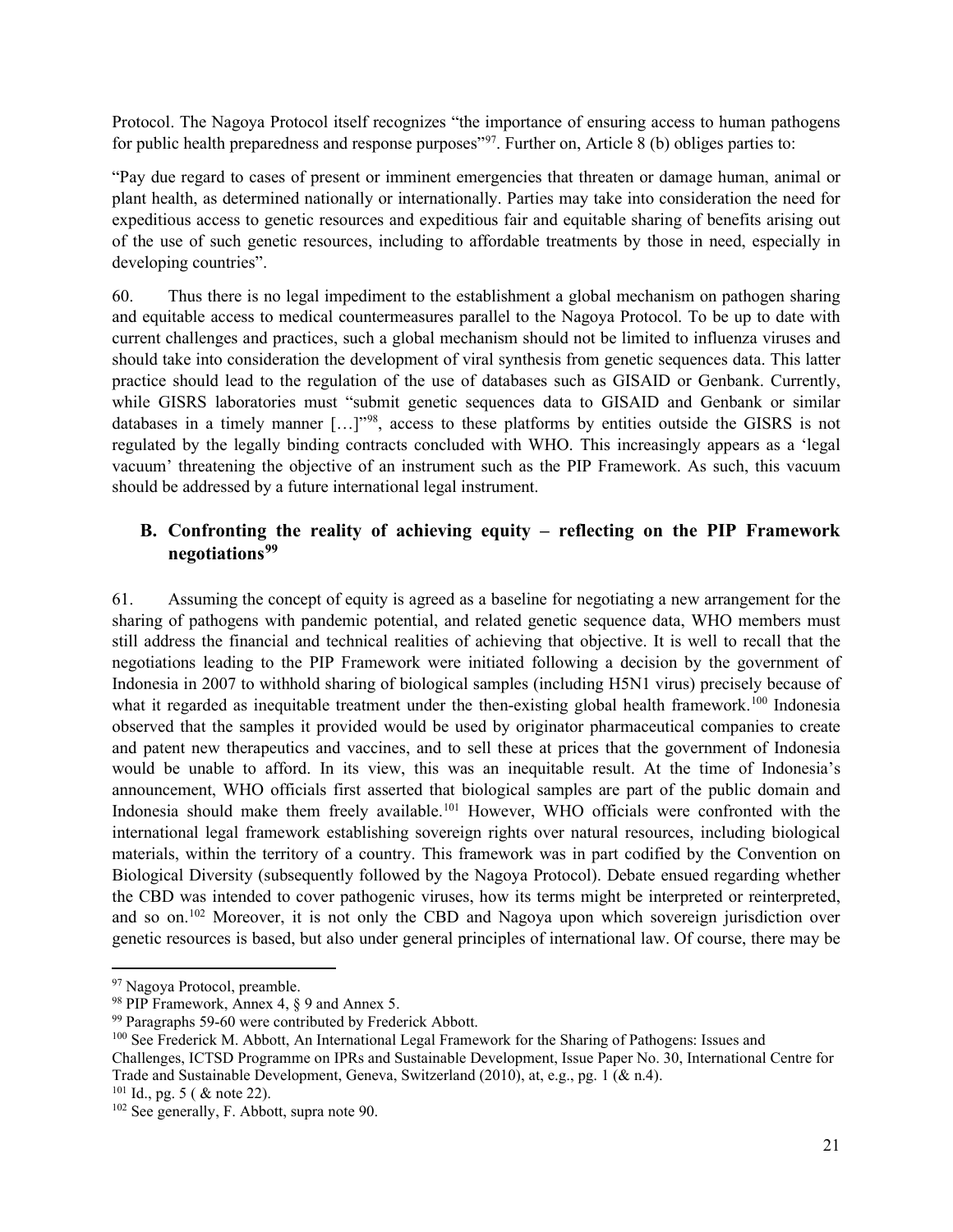good policy arguments in favor of treating pathogenic materials and genetic information as "global public goods", but it is also worth pointing out that despite initial proclamations by some governments that technology relevant to producing COVID-19 vaccines would be treated by them as global public goods, these proclamations largely failed to manifest themselves in practice.

62. Addressing the broadened sharing of biological materials with pathogenic potential and related data will need to address the legitimate demands of more than one group. The problem that underlay Indonesia's refusal to provide biological samples in 2007 was that it foresaw an inequitable consequence of sharing, i.e., providing benefits to pharmaceutical companies that in turn prioritized and supplied higher income countries in return. One of the principal demands of LMICs in the PIP negotiations was for mandatory transfer of technology to establish capacity in those LMICs to manufacture and distribute therapeutics and vaccines. The pharmaceutical industry pushed back, and the result was a compromise that allowed the industry to provide some vaccines to a stockpile administered by WHO, or to voluntarily transfer technology. There has been no reported voluntary private sector transfer of technology under the PIP Framework. One could argue that LMICs during the COVID-19 pandemic have been subject to the very type of access inequity that Indonesia objected to in a previous go-around leading to the PIP Framework. As WHO experience with C-TAP has illustrated, reliance on voluntary contributions from industry to create equitable access to "medical countermeasures" is not a robust approach. This is one challenge of any forthcoming negotiations regarding pathogen-sharing.

# **V. Public health, climate change and international law: the right to health argument**

#### **A. Introduction**

63. Climate change is considered potentially the greatest threat to global health in the 21st century due to its direct and indirect adverse impacts on human health and its environmental determinants.<sup>[103](#page-21-0)</sup>

64. The public health community has rapidly increased its engagement on climate change and health in recent years, providing better understanding of the links between the two, raising awareness of the significant health threats, offering solutions to avoid the worst impacts and assessing the health benefits of climate actions, including the degree to which these will offset the costs of mitigation. This work now involves a large community of organizations, including United Nations agencies, academia, all levels of government and nongovernmental organizations, which are working together to meet the commitments made by governments under the United Nations Framework Convention on Climate Change (UNFCCC)<sup>[104](#page-21-1)</sup> and the 2015 Paris Agreement.<sup>[105](#page-21-2)</sup>

65. Synergies between international regimes regulating climate change and human rights protection can provide the appropriate legal tools to hold States responsible for their contribution to climate change, notably in terms of failure to adopt effective and ambitious measures of mitigation and adaptation capable of preventing climate-induced health risks. In this respect, recent trends in international practice suggest that the right to health argument has the potential to play a pivotal role in climate litigation before

<span id="page-21-0"></span><sup>103</sup> WHO COP24 Special Report: Health & Climate Change (2018), p. 10.

<span id="page-21-1"></span><sup>&</sup>lt;sup>104</sup> United Nations Framework Convention on Climate Change, New York, 9 May 1992.<br><sup>105</sup> Paris Agreement, Paris, 12 December 2015.

<span id="page-21-2"></span>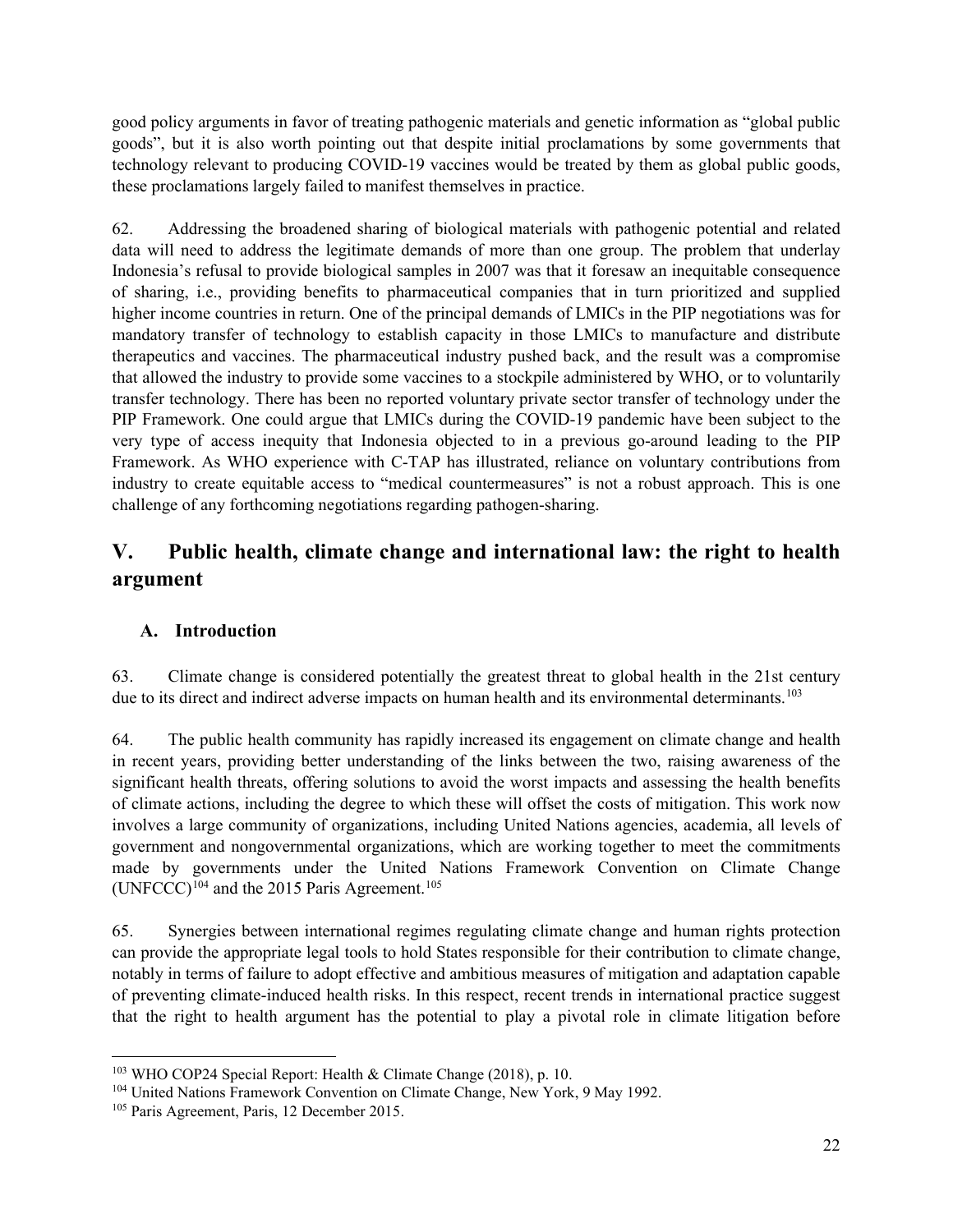international courts and human rights bodies, who are increasingly called to adjudge complaints filed by youth and elder petitioners fighting for global climate change action. [Relying heavily on the work by Negri,]<sup>[106](#page-22-0)</sup> this section will discuss the nexus between public health, climate change, international law and human rights.

#### **B. Climate change and public health: the facts**

66. The World Health Organization (WHO) reports that preventable environmental risk factors are responsible for over 13 million premature deaths every year, amounting to about one quarter of the global burden of disease[.107](#page-22-1) Some of these risks, especially air pollution and stratospheric ozone depletion, also contribute to climate change.<sup>[108](#page-22-2)</sup>

67. Both the Intergovernmental Panel on Climate Change (IPCC) and the WHO have warned that mounting evidence shows that climate change is exacerbating existing health threats while creating new public health challenges. In fact, on the one hand, climate change and global warming are affecting the environmental determinants of health (notably clean air, safe drinking water, sufficient and safe food and secure shelter), while, on the other hand, extreme heat, increased occurrence of infectious diseases and climate-induced natural disasters are contributing to multiply deaths from cardiovascular and respiratory diseases, communicable diseases, drowning and other serious physical injuries. In practice, climate change increases morbidity and mortality by multiplying a broad range of risks that are going to affect human society worldwide in an unprecedented and unpredictable manner, with long-term devastating implications for health and well-being, livelihoods, security and the enjoyment of fundamental human rights.

68. In consideration of possible direct and indirect repercussions on health, the WHO has estimated that climate change is expected to cause approximately 250.000 additional premature deaths per year between 2030 and 2050, with a disproportionate burden on vulnerable and disadvantaged populations and groups, including women, children, ethnic minorities, poor communities, migrants or displaced persons, older populations, and those with underlying health conditions.[109](#page-22-3) In addition, the Report *Lancet Countdown*

<span id="page-22-0"></span><sup>106</sup> Stefania Negri, 'Climate Change and Global Health: Exploring Regime Interaction and the Role of the Right to Health Argument in International Climate Litigation', 23 International Community Law Review (2021), pp. 219- 229. This section draws extensively from this publication. See also Marlies Hesselman, 'Climate Change as a Global Health Threat in International Climate Law and Human Rights Law', in Brigit Toebes et al, *Global Health Law Disrupted: Covid-19 and the Climate Crisis*, *KNVIR Preadviezen*, Collected Papers No. 148, 87-130.

<span id="page-22-1"></span><sup>107</sup> WHO, Annette Prüss-Ustün, Jennyfer Wolf, Carlos Corvalán, Robert Bos, Maria P. Neira, *Preventing Disease through Healthy Environments: A Global Assessment of the Burden of Disease from Environmental Risks* (2016). See also UNEP, Global Environment Outlook 6, 4 March 2019, Chapter 4. See also generally Stefania Negri (ed.), *Environmental Health in International and EU Law: Current Challenges and Legal Responses* (Routledge-Giappichelli, 2019).

<span id="page-22-2"></span><sup>108</sup> According to the *Lancet* Commission on Health and Climate Change, climate change "threatens to undermine the last half century of gains in development and global health": Nick Watts et al., "Health and climate change: policy responses to protect public health", 386 *Lancet* (2015) pp. 1861–1914, at 1861. See also Nick Watts et al., "The Lancet countdown on health and climate change: from 25 years of inaction to a global transformation for public health", 391 *Lancet* (2018) pp. 581–630; Nick Watts et al., "The 2019 report of The Lancet Countdown on health and climate change: ensuring that the health of a child born today is not defined by a changing climate", 394 *Lancet*

<span id="page-22-3"></span><sup>(2019)</sup> pp. 1836–1878.<br><sup>109</sup> WHO, Quantitative risk assessment of the effects of climate change on selected causes of death, 2030s and 2050s (2014); WHO COP24 Special Report: Health & Climate Change (2018), available at https://apps.who.int/iris/bitstream/handle/10665/276405/9789241514972-eng.pdf?sequence=1&isAllowed=y; WHO Fact Sheet: Climate change and health, 30 October 2021, available at https://www.who.int/news-room/factsheets/detail/climate-change-and-health. See also IPCC, Rajendra K. Pachauri and Leo A. Meyer (eds.), *Climate*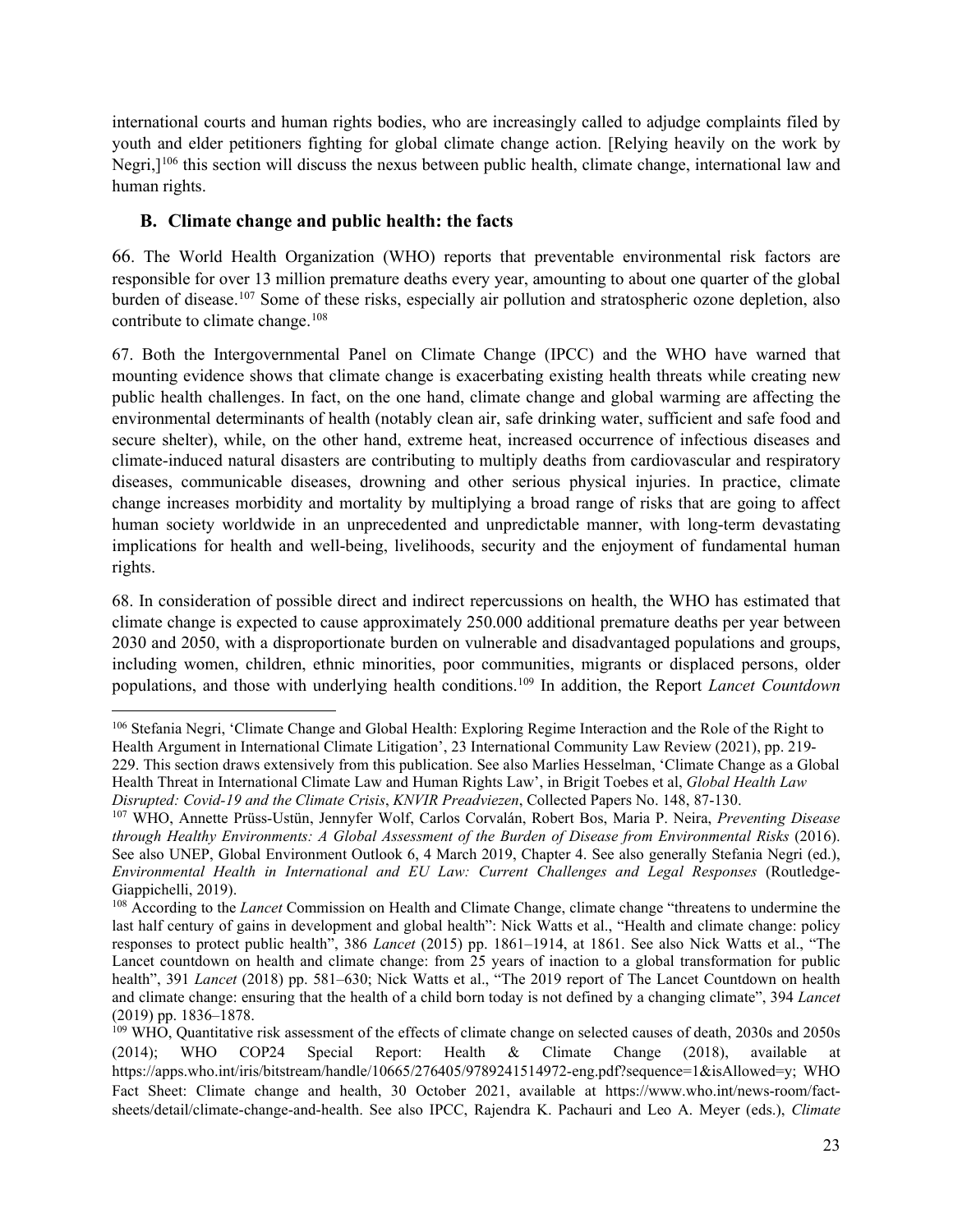(2021) shows that the health impact of the climate crisis is accelerating across 43 composite indicators, affecting people's livelihood in all regions of the world.[110](#page-23-0) According to the United Nations Special Rapporteur on the right to health, "[t]he failure of the international community to take the health impact of global warming seriously will endanger the lives of millions of people across the world".[111](#page-23-1)

#### **C. Climate change and the interaction between international standards**

69. The link between climate change, human rights and health is not apparent in climate change treaties. The UNFCCC does not mention the right to health as such, but it does consider public health as a priority. In this respect, it is worth noting that articles 1, 3 and 4 weigh the public health impacts of climate change while delineating the relevant State obligations. Article 1 defines the "adverse effects of climate change" as the "changes in the physical environment or biota resulting from climate change which have significant deleterious effects ... on human health"; article 3, para. 3 requires the Parties to "take precautionary measures to anticipate, prevent or minimize the causes of climate change and mitigate its adverse effects" (including on human health); article 4 calls upon the Parties to minimize the public health impact of the mitigation and adaptation projects or measures they undertake. This notwithstanding, the Paris Agreement is seen by many as the real breakthrough in international law and the WHO COP24 Special Report on climate change and health refers to this treaty as "potentially the strongest health agreement of this century".[112](#page-23-2) The reason for this lies primarily in the wording of the Preamble to the Agreement – urging the Parties "when taking action to address climate change, [to] respect, promote and consider their respective obligations on human rights, the right to health [...]" – which was largely considered by those participating in its negotiations as a major step towards the legal recognition of a link between climate change and the enjoyment of human rights, first and foremost the right to health.<sup>[113](#page-23-3)</sup>

70. The relationship between climate variations, global warming and individual rights is a widely debated subject in legal scholarship<sup>[114](#page-23-4)</sup> and the object of special attention within international institutions like the UN Programme on the Environment.<sup>[115](#page-23-5)</sup>

71. This relationship has also been discussed for more than a decade at the United Nations Office of the High Commissioner for Human Rights (OHCHR) and the fundamentals of the topic have been condensed in a 2021 Fact Sheet on Human Rights and Climate Change.<sup>[116](#page-23-6)</sup>

*Change 2014: Synthesis Report. Contribution of Working Groups I, II and III to the Fifth Assessment Report of the Intergovernmental Panel on Climate Change* (2015), pp. 65, 69.<br><sup>110</sup> N. Watts et al., "The 2020 report of The Lancet Countdown on health and climate change: responding to

<span id="page-23-0"></span>converging crises", The Lancet 397/10269, pp.129-170, (2021).

<span id="page-23-1"></span><sup>&</sup>lt;sup>111</sup> Report of the Special Rapporteur on the right of everyone to the enjoyment of the highest attainable standard of physical and mental health, U.N. Doc. A/62/214, 8 August 2007, para. 102.

<span id="page-23-2"></span><sup>112</sup> WHO COP24 Special Report: Health & Climate Change (2018).

<span id="page-23-6"></span><span id="page-23-3"></span><sup>113</sup> For a critical assessment, see Alix Dietzel, 'The Paris Agreement – Protecting the Human Right to Health?', 8 Global Policy (2017) pp. 313–321; Sam Adelman, 'Human Rights in the Paris Agreement: Too Little, Too Late', 7 Transnational Environmental Law (2018) pp. 17–36.

<span id="page-23-4"></span><sup>114</sup> See, among others, John H. Knox, 'Linking Human Rights and Climate Change at the United Nations', 33 Harvard Environmental Law Review (2009) pp. 477–498; Stephen Humphreys (ed.), *Human Rights and Climate Change* (2010); Ottavio Quirico and Mouloud Boumghar (eds.), *Climate Change and Human Rights: An International and Comparative Law Perspective* (2015); Vicente Silva Didier, *'*The Climate Emergency is a Human Rights Issue', Health and Human Rights Journal (Dec. 7, 2021), at [https://www.hhrjournal.org/2021/12/the-climate](https://www.hhrjournal.org/2021/12/the-climate-emergency-is-a-human-rights-issue/#_edn8)[emergency-is-a-human-rights-issue/#\\_edn8.](https://www.hhrjournal.org/2021/12/the-climate-emergency-is-a-human-rights-issue/#_edn8)

<span id="page-23-5"></span><sup>115</sup> UNEP, Climate Change and Human Rights, December 2015, available at <https://www.unep.org/resources/report/climate-change-and-human-rights>.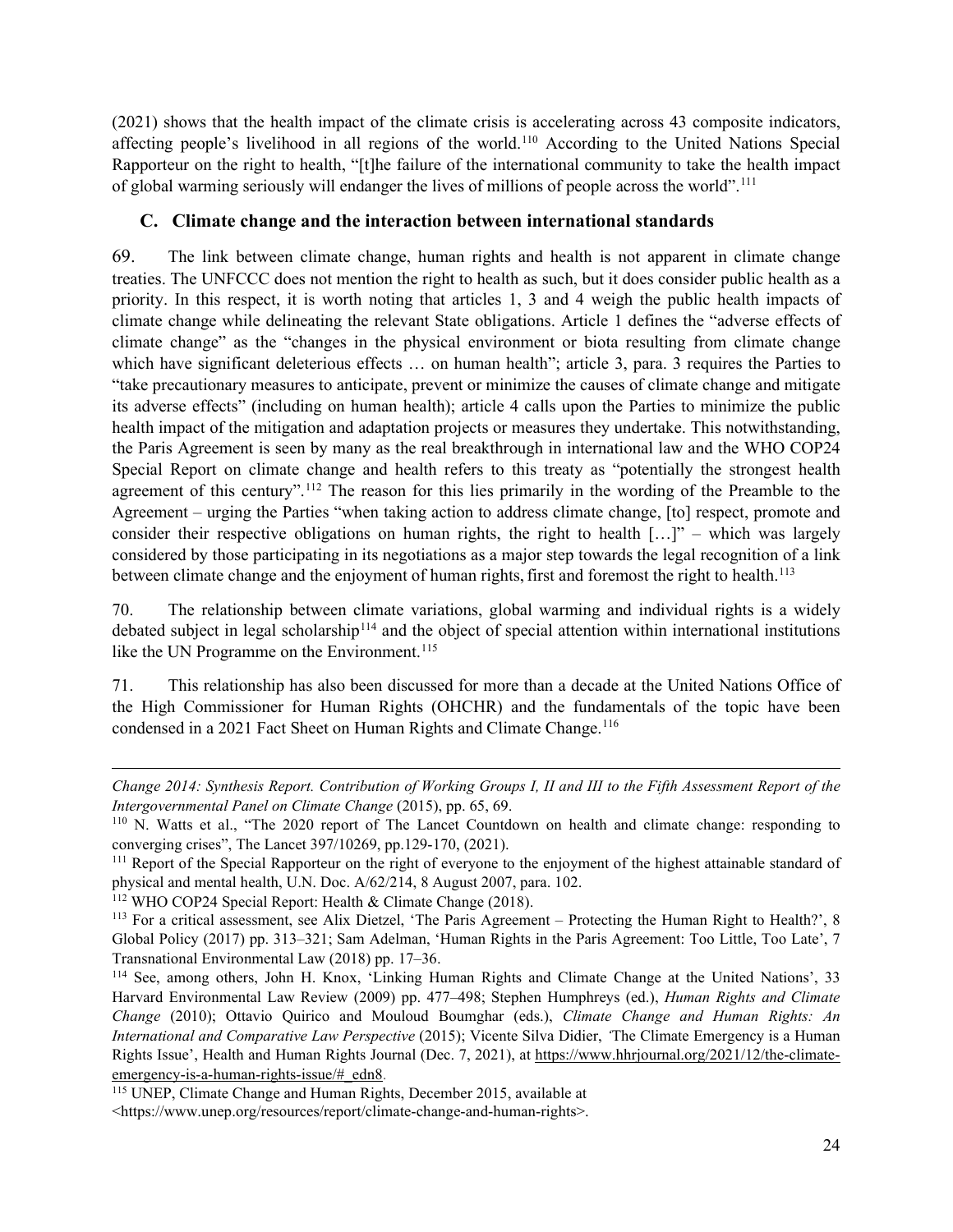72. In 2009, the OHCHR drafted the first ever report on the relationship between climate change and human rights.<sup>[117](#page-24-0)</sup> Building on the views of States, international organisations, NGOs and other stakeholders, the report outlined the main aspects of this relationship and set the scene for a human rightsbased approach to climate change. It highlighted the potential direct and indirect implications of global warming for the effective enjoyment of a wide range of internationally recognised human rights – including the right to life, health, adequate food, adequate housing, safe drinking water and sanitation – while exploring the way climate change was projected to impinge on each of these rights. With specific regard to the right to health, the report noted that increased malnutrition, infectious diseases and extreme weather events were going to affect the health status of millions of people and to pose a severe additional stress to health systems worldwide. It stated that "protecting the right to health in the face of climate change [calls for] comprehensive measures, including mitigating the adverse impacts of global warming on underlying determinants of health and giving priority to protecting vulnerable individuals and communities".<sup>[118](#page-24-1)</sup>

73. In more general terms, the report reached the following major conclusions: first, climate change adversely affects several human rights but its impact does not necessarily constitute a violation thereto; second, human rights law places duties on states concerning climate change, including an obligation of international cooperation; third, these legal obligations extend extraterritorially.<sup>[119](#page-24-2)</sup> Most notably, the report clarified that it is practically impossible to frame in precise legal terms the effects of climate change as human rights violations, attributable to a particular country on the basis of a clear causal link between its greenhouse gas emissions and climate-related harm. This notwithstanding, the report stressed that international human rights law imposes obligations aimed at providing legal protection to the individuals whose rights are affected by measures taken by States to respond to climate change.

74. UN Human Rights Treaty Bodies have further expanded on the intrinsic relationship between climate change and the right to health. In September 2019, ahead of the UN Climate Action Summit, five human rights treaty bodies (the Committee on the Elimination of Discrimination against Women, the Committee on Economic, Social and Cultural Rights, the Committee on the Protection of the Rights of All Migrant Workers and Members of Their Families, the Committee on the Rights of the Child and the Committee on the Rights of Persons with Disabilities) issued a Joint statement on human rights and climate change, calling on states to comply with their human rights obligations, including the ones on the right to health, when fulfilling their climate commitments.<sup>120</sup> The position taken by these Committees was significant inasmuch as – as emphasized by the Committee on Economic, Social and Cultural Rights (CESCR) in its 2018 statement on climate change and the International Covenant on Economic, Social and Cultural Rights – human rights mechanisms have an essential role to play in ensuring that States avoid taking measures that could accelerate climate change, and that they dedicate the maximum

<sup>116</sup> OHCHR, Frequently Asked Questions on Human Rights and Climate Change Fact Sheet No. 38, 2021, available at <https://www.ohchr.org/Documents/Publications/FSheet38\_FAQ\_HR\_CC\_EN.pdf>.

<span id="page-24-0"></span><sup>&</sup>lt;sup>117</sup> Report of the Office of the United Nations High Commissioner for Human Rights on the relationship between climate change and human rights, A/HRC/10/61, 15 January 2009 (hereinafter OHCHR Report). The Report was drafted upon request of the Human Rights Council: see U.N. Doc. A/HRC/RES/7/23, Human rights and climate change, 28 March 2008.

<span id="page-24-1"></span><sup>118</sup> OHCHR Report, para. 34.

<span id="page-24-2"></span> $119$  See discussion by Knox (n. 13), pp. 484 et seq.

<span id="page-24-3"></span><sup>120</sup> OHCHR, Joint Statement on "Human Rights and Climate Change", 16 September 2019, available at https://www.ohchr.org/EN/NewsEvents/Pages/DisplayNews.aspx?NewsID=24998.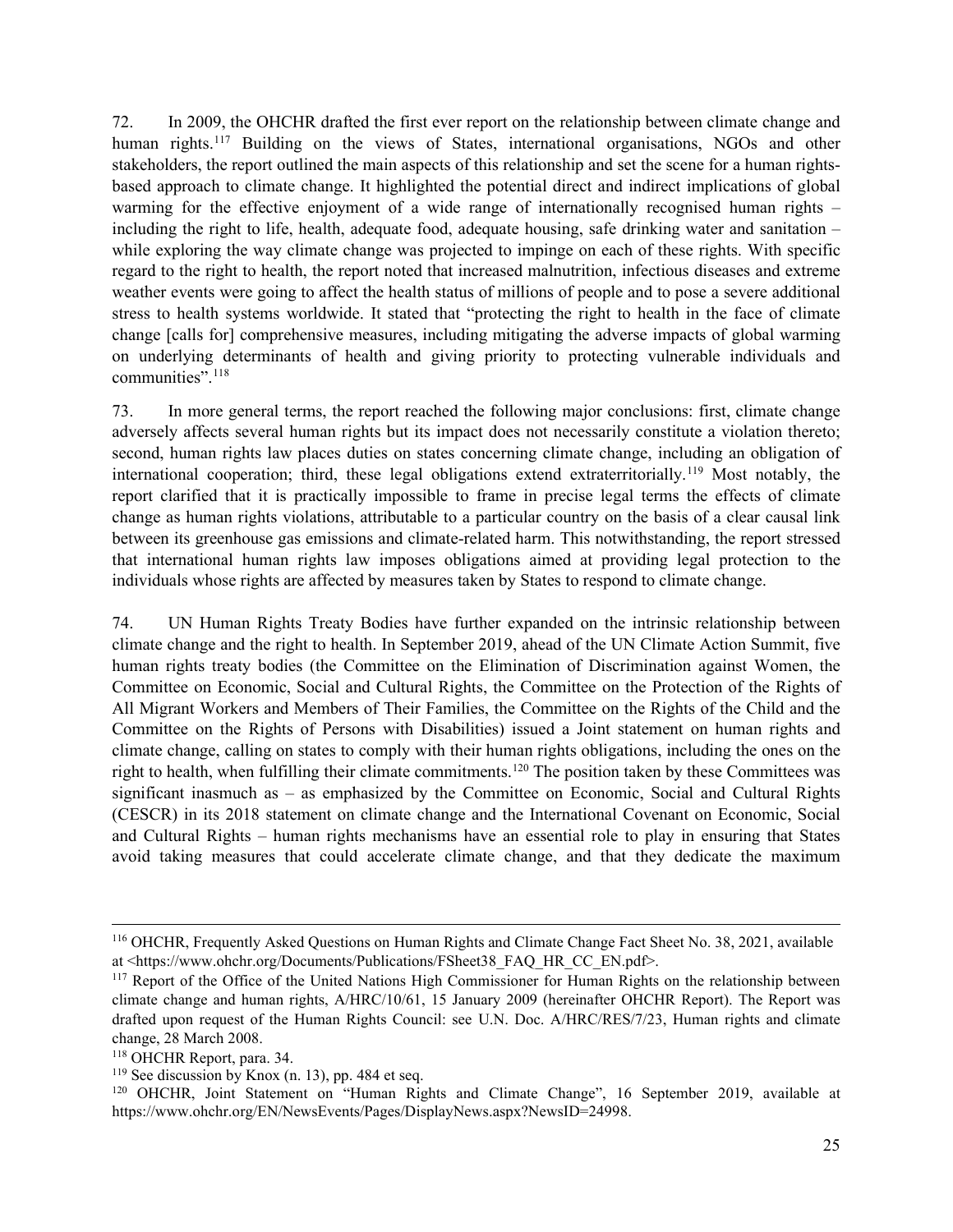available resources to the adoption of measures aimed at mitigating climate change.<sup>121</sup> These five UN Committees have stressed that under the Conventions they monitor States Parties have obligations, including extraterritorial obligations, to respect, protect and fulfil all human rights of all peoples. They have clarified that "[f]ailure to take measures to prevent foreseeable harm to human rights caused by climate change, or to regulate activities contributing to such harm, could constitute a violation of States' human rights obligations. In order for States to comply with their human rights obligations and to realize the objectives of the Paris Agreement, they must adopt and implement policies aimed at reducing emissions. These policies must reflect the highest possible ambition, foster climate resilience and ensure that public and private investments are consistent with a pathway towards low carbon emissions and climate resilient development."[122](#page-25-1)

#### *1. Substantive Obligations*

75. As articulated by UN Committees, substantive human rights obligations build on the well-known tripartite typology of obligations to "respect, protect and fulfil" human rights.<sup>123</sup>

76. These obligations apply extraterritorially inasmuch as States have to both refrain themselves and prevent third parties under their control from interfering with the enjoyment of human rights in other countries. Moreover, States have to take steps through international cooperation and assistance to facilitate fulfilment of human rights, including the right to health. In this respect, the OHCHR report emphasised that "international cooperation is not merely a matter of the obligations of a State towards other States, but also of the obligations towards individuals".[124](#page-25-3)

77. In endorsing the OHCHR report, the HRC stated that "human rights obligations and commitments have the potential to inform and strengthen international and national policymaking in the area of climate change, promoting policy coherence, legitimacy and sustainable outcomes".[125](#page-25-4) Since then, the HRC has repeatedly stressed the importance of a rights-based approach to tackle the global climate emergency and its severe consequences on human rights.<sup>[126](#page-25-5)</sup>

78. With specific regard to the right to health, in 2016 the OHCHR delivered an analytical study discussing the relevant obligations and responsibilities of States and other actors, as well as the elements and benefits of a rights-based approach to addressing the effects of climate change on human health.<sup>[127](#page-25-6)</sup> This study reaffirmed that "human rights obligations, standards and principles have the power to shape policies for climate change mitigation and adaptation and hold countries accountable for implementation

<span id="page-25-0"></span><sup>&</sup>lt;sup>121</sup> CESCR, Climate change and the International Covenant on Economic, Social and Cultural Rights, Statement of the Committee on Economic, Social and Cultural Rights, 8 October 2018, available at [https://www.ohchr.org/en/NewsEvents/Pages/DisplayNews.aspx?NewsID=23691&LangID=E.](https://www.ohchr.org/en/NewsEvents/Pages/DisplayNews.aspx?NewsID=23691&LangID=E) 122 Joint Statement on "Human Rights and Climate Change" (n. 19), paras. 10-11.

<span id="page-25-1"></span>

<span id="page-25-2"></span><sup>&</sup>lt;sup>123</sup> With regard to the right to health, see CESCR, General Comment No. 14: the right to the highest attainable standard of health (Art. 12), U.N. Doc. E/C.12/2000/4, 11 August 2000, paras. 34–37. See generally Stefania Negri, "Right to Health", in Manfred Nowak, Jane A. Hofbauer, Philipp Janig and Christina Binder (eds.), *Elgar Encyclopaedia of Human Rights*, 2022.

<span id="page-25-3"></span><sup>&</sup>lt;sup>124</sup> OHCHR Report, para. 87.<br><sup>125</sup> U.N. Doc. A/HRC/RES/10/4, Climate change and human rights, 25 March 2009, preamble.

<span id="page-25-5"></span><span id="page-25-4"></span><sup>&</sup>lt;sup>126</sup> U.N. Docs. A/HRC/RES/18/22, 30 September 2011; A/HRC/RES/26/27, 27 June 2014; A/HRC/RES/29/15, 2 July 2015; A/HRC/RES/32/33, 1 July 2016; A/HRC/RES/35/20, 22 June 2017; A/HRC/RES/38/4, 5 July 2018; A/HRC/RES/41/21, 12 July 2019; A/HRC/RES/44/7, 16 July 2020, available at https://www.ohchr.org/EN/Issues/HRAndClimateChange/Pages/Resolutions.aspx.

<span id="page-25-6"></span><sup>&</sup>lt;sup>127</sup> OHCHR, Analytical study on the relationship between climate change and the human right of everyone to the enjoyment of the highest attainable standard of physical and mental health, U.N. Doc. A/HRC/32/23, 6 May 2016.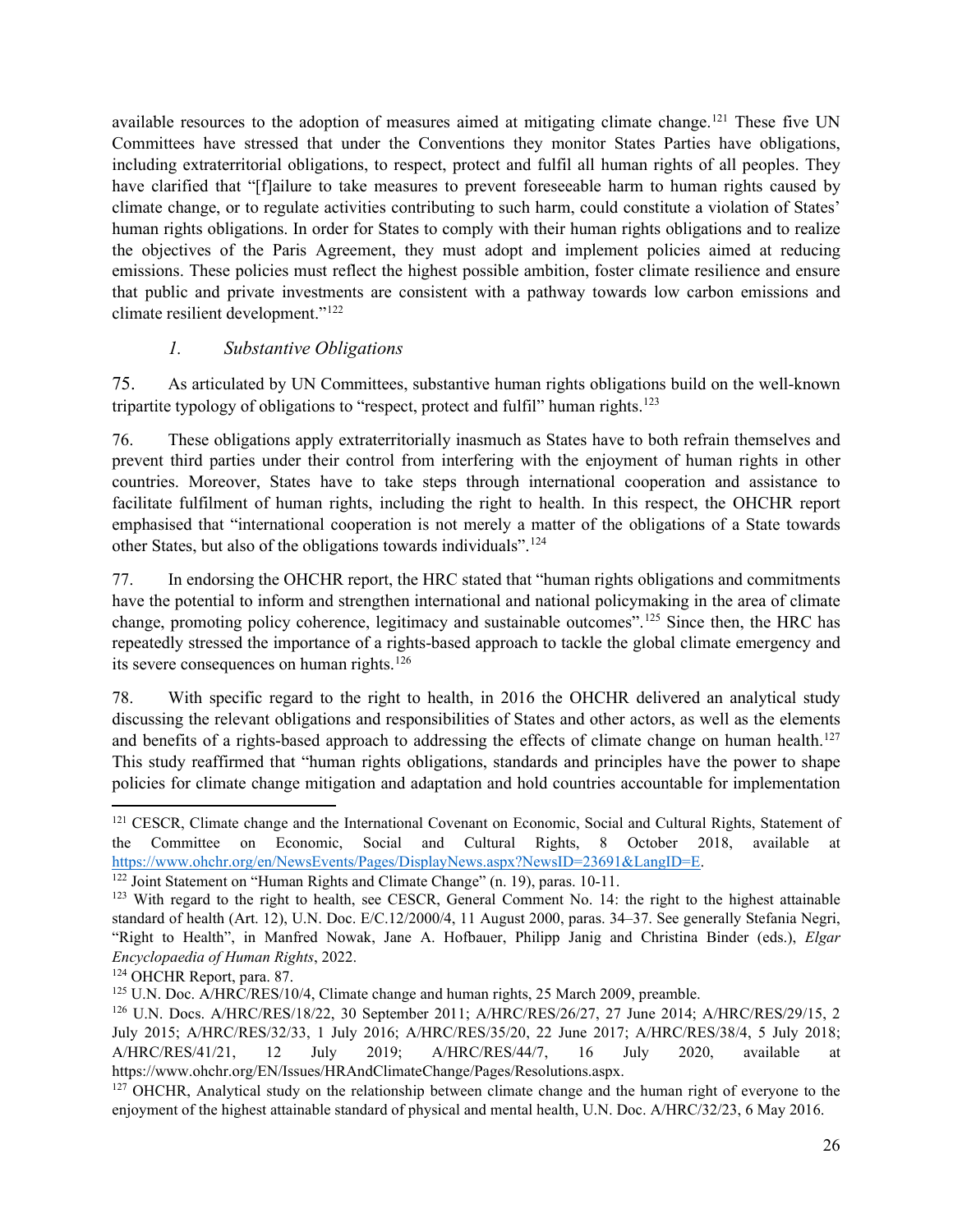of climate commitments".[128](#page-26-0) Along these lines, it delineated the obligations of States to limit emissions of greenhouse gases in order to mitigate the negative human rights impacts of climate change and, subsidiarily, to ensure appropriate adaptation measures to protect and fulfil the rights of all persons, particularly the most endangered ones. The study also added that human rights norms and principles, including the rights to participation and information, transparency, accountability, equity and nondiscrimination, should guide and inform global efforts against climate change impacts on human health. It concluded that protecting the right to health from climate change requires mitigation and adaptation measures that are rights-based, effective and participatory across the whole law- and policy-making, monitoring and implementation cycle. The study finally recommended targeted measures to prioritise health protection and capitalise on climate and health co-benefits in investments, resource mobilization, cooperation and development.

79. In addressing the impact of climate change from a human rights perspective, both OHCHR reports emphasised how human rights principles and standards complement climate change law through synergic integration of legal obligations. They considered that States that have ratified international legal instruments relating to climate change and human rights treaties are bound to implement them at national level by measures aimed at preventing and remedying the adverse effects climate change on the right to health, including with regard to the environmental and social determinants of health. These findings have been largely confirmed by Human Rights Treaty Bodies in their General Comments<sup>[129](#page-26-1)</sup> and by the abovementioned Joint Statement of 2019.

80. In conclusion, despite the above-noted impossibility to frame the overall effects of climate change as human rights violations attributable to individual States, human rights bodies have established a strong normative and political basis for integrating human rights, including the right to health, in climate action. In this sense, human rights standards require action to prevent to the greatest extent possible the foreseeable negative impacts of climate change on human health and to ensure transparency, accountability, equity and non-discrimination in the context of climate actions.<sup>130</sup> Failure to take urgent action to protect the most vulnerable from the negative health impacts of climate change breaches State (negative and positive) human rights obligations and threatens the enjoyment of the right to health for all.[131](#page-26-3)

#### *2. Procedural Obligations*

81. Procedural obligations in the context of climate change action are epitomised by the duty of State authorities to guarantee the rights to information, participation in decision-making and access to justice. The enjoyment of the corresponding procedural rights can play a key role in affording protection and remedies to the victims of climate change, especially through climate justice and the possibility to advance rights-based claims founded on the right to health. This means that those individuals whose health is adversely affected by climate change and global warming should have access to appropriate

<span id="page-26-0"></span><sup>128</sup> Ibid., para. 31.

<span id="page-26-1"></span><sup>&</sup>lt;sup>129</sup> See e.g., CRC, General Comment No. 15 on the right of the child to the enjoyment of the highest attainable standard of health (art. 24), U.N. Doc. CRC/C/GC/15, 17 April 2013, para. 50; HRC, General Comment No. 36 on article 6 of the International Covenant on Civil and Political Rights, on the right to life, U.N. Doc. CCPR/C/GC/36, 30 October 2018, para. 62.

<span id="page-26-2"></span><sup>&</sup>lt;sup>130</sup> Article 7 of the Paris Agreement emphasises that adaptation "should be country-driven, gender-responsive, participatory and full transparent, taking into consideration vulnerable groups and communities with a view to integrating into relevant socio-economic and environmental policies".<br><sup>131</sup> OHCHR Key Messages on Human Rights and

<span id="page-26-3"></span><sup>131</sup> OHCHR, Key Messages on Human Rights and Climate Change, 2015, available at https://www.ohchr.org/Documents/Issues/ClimateChange/KeyMessages\_on\_HR\_CC.pdf.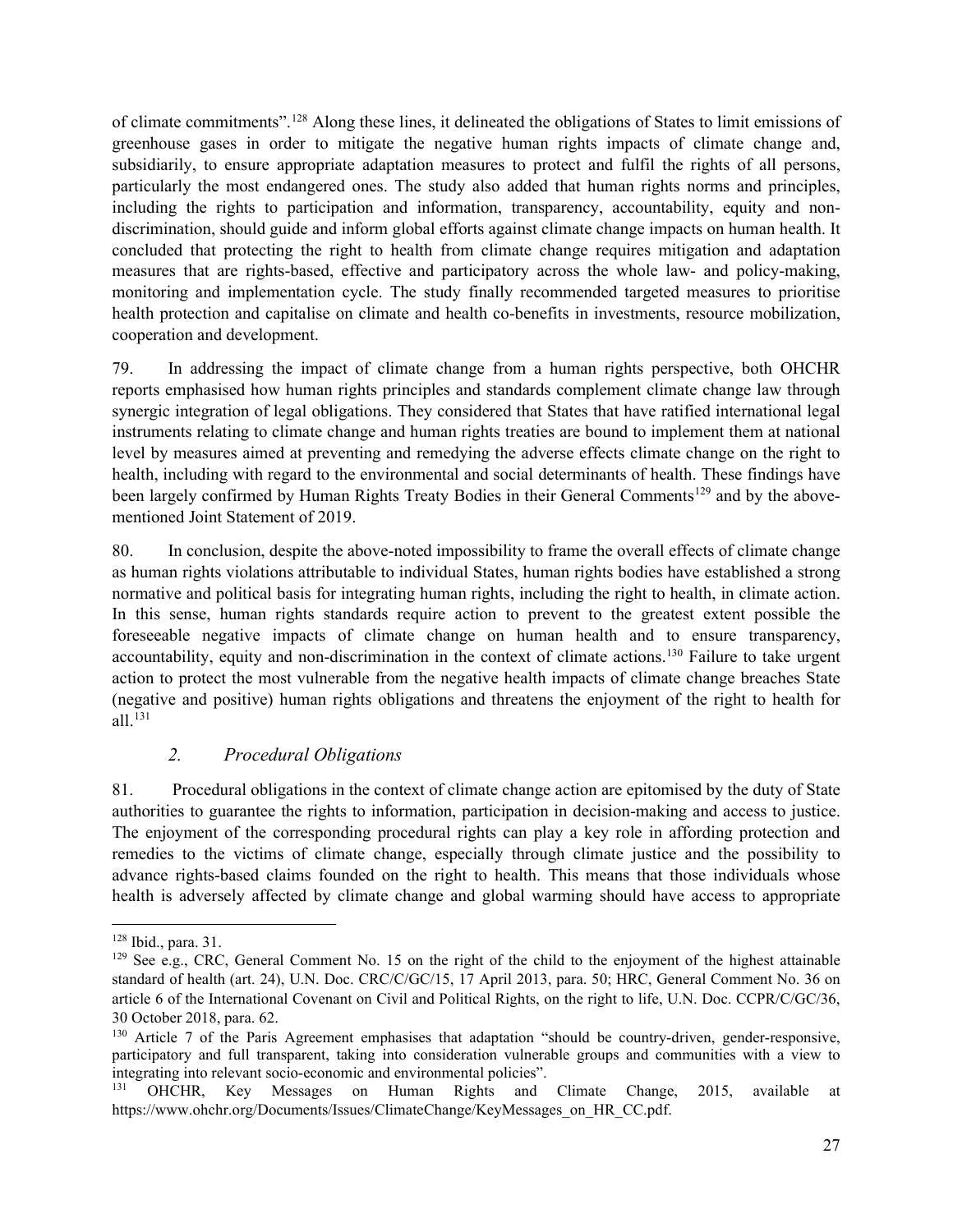remedies – including judicial and other redress mechanisms – to hold States accountable for climaterelated harm stemming from inadequate or absent national measures of mitigation and adaptation, including failure to adequately regulate the emissions of businesses under their jurisdiction.

82. In this respect, the first OHCHR report affirmed that "[t]he human rights framework also stresses the importance of accountability mechanisms in the implementation of measures and policies in the area of climate change and requires access to administrative and judicial remedies in cases of human rights violations". It thus concluded that legal protection is crucial "as a safeguard against climate changerelated risks and infringements of human rights resulting from policies and measures taken at the national level to address climate change".<sup>[132](#page-27-0)</sup> According to the report, access to justice remains a critical human rights concern and obligation under international law.[133](#page-27-1)

83. The approach adopted by the OHCHR has thrown additional light on the relevance of procedural rights – as enshrined in key human rights treaties as well as in the Aarhus Convention and the Escazú Agreement<sup>[134](#page-27-2)</sup> – and their potential for a more effective protection of human rights from environmental harm,<sup>[135](#page-27-3)</sup> including harm related to climate change. Indeed, as recent national and international case law testifies, access to climate justice can represent a powerful tool to enhance the protection of the right to health against the adverse impacts of climate change.<sup>136</sup>

#### **D. Climate litigation and the right to health**

84. Recent trends in climate litigation show that the right to health is one of the major legal arguments – along with the rights to life and to a healthy environment, and intergenerational equity – advanced by victims of climate change to support rights-based claims brought against States for lack of effective or appropriate measures of prevention and precaution. At the global level, the number of judicial cases on climate change issues has more than doubled since 2015. Courts around the world are increasingly filling the gap left by politicians who are failing to address climate change related health issues and to protect human rights of present and future generations. In the above-mentioned 2018 statement on climate change and human rights, the CESCR welcomed the fact that national judiciary and human rights institutions are increasingly engaged in ensuring that States comply with their duties under existing human rights instruments to combat climate change.

85. Notably, the right to health argument has largely been used before domestic courts to sue governments for their inadequate consideration and lack of sufficient action to address climate changerelated risks.[137](#page-27-5) One of the most emblematic examples is offered by the landmark case of *Urgenda* 

<span id="page-27-0"></span><sup>132</sup> OHCHR Report, paras. 83, 96, respectively.

<span id="page-27-1"></span><sup>133</sup> Ibid., paras. 71, 96.

<span id="page-27-2"></span><sup>134</sup> UNECE, Convention on Access to Information, Public Participation in Decision-making and Access to Justice in Environmental Matters, Aarhus, 25 June 1998; ECLAC, Regional Agreement on Access to Information, Public Participation and Justice in Environmental Matters in Latin America and the Caribbean, Escazú, 4 March 2018.

<span id="page-27-3"></span><sup>&</sup>lt;sup>135</sup> See especially Malgosia Fitzmaurice, "A Human Right to a Clean Environment. A Reappraisal", 16 Global Community (2017) pp. 219–234, p. 225.

<span id="page-27-4"></span><sup>136</sup> See Margaux J. Hall, "Advancing Climate Justice and the Right to Health through Procedural Rights", 16 Health and Human Rights Journal (2014) pp. 8–18.

<span id="page-27-5"></span><sup>&</sup>lt;sup>137</sup> For a detailed survey of relevant climate cases brought before United States courts on the basis of domestic regulations, see Sabrina McCormick et al., "The Role of Health in Climate Litigation", 108(S2) American Journal of Public Health (2018) pp. S104–S108. More specific information on both U.S. and non-U.S. climate cases brought against States and corporations and involving health-related issues can be retrieved from the *Climate Change Litigation Databases* provided by the Sabin Center for Climate Change Law at Columbia Law School and Arnold & Porter, at http://climatecasechart.com/.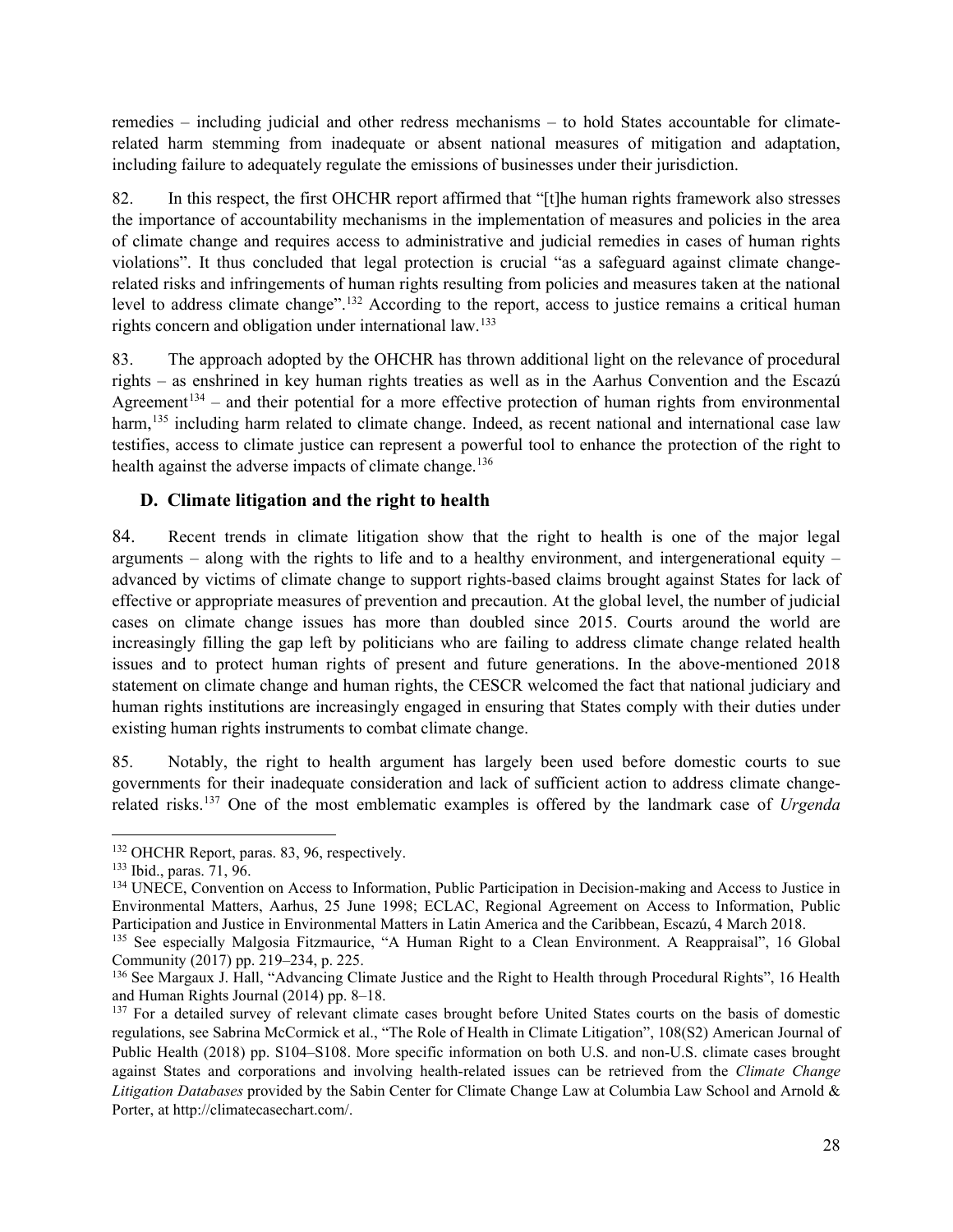*Foundation v. The Netherlands*, where the duty to take meaningful action to protect present and future generations, the environment, public health and well-being was placed squarely upon the Dutch government on the basis of international obligations stemming from both climate change law and international human rights law.[138](#page-28-0) Other major cases decided by or submitted to national courts, among others in France<sup>[139](#page-28-1)</sup> and Italy,<sup>[140](#page-28-2)</sup> have also represented significant steps forward in the direction of holding States responsible for their climate policies and imposing on them immediate and concrete actions to comply with their commitments. Overall, in Europe, human rights-based climate lawsuits have been brought before domestic courts in the Netherlands, Austria, Belgium, France, Germany, Ireland, Norway, Sweden, Switzerland, and the United Kingdom.<sup>[141](#page-28-3)</sup>

86. The same trend is reported with regard to international climate litigation. For example, relevant obligations to protect the right to health stemming from both climate change and international human rights regimes have been at the core of the plaintiffs' legal arguments in the well-known – but unfortunately unsuccessful so far – *People's Climate Case* submitted to the Court of Justice of the European Union.<sup>[142](#page-28-4)</sup>

87. Similarly, the violation of the right to health represents one of the major legal arguments in the application concerning the *Youth for Climate Justice v. Austria et al.* case, submitted to the European Court of Human Rights on 2 September 2020.<sup>[143](#page-28-5)</sup> This is the first-ever climate case brought before the Strasbourg Court against 33 European governments (all European Union Members, Norway, Russia, Switzerland, Turkey, Ukraine and the United Kingdom). The applicants, four Portuguese children, have complained that the respondent States are breaching the European Convention on Human Rights (ECHR) because of their respective contributions to climate change, notably through the release of emissions from their territory and the lack of adequate legislative and administrative measures regulating the activity of private actors. In particular, in alleging the violation of articles 2 (right to life) and 8 (right to private life) ECHR, the applicants have stressed their special vulnerability to exposure to life and health risks related to increased heat and associated consequences,<sup>[144](#page-28-6)</sup> while recalling that States have positive obligations to adopt targeted measures of protection of individuals under their jurisdiction against serious and substantial threats to their health and well-being which may derive from environmental hazards and noxious emissions. As noted in the application, such obligations equally apply to risks that may

<span id="page-28-0"></span><sup>138</sup> Relevant documents can be retrieved at https://www.urgenda.nl/en/themas/climate-case/.

<span id="page-28-1"></span><sup>&</sup>lt;sup>139</sup> Administrative Court of Paris, Notre Affaire à Tous and Others v. France, Decisions of 3 February 2021 and 14 October 2021, available at http://climatecasechart.com/climate-change-litigation/non-us-case/notre-affaire-a-tous-<br>and-others-v-france/.

<span id="page-28-2"></span> $\frac{140}{140}$  On "The Last Judgment", see Riccardo Luporini, 'The 'Last Judgment': Early reflections on upcoming climate litigation in Italy', Questions of International Law, 31 January 2021, at http://www.qil-qdi.org/the-last-judgment-<br>early-reflections-on-upcoming-climate-litigation-in-italy/.

<span id="page-28-3"></span><sup>&</sup>lt;sup>141</sup> See *Climate Claims against Governments in Europe*, 16 July 2021, at https://www.clearygottlieb.com/-/media/files/alert-memos-2021/climate-change-litigation-in-europe-increasing-judicial-scrutiny-over-state-climate-

<span id="page-28-4"></span><sup>&</sup>lt;sup>142</sup> Case T-330/18, Armando Carvalho and Others v. European Parliament, Order, 8 May 2019, ECLI:EU:T:2019:324. Appeal brought by Armando Carvalho and Others on 23 July 2019 (Case C-565/19 P).

<span id="page-28-5"></span><sup>143</sup> For more information, see at https://youth4climatejustice.org/. On 30 November 2020 the European Court of Human Rights announced the fast-tracking of the case and its communication to the defendant countries, which will have to respond by the end of February 2021.

<span id="page-28-6"></span><sup>144</sup> Application, paras. 14-23.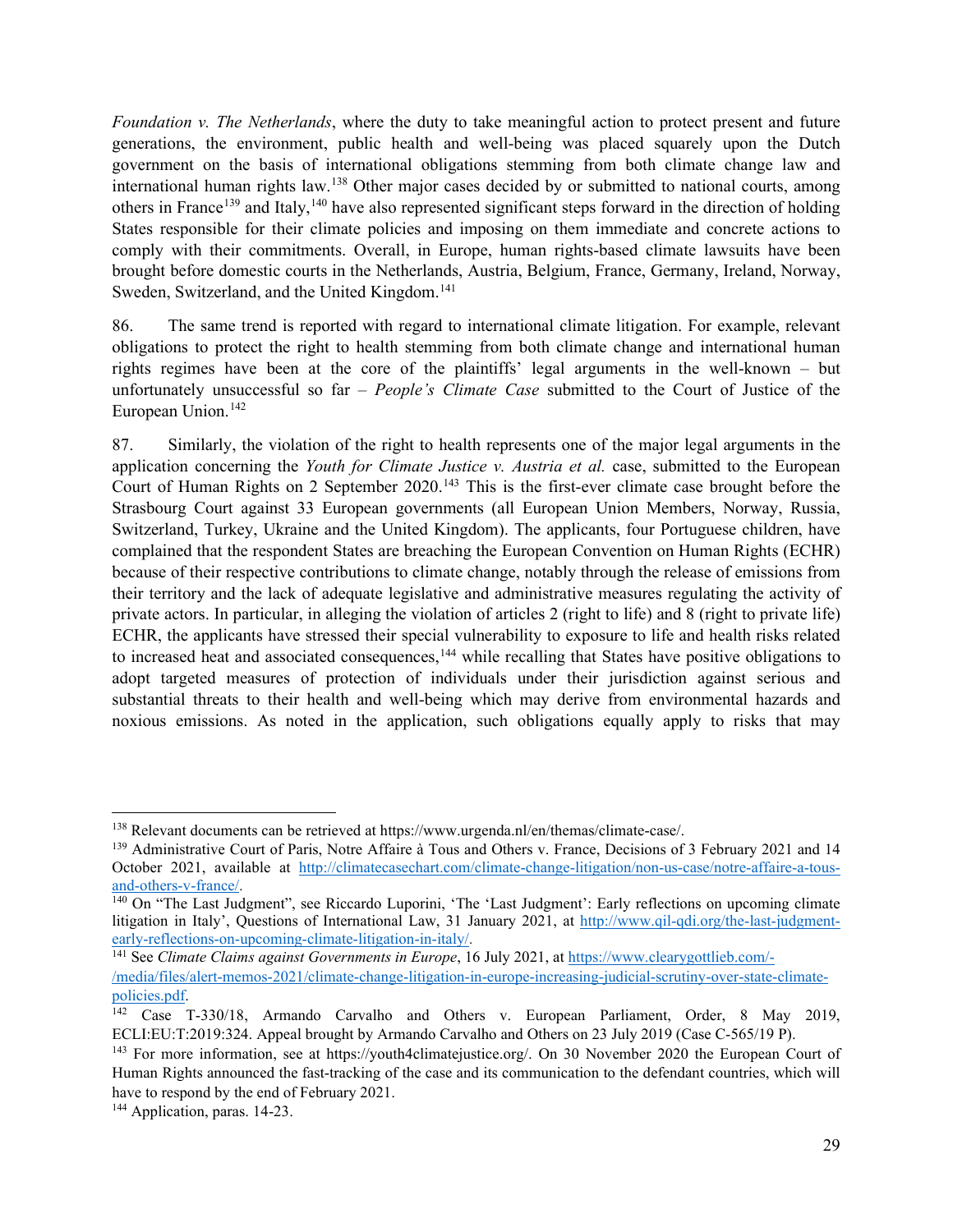materialise in the long term or in the future and should be complied with in accordance with fundamental principles such as precaution, intergenerational equity and "the best interests of the child".[145](#page-29-0)

88. These legal arguments are in large part coincident with those articulated in the communication to the Committee on the Rights of the Child in the case of *Chiara Sacchi et al. v. Argentina, Brazil, France,*  Germany, and Turkey,<sup>[146](#page-29-1)</sup> another first-ever complaint presented by sixteen children petitioners including Greta Thunberg to protest lack of government action on the climate crisis, which is legally based on articles 3 (best interest of the child), 6 (right to life), 24 (right to health) and 30 (indigenous' right to culture) of the CRC. In this case, too, the petitioners have laid stress on the respondent States' responsibility for "exacerbating the deadly and foreseeable consequences of climate change" and their failure to take necessary preventive and precautionary measures to guarantee their right to health.<sup>[147](#page-29-2)</sup> However, in its decision of 22 September 2021,<sup>[148](#page-29-3)</sup> the Committee declared the Communication inadmissible. This decision is indicative of some of the procedural challenges that climate cases will face in the future. Whereas the Committee recognized that the authors of the Communication had victim status, and established that it had jurisdiction over the case, it found the case inadmissible for failure to exhaust domestic remedies.

89. Along the same lines, the right to health argument is at the basis of the case *Union of Swiss Senior Women for Climate Protection v. Swiss Federal Council*, a second relevant application filed with the European Court of Human Rights on 26 November 2020. The applicants, a group of older women aged above 75, complained that they are direct and potential victims of climate change-induced heatwaves and suffer from heat-related illnesses due to their special vulnerability linked to age and gender. They alleged that Switzerland has violated articles 2 and 8 ECHR for failure to set climate reduction targets in line with international climate law and the best available science.<sup>149</sup> On 26 March 2021, the Court accepted the case and gave it priority status.

90. All these cases testify that the right to health is gaining increasing momentum in international climate litigation and has the potential to play a significant role in the scrutiny of State reduction and adaptation strategies.

#### **E. The prospective role of the right to health argument in climate action**

91. As generally recognised, climate change is amplifying existing health and survival risks that vulnerable groups face routinely, while also undermining public health globally.

92. Although the OHCHR aptly stressed that it is extremely challenging to legally construe the adverse effects of climate change as human rights violations, synergies and interaction between international legal regimes can nonetheless provide effective tools to hold States accountable for their failure to adopt prevention, reduction and adaptation policies that are necessary to protect individuals from climate-related damage to health. On the one hand, substantive obligations stemming from both

<span id="page-29-0"></span><sup>145</sup> Ibid., paras. 27-27; Annex, para. 8.

<span id="page-29-1"></span><sup>&</sup>lt;sup>146</sup> CRC, Communication No. 105-108/2019, 23 September 2019, at www.childrenvsclimatecrisis.org.

<span id="page-29-2"></span><sup>&</sup>lt;sup>147</sup> Ibid., paras. 276-285. See Christine Bakker, 'Baptism of fire?' The first climate case before the UN Committee on the Rights of the Child', Questions of International Law, 31 January 2021, at http://www.qil-qdi.org/baptism-offire-the-first-climate-case-before-the-un-committee-on-the-rights-of-the-child/**.** 

<span id="page-29-3"></span> $148$  Available at

<sup>&</sup>lt;https://tbinternet.ohchr.org/Treaties/CRC/Shared%20Documents/ARG/CRC\_C\_88\_D\_104\_2019\_33020\_S.pdf>.

<span id="page-29-4"></span><sup>149</sup> See Cordelia Christiane Bähr, Ursula Brunner, Kristin Casper and Sandra H Lustig, "*KlimaSeniorinnen*: Lessons from the Swiss Senior Women's Case for Future Climate Litigation", 9 Journal of Human Rights and the Environment (2018) pp. 194–221.